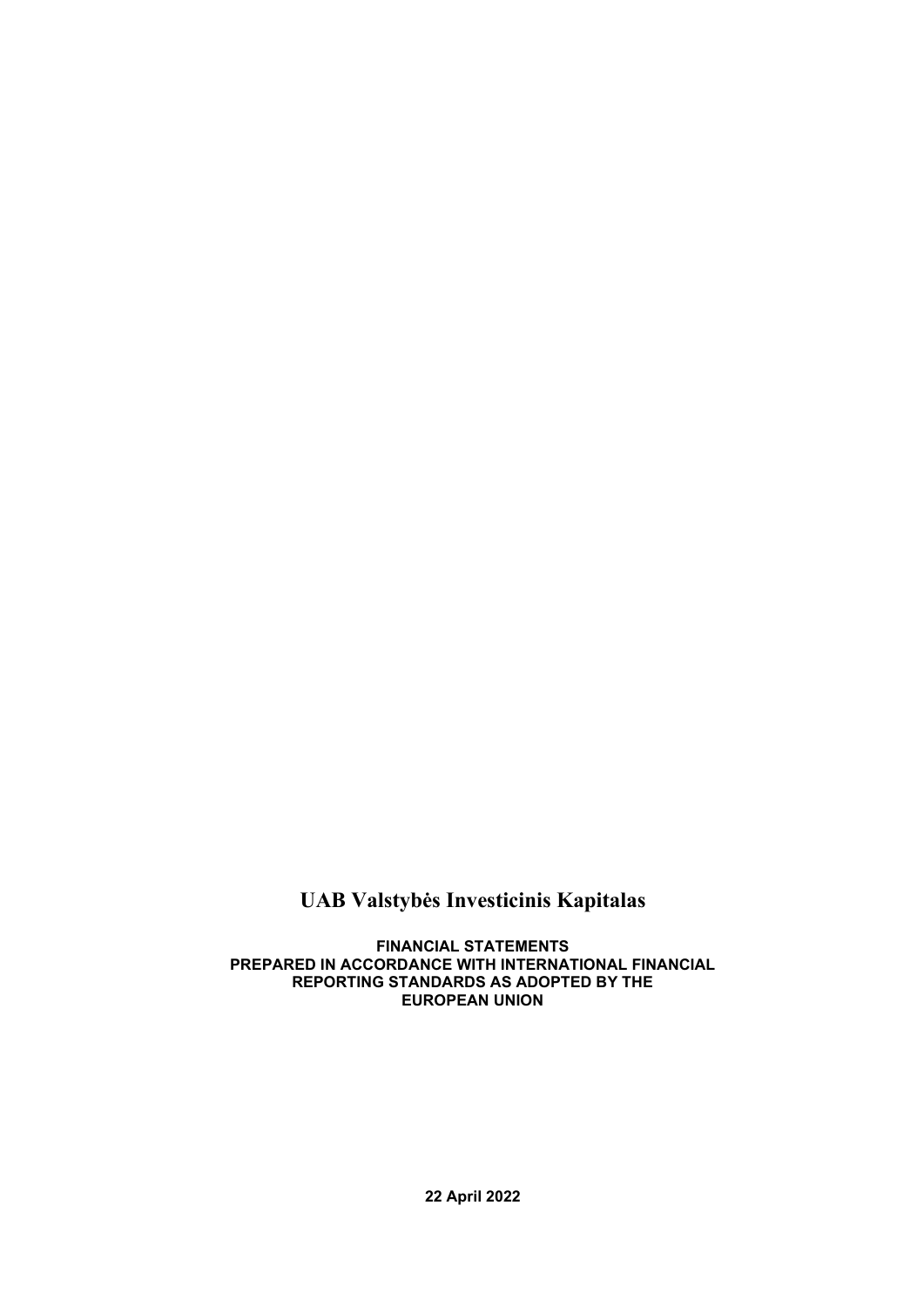# **CONTENTS**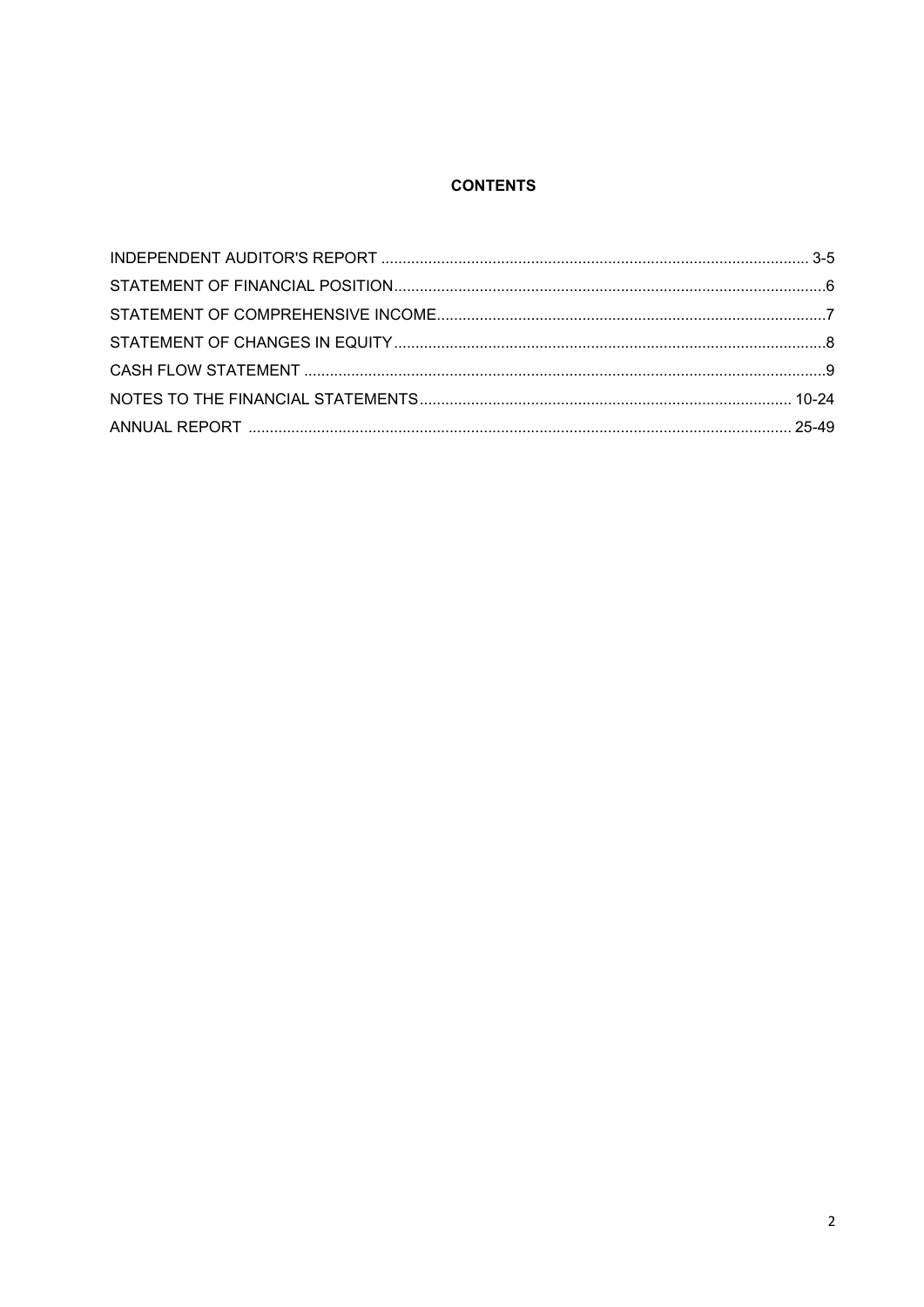# **Deloitte.**

UAB "Deloitte Lietuva" Jogailos g. 4 LT-01116 Vilnius Lietuva

Juridinio asmens k.: 111525235 PVM mok. k.: LT115252314 Duomenys kaupiami ir saugomi Juridinių asmenų registre

Tel.: +370 5 255 3000 www.deloitte.lt

#### INDEPENDENT AUDITOR'S REPORT

To the Shareholder of Valstybės investicinis kapitalas, UAB:

#### **Report on the Audit of the Financial Statements**

#### **Opinion**

We have audited the financial statements of Valstybės investicinis kapitalas, UAB (the Company), which comprise the statement of financial position of the Company as at 31 December 2021, and the statements of comprehensive income, changes in equity and cash flow for the year then ended, and notes to the financial statements, including a summary of significant accounting policies.

In our opinion, the accompanying financial statements present fairly, in all material respects, of the financial position of the Company as at 31 December 2021, and their financial performance and cash flows for the year then ended in accordance with the International Financial Reporting Standards as adopted by the European Union.

#### **Basis for Opinion**

We conducted our audit in accordance with International Standards on Auditing (ISAs). Our responsibilities under those standards are further described in the Auditor's Responsibilities for the Audit of the Financial Statements section of our report. We are independent of the Company in accordance with the International Ethics Standards Board for Accountants' Code of Ethics for Professional Accountants (IESBA Code) together with the requirements of the Law on Audit of Financial Statements of the Republic of Lithuania that are relevant to audit in the Republic of Lithuania, and we have fulfilled our other ethical responsibilities in accordance with the Law on Audit of Financial Statements of the Republic of Lithuania and the IESBA Code. We believe that the audit evidence we have obtained is sufficient and appropriate to provide a basis for our opinion.

#### **Key Audit Matters**

Key audit matters are those matters that, in our professional judgment, were of most significance in our audit of the financial statements of the current period. These matters were addressed in the context of our audit of the financial statements as a whole, and in forming our opinion thereon, and we do not provide a separate opinion on these matters.

| Key Audit Matter                                                                                                                                                                                                                                                                                                                                                                                                                                                                                                                                                         | How our audit addressed the Key Audit Matter                                                                                                                                                                                                                                                                                                                                                                                                                                        |
|--------------------------------------------------------------------------------------------------------------------------------------------------------------------------------------------------------------------------------------------------------------------------------------------------------------------------------------------------------------------------------------------------------------------------------------------------------------------------------------------------------------------------------------------------------------------------|-------------------------------------------------------------------------------------------------------------------------------------------------------------------------------------------------------------------------------------------------------------------------------------------------------------------------------------------------------------------------------------------------------------------------------------------------------------------------------------|
| <b>Valuation of financial assets</b>                                                                                                                                                                                                                                                                                                                                                                                                                                                                                                                                     |                                                                                                                                                                                                                                                                                                                                                                                                                                                                                     |
| Refer to pages 20, 21, 30 of the financial statements                                                                                                                                                                                                                                                                                                                                                                                                                                                                                                                    |                                                                                                                                                                                                                                                                                                                                                                                                                                                                                     |
| As at 31 December 2021 the net value of the Company's<br>investment in Pagalbos verslui fondas, KŪB (the Fund)<br>amounted to EUR 142,264 thousand (31 December 2020: EUR<br>4,125 thousand), and decrease in fair value losses for the year<br>then ended amounted to EUR 4,861 thousand (2020: EUR 2,875<br>thousand).                                                                                                                                                                                                                                                 | Our audit procedures in this area included, among others:<br>evaluating the application of the Company's accounting<br>$\bullet$<br>policy for investment in the Fund, taking into account the<br>requirements of IFRS 9, to ensure that the Company's<br>accounting policy is appropriate and in compliance with<br>the named standard;<br>assessing the assumptions used by the Company's                                                                                         |
| The investment in the Fund is the most significant asset item in<br>the statement of financial position and related expense item in<br>the statement of comprehensive income of the Company. In<br>making fair value measurement, management of the Company<br>is required to make significant judgments in circumstances of<br>significant uncertainty. As the Fund's net assets are measured<br>at fair value, the management of the Company has determined<br>that the fair value of the investment in the Fund will be<br>determined based on the Fund's net assets. | management to determine fair value;<br>analysing the valuation of the Fund's investment portfolio:<br>$\bullet$<br>- assessing the suitability and validity of the models and<br>assumptions used by the Fund to determine the fair<br>value of the Fund's investments;<br>- involving our valuation specialists to help us form a<br>range of estimates of the fair value of all the Fund's<br>investments:<br>assessing the impact of events after the balance sheet<br>$\bullet$ |
| For the reasons described, we believe that the valuation of the<br>investment in the Fund is a key audit matter.                                                                                                                                                                                                                                                                                                                                                                                                                                                         | date and their disclosure in the financial statements;<br>assessing the appropriateness of fair value disclosures.<br>$\bullet$                                                                                                                                                                                                                                                                                                                                                     |

Deloitte yra vadinamos Deloitte Touche Tohmatsu Limited (DTTL) ir grupei priklausančios bendrovės narės bei susijusios įmonės (kartu – "Deloitte organization"). Kiekviena DTTL (dar vadinama "Deloitte Global") ir grupei priklausanti bendrovė narė bei susijusi įmonė yra atskiri ir nepriklausomi juridiniai asmenys, kurie vienas kitam negali nustatyti įsipareigojimų<br>trečiųjų šalių atžvilgiu. DTTL ir kiek paslaugų klientams neteikia. Daugiau informacijos galite rasti čia

http://www2.deloitte.com/lt/lt/pages/about-deloitte/articles/about-deloitte.html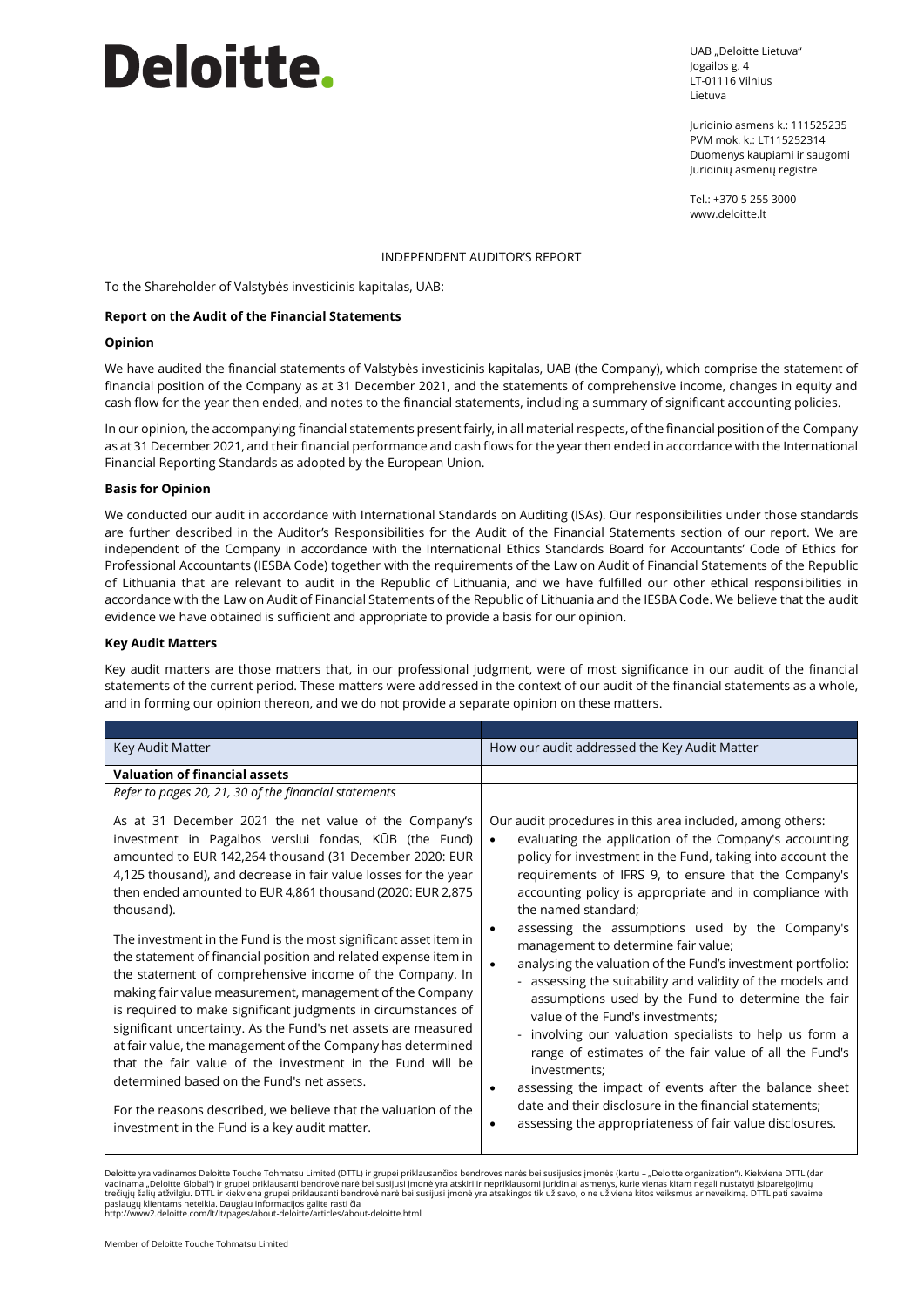#### **Other Information**

The other information comprises the information included in the Company's annual report, including Corporate Governance statement and Remuneration Report, but does not include the financial statements and our auditor's report thereon. Management is responsible for the other information.

Our opinion on the financial statements does not cover the other information and we do not express any form of assurance conclusion thereon, except as specified below.

In connection with our audit of the financial statements, our responsibility is to read the other information and, in doing so, consider whether the other information is materially inconsistent with the financial statements or our knowledge obtained in the audit or otherwise appears to be materially misstated. If, based on the work we have performed, we conclude that there is a material misstatement of this other information, we are required to report that fact. We have nothing to report in this regard.

In addition, our responsibility is to consider whether information included in the Company's annual report, including Corporate Governance statement and Remuneration Report, for the financial year for which the financial statements are prepared is consistent with the financial statements and whether the Company's annual report, including Corporate Governance statement and Remuneration Report, has been prepared in compliance with applicable legal requirements. Based on the work carried out in the course of audit of financial statements, in our opinion, in all material respects:

- The information given in the Company's annual report, including Corporate Governance statement and Remuneration Report, for the financial year for which the financial statements are prepared is consistent with the financial statements; and
- The Company's annual report, including Corporate Governance statement and Remuneration Report, has been prepared in accordance with the requirements of the Law on Financial Reporting by Undertakings of the Republic of Lithuania.

#### **Responsibilities of Management and Those Charged with Governance for the Financial Statements**

Management is responsible for the preparation and fair presentation of the financial statements in accordance with the International Financial Reporting Standards as adopted by the European Union, and for such internal control as management determines is necessary to enable the preparation of the financial statements that are free from material misstatement, whether due to fraud or error.

In preparing the financial statements, management is responsible for assessing the Company's ability to continue as a going concern, disclosing, as applicable, matters related to going concern and using the going concern basis of accounting unless management either intends to liquidate the Company or to cease operations, or has no realistic alternative but to do so.

Those charged with governance are responsible for overseeing the Company's financial reporting process.

#### **Auditor's Responsibilities for the Audit of the Financial Statements**

Our objectives are to obtain reasonable assurance about whether the financial statements as a whole are free from material misstatement, whether due to fraud or error, and to issue an auditor's report that includes our opinion. Reasonable assurance is a high level of assurance, but is not a guarantee that an audit conducted in accordance with ISAs will always detect a material misstatement when it exists. Misstatements can arise from fraud or error and are considered material if, individually or in the aggregate, they could reasonably be expected to influence the economic decisions of users taken on the basis of these financial statements.

As part of an audit in accordance with ISAs, we exercise professional judgment and maintain professional scepticism throughout the audit. We also:

- Identify and assess the risks of material misstatement of the financial statements, whether due to fraud or error, design and perform audit procedures responsive to those risks, and obtain audit evidence that is sufficient and appropriate to provide a basis for our opinion. The risk of not detecting a material misstatement resulting from fraud is higher than for one resulting from error, as fraud may involve collusion, forgery, intentional omissions, misrepresentations, or the override of internal control.
- Obtain an understanding of internal control relevant to the audit in order to design audit procedures that are appropriate in the circumstances, but not for the purpose of expressing an opinion on the effectiveness of the Company's internal control.
- Evaluate the appropriateness of accounting policies used and the reasonableness of accounting estimates and related disclosures made by management.
- Conclude on the appropriateness of management's use of the going concern basis of accounting and, based on the audit evidence obtained, whether a material uncertainty exists related to events or conditions that may cast significant doubt on the Company's ability to continue as a going concern. If we conclude that a material uncertainty exists, we are required to draw attention in our auditor's report to the related disclosures in the financial statements or, if such disclosures are inadequate, to modify our opinion. Our conclusions are based on the audit evidence obtained up to the date of our auditor's report. However, future events or conditions may cause the Company to cease to continue as a going concern.
- Evaluate the overall presentation, structure and content of the financial statements, including the disclosures, and whether the financial statements represent the underlying transactions and events in a manner that achieves fair presentation.

We communicate with those charged with governance regarding, among other matters, the planned scope and timing of the audit and significant audit findings, including any significant deficiencies in internal control that we identify during our audit.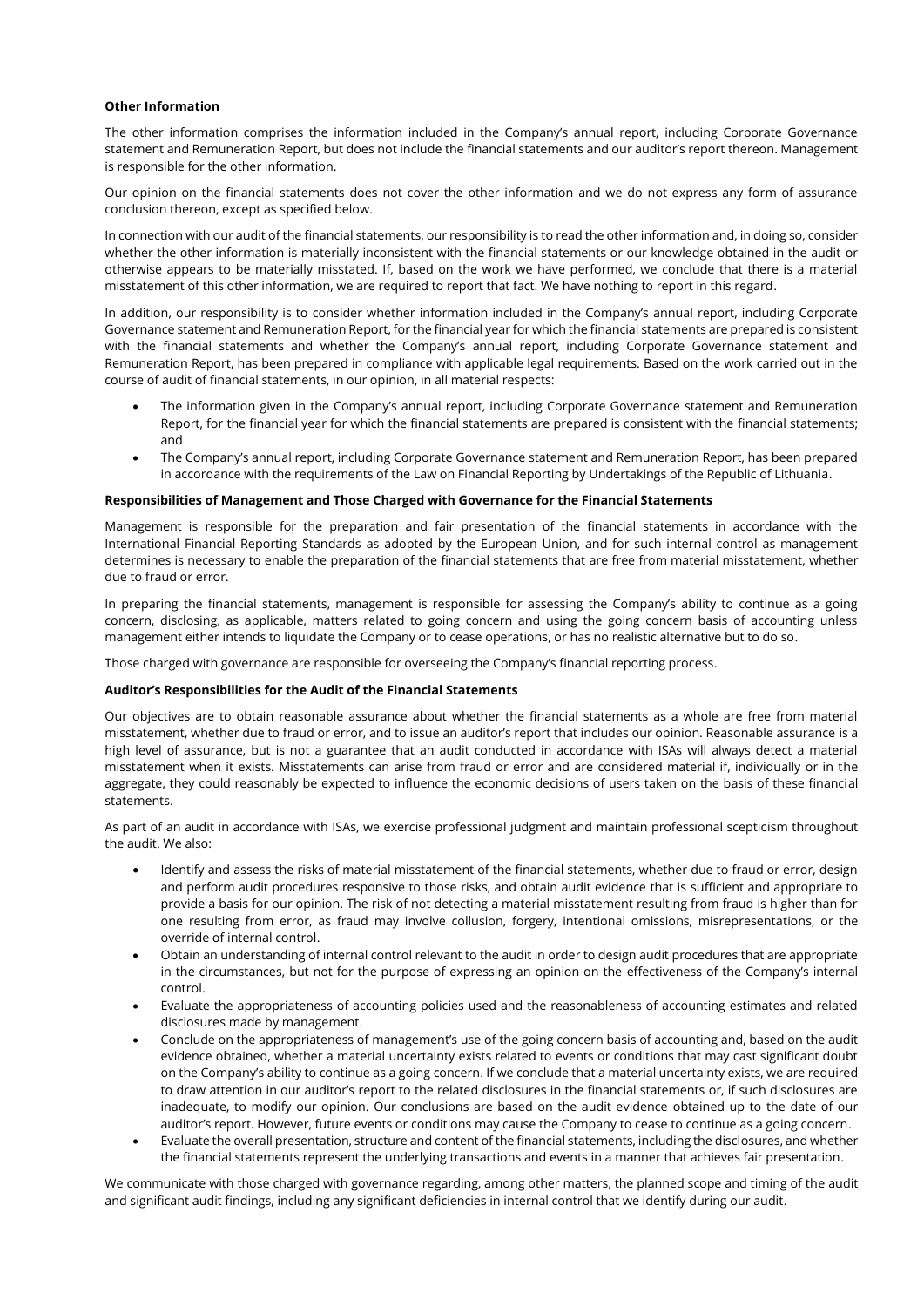We also provide those charged with governance with a statement that we have complied with relevant ethical requirements regarding independence, and to communicate with them all relationships and other matters that may reasonably be thought to bear on our independence, and where applicable, related safeguards.

From the matters communicated with those charged with governance, we determine those matters that were of most significance in the audit of the financial statements of the current period and are therefore the key audit matters. We describe these matters in our auditor's report unless law or regulation precludes public disclosure about the matter or when, in extremely rare circumstances, we determine that a matter should not be communicated in our report because the adverse consequences of doing so would reasonably be expected to outweigh the public interest benefits of such communication.

#### **Report on other legal and regulatory requirements**

In accordance with the decision made by Shareholders on 1 October 2021 we have been chosen to carry out the audit of the Company's financial statements. Our appointment to carry out the audit of the Company's financial statements in accordance with the decision made by Shareholders has been for year 2021 and the period of total uninterrupted engagement is eight years.

We confirm that our opinion in the section 'Opinion' is consistent with the additional report which we have submitted to the Company and its Board of Directors.

We confirm that in light of our knowledge and belief, services provided to the Company are consistent with the requirements of the law and regulations and do not comprise non-audit services referred to in Article 5(1) of the Regulation (EU) No 537/2014 of the European Parliament and of the Council.

We have not provided any services to the Company other than audit.

#### **Report on the compliance of format of the financial statements with the requirements for European Single Electronic Reporting Format**

The Company's management has applied European Single Electronic Format for the Company's financial statements in order to implement the requirement of Article No. 3 of the Commission Delegated Regulation (EU) 2019/815 that amends European Parliament and Commission Directive 2004/109 / EC with regulatory technical standards establishing a single format for electronic reporting (hereinafter "the ESEF Regulation"). These requirements specify the Company's obligation to prepare its financial statements in a XHTML format. We confirm that the European single electronic reporting format of the financial statements for the year ended 31 December 2021 complies with the ESEF Regulation in this respect.

The engagement partner on the audit resulting in this independent auditor's report is Mindaugas Jukna.

Deloitte Lietuva UAB Audit Company License No 001275

Mindaugas Jukna Lithuanian Certified Auditor License No 000580

Vilnius, Republic of Lithuania 22 April 2022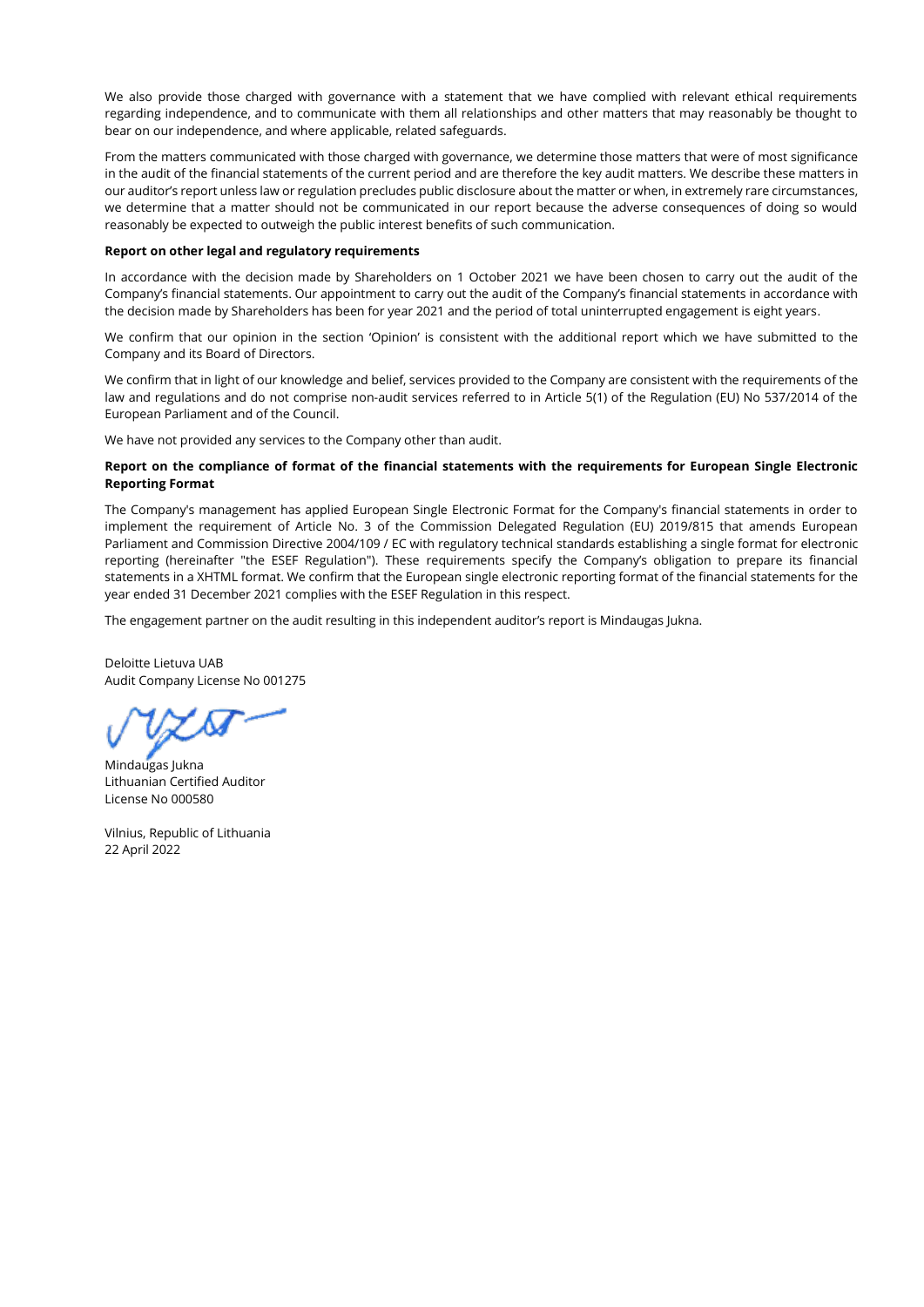# **STATEMENT OF FINANCIAL POSITION**

|                                                  |              | 31/12/2021  | 31/12/2020   |
|--------------------------------------------------|--------------|-------------|--------------|
| <b>Non-current assets</b>                        |              |             |              |
| Non-current assets                               |              |             |              |
| Financial assets at fair value through profit or |              |             |              |
| loss                                             | 3.1          | 142,264.193 | 4,124.817    |
| Deferred income tax assets                       | 3.14         | 4,929       | 4,929        |
| <b>Total non-current assets</b>                  |              | 142,269,122 | 4,129,746    |
| <b>Current assets</b>                            |              |             |              |
| Other current assets                             | 3.2          | 159,399     | 3,487        |
| Cash and cash equivalents                        | 3.3          | 585,662     | 94, 177, 742 |
|                                                  |              |             |              |
| <b>Total current assets</b>                      |              | 745,061     | 94,181,229   |
| <b>TOTAL ASSETS</b>                              |              | 143,014,183 | 98,310,975   |
|                                                  |              |             |              |
| <b>EQUITY AND LIABILITIES</b>                    | <b>Notes</b> | 31/12/2021  | 31/12/2020   |
| <b>Equity</b>                                    |              |             |              |
| Share capital                                    | 3.4          | 101,200,000 | 100,200,000  |
| Retained earnings/loss                           |              | (8,026,183) | (2,901,970)  |
| <b>Total Equity</b>                              |              | 93,173,817  | 97,298,030   |
| <b>Non-current liabilities</b>                   |              |             |              |
| <b>Bonds issued</b>                              | 3.5          | 49,830,758  |              |
| <b>Total non-current liabilities</b>             |              | 49,830,758  |              |
| <b>Current liabilities</b>                       |              |             |              |
| Amounts payable to subsidiaries and associates   | 3.6          |             | 1,000,000    |
| Amounts payable to employees                     | 3.7          | 5,058       | 4,584        |
| Other payables and accrued expenses              | 3.8          | 4,550       | 8,361        |
| <b>Total current liabilities</b>                 |              | 9,608       | 1,012,945    |
| <b>Total liabilities</b>                         |              | 49,840,366  | 1,012,945    |
| <b>TOTAL EQUITY AND LIABILITIES</b>              |              | 143,014,183 | 98,310,975   |

*The accompanying notes form an integral part of these financial statements*

The financial statements were approved and signed on 22 April 2022.

**On behalf of UAB Valstybės Investicinis Kapitalas Chief Accountant**

nn

Robertas Vyšniauskas CEO

Jurgita Malinauskaitė Authorised person of UAB Nordgain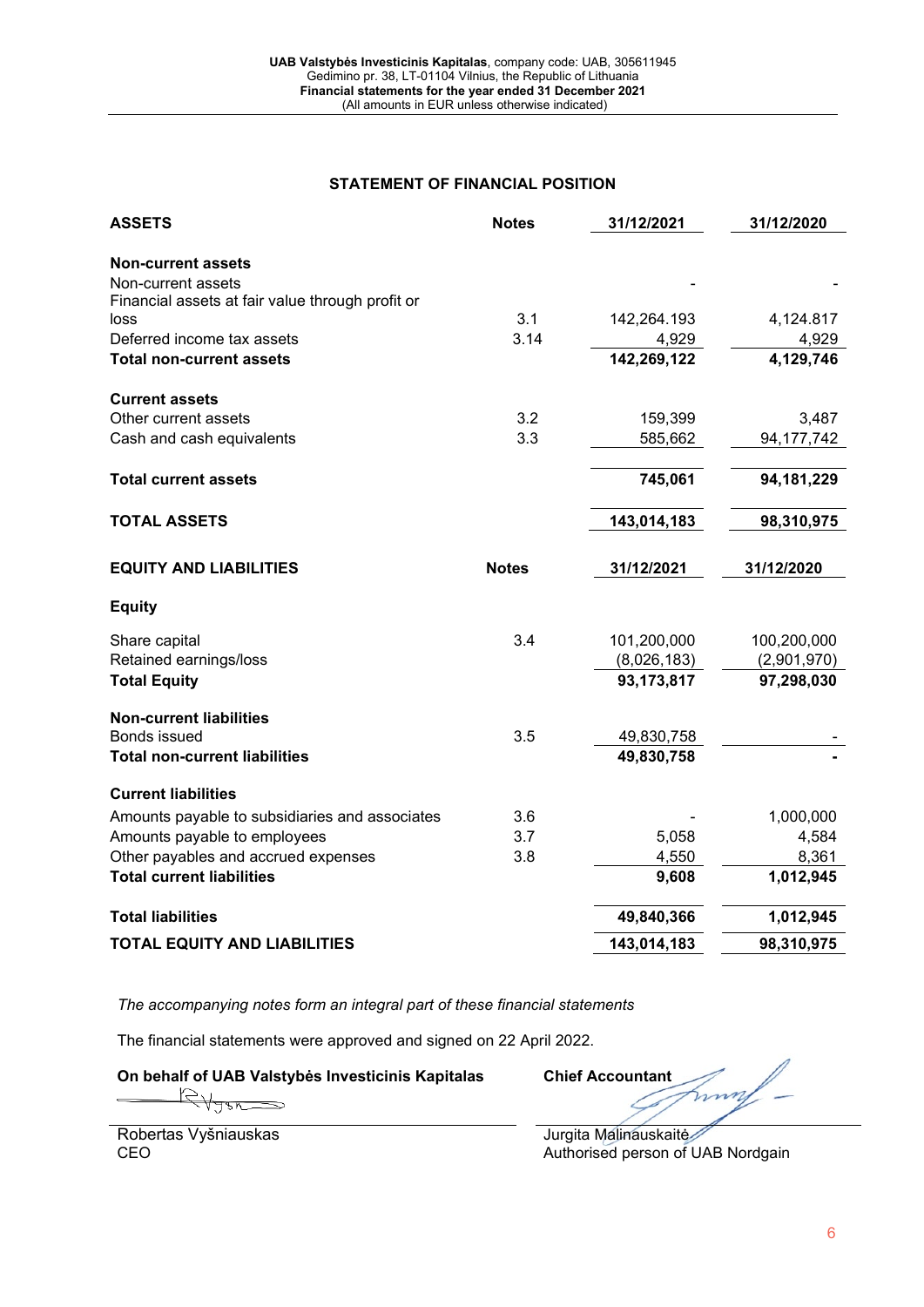#### **STATEMENT OF COMPREHENSIVE INCOME**

## **Notes**

| <b>OPERATING INCOME</b>                                                      |             | <b>Financial</b><br>year<br>ended<br>31/12/2021 | 26/08/2020-<br>31/12/2020 |
|------------------------------------------------------------------------------|-------------|-------------------------------------------------|---------------------------|
|                                                                              |             |                                                 |                           |
| <b>Sales</b><br>Cost of sales                                                |             |                                                 |                           |
| Other income (resold)                                                        |             |                                                 |                           |
| <b>GROSS PROFIT</b>                                                          |             |                                                 |                           |
| Operating costs<br>Other costs                                               | 3.9<br>3.10 | (241, 460)<br>(22, 129)                         | (31, 715)<br>(1)          |
| <b>OPERATING PROFIT/LOSS</b>                                                 |             | (263, 589)                                      | (31, 716)                 |
| Impairment of financial assets at fair value<br>through profit or loss       | 3.11        | (4,860,624)                                     | (2,875,183)               |
| <b>PROFIT/LOSS BEFORE TAX</b>                                                |             | (5, 124, 213)                                   | (2,906,899)               |
| Income tax (expense) benefits                                                | 3.14        |                                                 | 4,929                     |
| <b>NET PROFIT/LOSS</b>                                                       | 3.14        | (5, 124, 213)                                   | (2,901,970)               |
| <b>OTHER COMPREHENSIVE INCOME</b>                                            |             |                                                 |                           |
| <b>TOTAL COMPREHENSIVE INCOME</b><br>Earnings/loss per share (EUR per share) | 3.13        | (0.506)                                         | (0.290)                   |

*The accompanying notes form an integral part of these financial statements*

The financial statements were approved and signed on 22 April 2022.

**On behalf of UAB Valstybės Investicinis Kapitalas Chief Accountant**

mm

Robertas Vyšniauskas CEO

Jurgita Malinauskaitė Authorised person of UAB Nordgain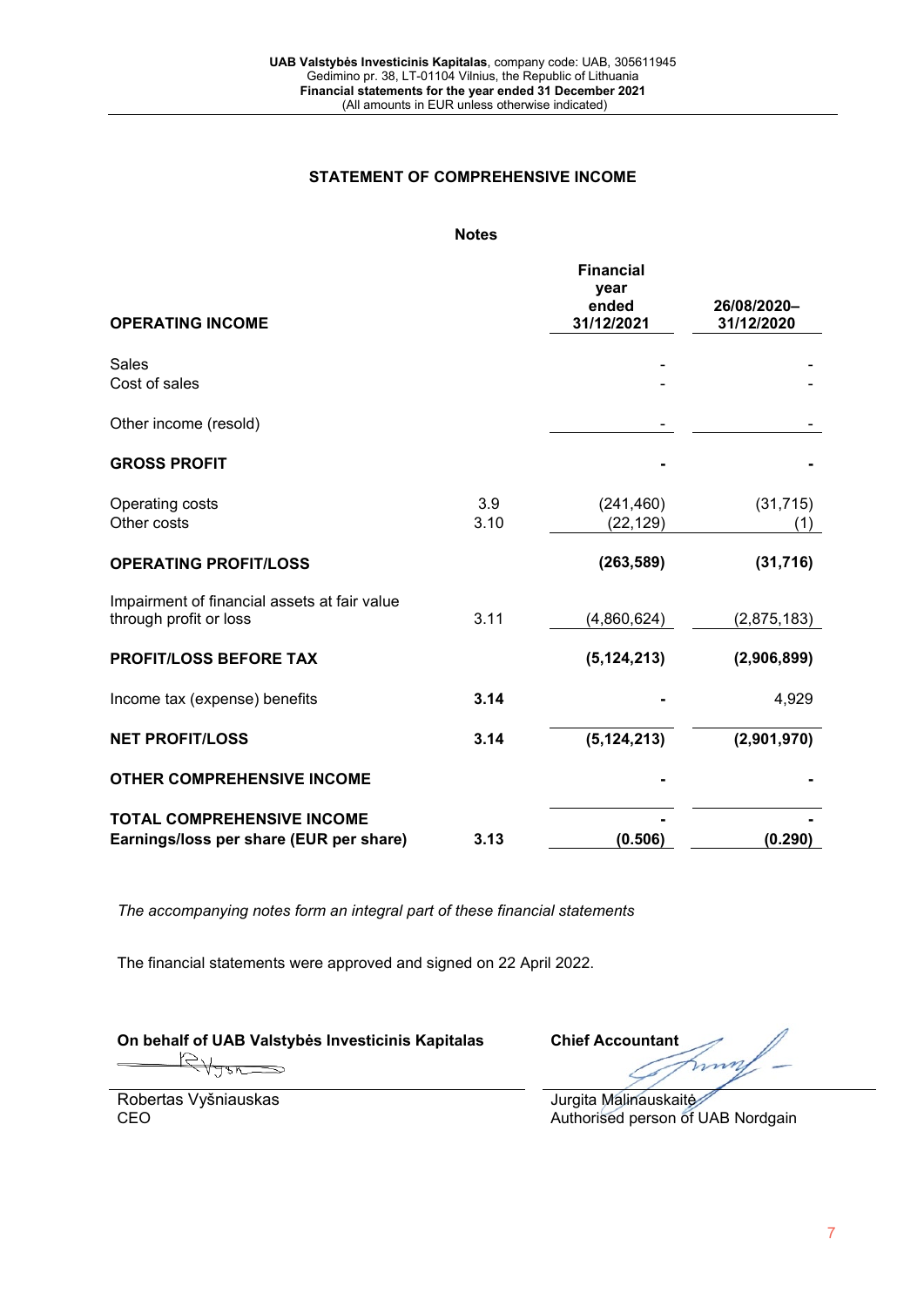# **STATEMENT OF CHANGES IN EQUITY**

|                                         | <b>Share</b><br>capital | <b>Retained</b><br>earnings/loss | <b>Total</b>  |
|-----------------------------------------|-------------------------|----------------------------------|---------------|
| <b>Balance as of 26/08/2020</b>         |                         |                                  |               |
| Formation of authorised capital         | 100,200,00              |                                  | 100,200,000   |
| Net profit/loss                         |                         | (2,901,970)                      | (2,901,970)   |
| Increase/decrease of authorised capital |                         |                                  |               |
| <b>Dividend</b>                         |                         |                                  |               |
| Other benefits to owners                |                         |                                  |               |
| <b>Balance as of 31/12/2020</b>         | 100,200,000             | (2,901,970)                      | 97,298,030    |
| Formation of authorised capital         |                         |                                  |               |
| Net profit/loss                         |                         | (5, 124, 213)                    | (5, 124, 213) |
| Increase/decrease of authorised capital | 1,000,000               |                                  | 1,000,000     |
| Dividend                                |                         |                                  |               |
| Other benefits to owners                |                         |                                  |               |
| <b>Balance as of 31/12/2021</b>         | 101,200,000             | (8,026,183)                      | 93,173,817    |

*The accompanying notes form an integral part of these financial statements*

The financial statements were approved and signed on 22 April 2022.

**On behalf of UAB Valstybės Investicinis Kapitalas Chief Accountant**

Robertas Vyšniauskas CEO

Jurgita Malinauskaitė Authorised person of UAB Nordgain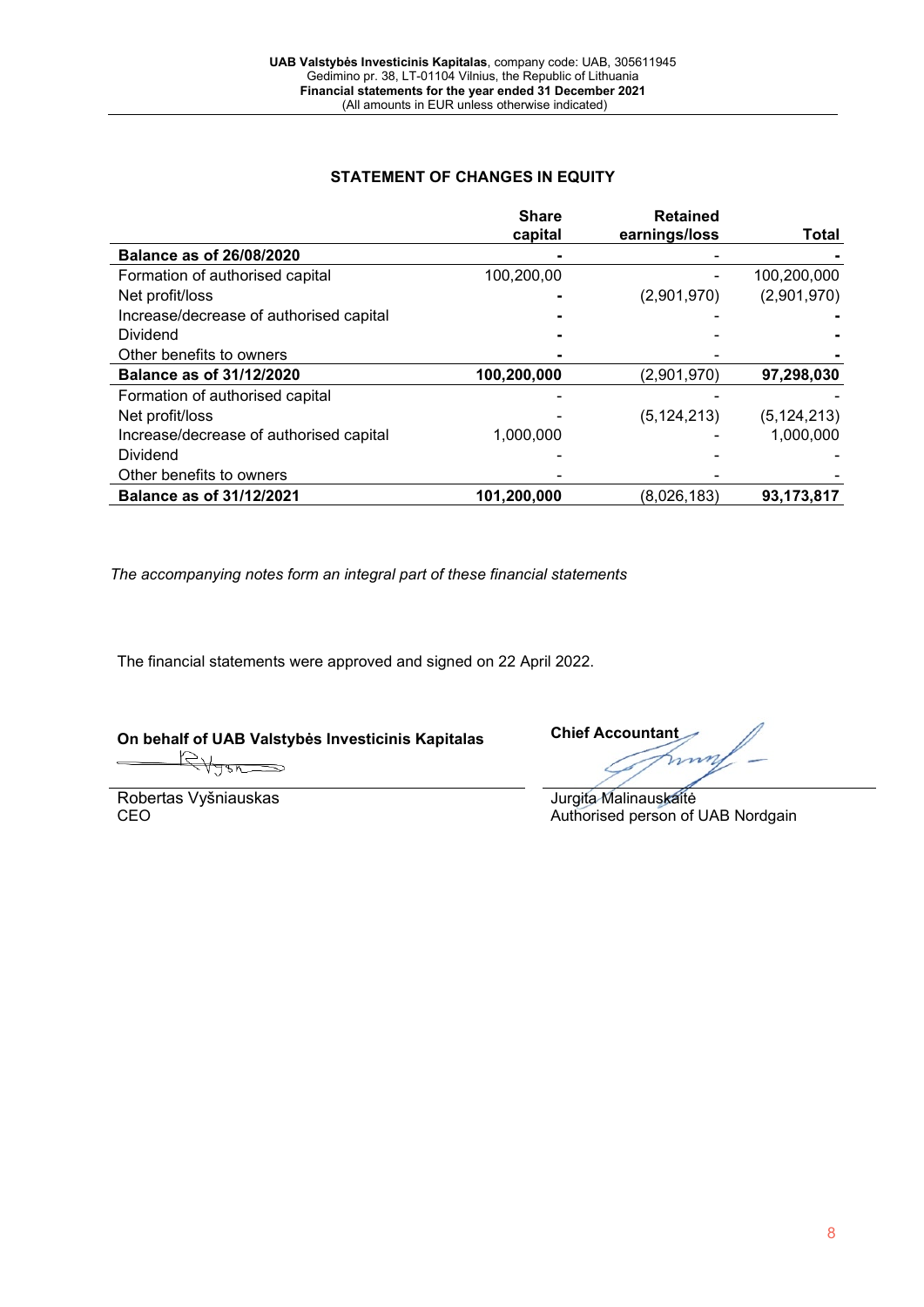# **CASH FLOW STATEMENT**

# **Notes**

|                                                                                          |     | <b>Financial</b><br>year<br>ended<br>31/12/2021 | 26/08/2020-<br>31/12/2020 |
|------------------------------------------------------------------------------------------|-----|-------------------------------------------------|---------------------------|
| Cash flow from operating activities                                                      |     |                                                 |                           |
| <b>Payments for the reporting period</b>                                                 |     | (500, 080)                                      | (22, 258)                 |
| Wage payments                                                                            |     | (36, 240)                                       | (6, 296)                  |
| Tax paid                                                                                 |     | (32,064)                                        | (6, 220)                  |
| Cash payments to suppliers                                                               |     | (60, 990)                                       | (7,085)                   |
| Bond issuance costs                                                                      |     | (101, 100)                                      |                           |
| Guarantee deposit                                                                        |     | (150,000)                                       |                           |
| Additional bank account management fee                                                   |     | (108, 055)                                      |                           |
| Other benefits                                                                           |     | (11, 631)                                       | (2,657)                   |
| Net cash flows from operating activities                                                 |     | (500, 080)                                      | (22, 258)                 |
| Acquisition of investments                                                               | 3.1 | (143,000,000)                                   | (7,000,000)               |
| Net cash flows from investment activities<br><b>Cash flows from financing activities</b> |     | (143,000,000)                                   | (7,000,000)               |
| Bond issue proceeds                                                                      |     | 49,908,000                                      |                           |
| Formation of authorised capital                                                          | 3.4 |                                                 | 100,200,000               |
| Deposits                                                                                 |     |                                                 |                           |
| Loans received                                                                           |     |                                                 |                           |
| Increase in other liabilities of the company                                             | 3.5 |                                                 | 1,000,000                 |
| Net cash flows from financial activities                                                 |     | 49,908,000                                      | 101,200,000               |
| Impact of exchange rate changes on cash and<br>cash equivalents balance                  |     |                                                 |                           |
| Net increase/decrease in cash flows                                                      |     | 143,500,080                                     | 94, 177, 742              |
| Cash and cash equivalents at the beginning<br>of the period                              |     | 94,177,742                                      |                           |
| Cash and cash equivalents at the end of the<br>period                                    | 3.3 | 585,662                                         | 94, 177, 742              |

The financial statements were approved and signed on 22 April 2022.

Robertas Vyšniauskas CEO

**On behalf of UAB Valstybės Investicinis Kapitalas Chief Accountant** 

Jurgita Malinauskaitė Authorised person of UAB Nordgain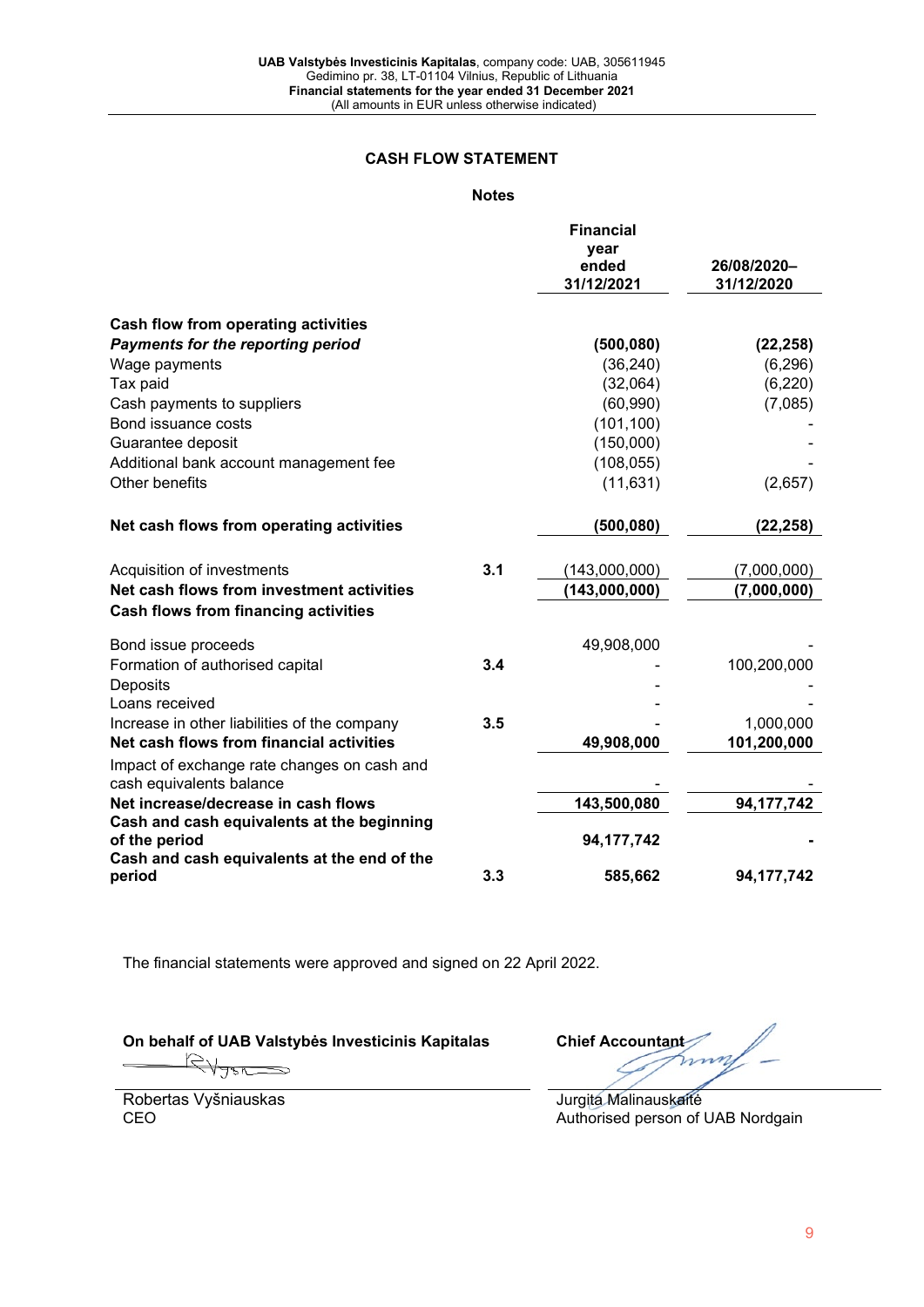# **NOTES TO THE FINANCIAL STATEMENTS**

#### **1. General**

**UAB Valstybės Investicinis Kapitalas** (hereinafter referred to as the "Company") is a private limited company registered in the Republic of Lithuania. Its registered office is:

#### **Gedimino pr. 38, Vilnius, Republic of Lithuania**

The Company's areas of activity are in accordance with the Description of Activities of the Facility Pagalbos Verslui Fondas, approved by the Minister of the Economy and Innovation of the Republic of Lithuania and the Minister of Finance of the Republic of Lithuania to help the Lithuanian economy recover from the consequences of COVID-19 by financing measures to support business and capital market development with funds raised through state and capital market measures.

The Company was registered on 26 August 2020. As of 31 December 2021, 100% of the Company's authorised capital belongs to the Republic of Lithuania, code 111105555.

The registered capital of the Company is EUR 101,200,000 and consists of 10,120,000 ordinary registered shares with a par value of EUR 10 each. As of 31 December 2021, all shares were fully paid up.

As of 31 December 2021, the average annual number of employees of the Company was 1.

The financial year of the Company coincides with the calendar year.

#### **2. Accounting policies**

The principal accounting policies applied in the preparation of the Company's financial statements for the year ended 31 December 2021 are as follows:

# **2.1 BASIS OF PREPARATION OF FINANCIAL STATEMENTS**

#### **1. Significant accounting articles**

#### 1.1. **Confirmation of conformity**

The Company has prepared its financial statements in accordance with International Financial Reporting Standards (IFRS) as adopted by the European Union (EU).

#### 1.2. **Basis of preparation of the financial statements**

The financial statements have been prepared under a historical cost basis.

The financial year of the Company shall run from 1 January to 31 December.

The financial statements are presented in euros (EUR).

The accounting policies set out below have been applied consistently to all periods presented in these financial statements, unless otherwise stated.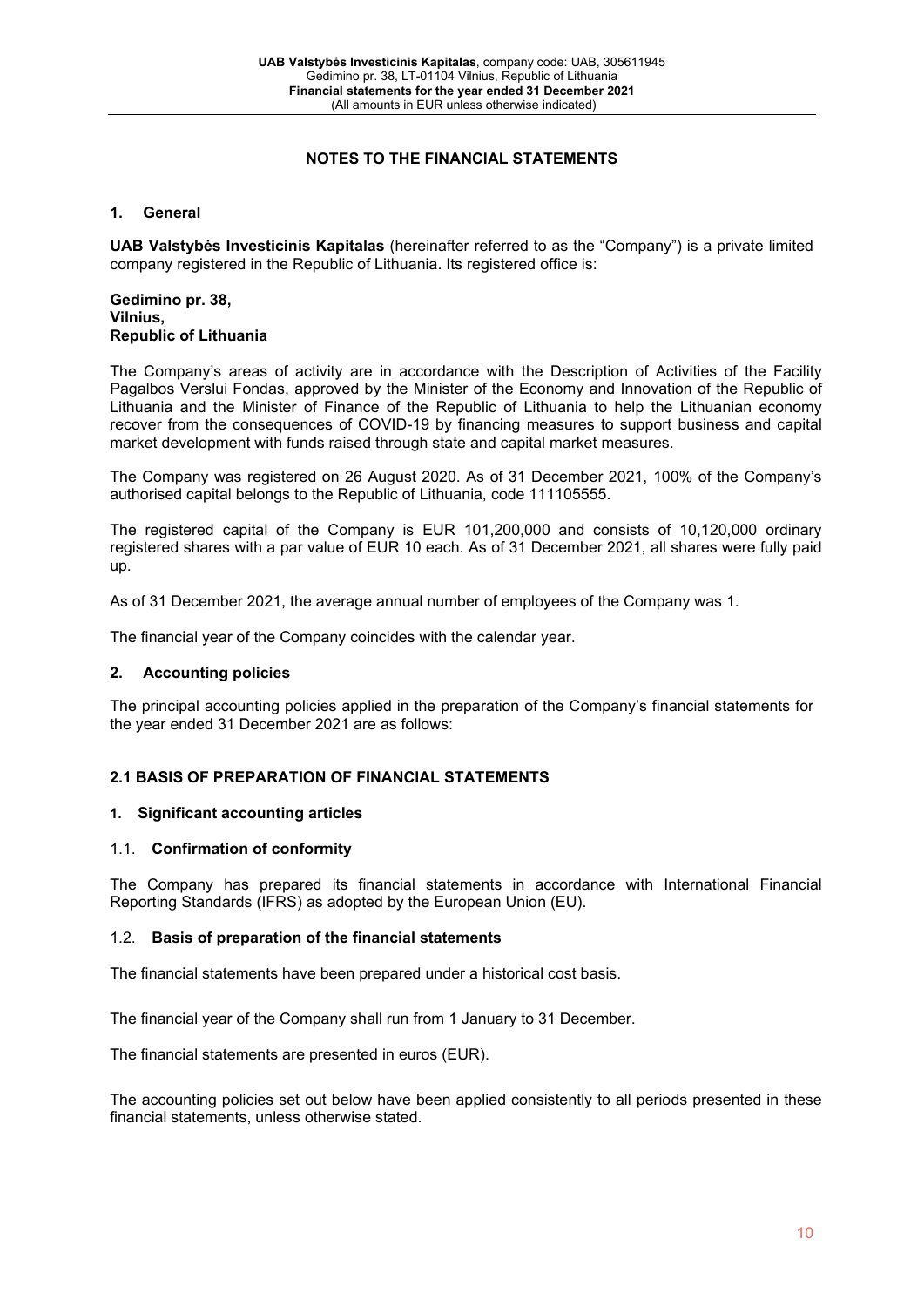# **Equity**

Equity includes the paid-up part of the authorised capital, share premium, revaluation reserve (results), statutory reserve, reserve for acquisition of own shares, other reserves, and retained earnings/loss.

The subscribed share capital is accounted for and disclosed in the financial statements in full, regardless of the part paid up. The unpaid portion of the shares shall be accounted for and disclosed in the financial statements in the counterpart account (item) of the authorised capital.

If the issued shares are settled in assets (including shares of another public limited company), the issue price of the shares shall be equal to the fair value of the assets received for them. Only the nominal value of shares shall be recorded in the authorised capital account. If the issue price exceeds their par value, the excess price shall be recorded in the share premium account.

If a decision is made to increase or decrease the authorised capital, the increase or decrease of the authorised capital shall be registered in the accounts when the amended articles of association of the public limited company are registered in accordance with the procedure established by legal acts.

# 1.3. **Recognition of costs**

Expenses shall be recognised on an accrual basis in the period in which the related revenue is earned, regardless of when the cash is paid.

The Company's current expenses include payroll and related taxes, vacation accruals, accounting service costs, insurance costs, Management Board member fees, employee recruitment and deferred income tax costs.

# 1.4. **Leasing**

IFRS 16 defines a lease as a contract or part of a contract that transfers the right to use an asset (the underlying asset) for a specified period in exchange for consideration. Under such an agreement, the new model requires the lessee to recognise the asset managed under the right of use and the related lease obligation. The right-of-use asset shall be depreciated and interest shall be accrued on the liability.

# **1.4.1. Company as a lessee**

Leased assets shall be initially recognised as assets of the Company at the fair value of the leased asset at the inception of the lease or, if lower, the present value of the minimum lease payments. The related lessor liability shall be presented in the statement of financial position as a lease liability.

Lease payments shall be allocated between the finance charge and the reduction of the outstanding liability so as to reflect a constant periodic rate of return on the remaining balance of the liability. Financial costs shall be recognised immediately in profit or loss, unless they relate directly to long lead time assets, in which case they shall be capitalised in accordance with the Company's general borrowing cost policy. Contingent rents shall be recognised as an expense in the period in which they are incurred.

Operating lease payments shall be recognised as an expense in the income statement on a straightline basis over the term of the lease, unless another systematic basis is more appropriate to reflect the economic benefits embodied in the leased asset over time. Contingent operating leases shall be recognised as an expense in the period in which they are incurred.

# 1.5. **Foreign exchange**

The financial results and financial position of the Company shall be presented in euros, which is the Company's functional currency and the currency for the presentation of the Company's financial statements.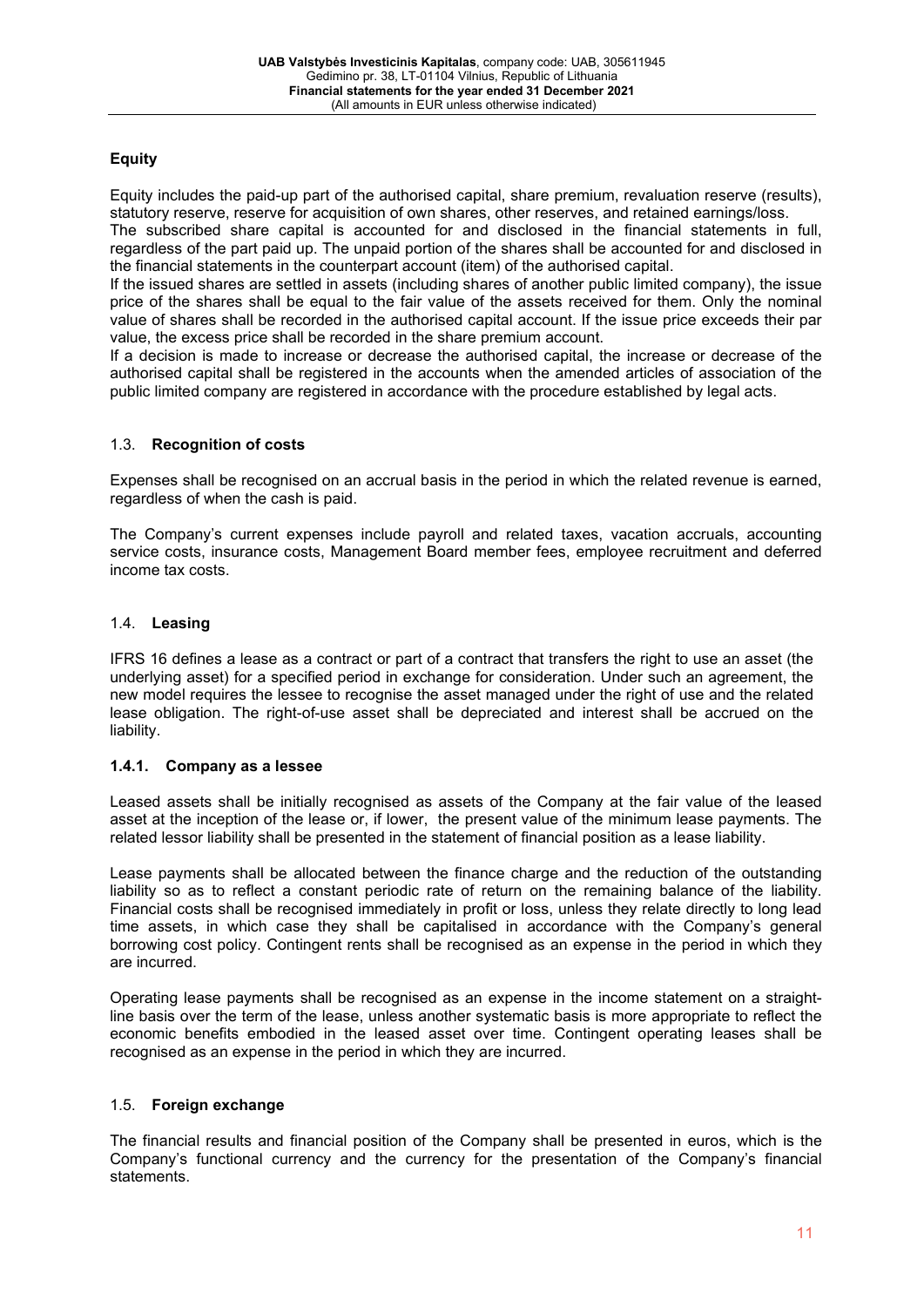Transactions in foreign currency shall be translated into euros at the official exchange rate set by the Bank of Lithuania on that day, which shall be approximately equal to the market rate. Monetary assets and liabilities shall be translated into euros at the exchange rate ruling at the balance sheet date. Exchange differences arising on foreign currency transactions shall be recognised in profit or loss as incurred. Gains and losses resulting from the translation of monetary assets and liabilities into euros shall be recognised in profit or loss.

#### 1.6. **Income tax and deferred income tax**

Income tax expense represents the amount of the tax currently payable and deferred tax. Income tax is calculated in accordance with the requirements of the tax laws of the Republic of Lithuania.

# **1.6.1. Current year fee**

The tax for the current year shall be payable on taxable profits. Taxable profits differ from profit or loss in the statement of comprehensive income in respect of taxable or deductible income or expense in the following year and in respect of income or expense that is never taxable or deductible. The Company's current year income tax liability shall be calculated using tax rates ruling on the date of the statement of financial position. The standard corporate income tax rate applied to the companies of the Republic of Lithuania for the year ended 31 December 2021 shall be 15%.

#### **1.6.2. Deferred tax**

Deferred tax shall be provided on the temporary differences between the carrying amounts of assets and liabilities for financial reporting purposes and the amounts used for taxation purposes. Deferred tax liabilities shall be recognised for all temporary differences. Deferred tax assets shall be recognised only to the extent that it is probable that future taxable profits will be reduced in recognising the temporary differences. Such deferred assets and liabilities may not be recognised if the temporary differences relate to goodwill or to the initial recognition of assets or liabilities (other than in a business combination), the occurrence (transaction) of which does not affect either taxable profit or financial profit.

Deferred income tax assets shall be reviewed at each balance sheet date and reduced to the extent that it is no longer probable that sufficient taxable profits will be available to allow all or part of the asset to be recovered.

Deferred tax liabilities and assets shall be measured using the tax rate ruling for the year in which the temporary differences are expected to be settled, based on the tax rates (and tax laws) that have been or will be approved by the end of the reporting period. Deferred tax assets and liabilities represent the tax consequences that the Company expects at the end of the reporting period in order to pay or settle its assets or liabilities.

# **1.6.3. Current year tax and deferred tax for the period**

Current year tax and deferred tax shall be recognised in profit or loss, except to the extent that they relate to items recognised directly in other comprehensive income or directly in equity, in which case the tax shall be recognised in other comprehensive income or directly in equity. When current tax and deferred tax arise from the initial recognition of a business combination, the tax effect shall included in the business merger accounts.

Deferred tax assets shall be recognised in the statement of financial position when management expects to generate sufficient taxable profit in the foreseeable future to realise the asset. If it is probable that part of the deferred tax asset will not be realised, this part of the deferred tax asset is not recognised in the financial statements.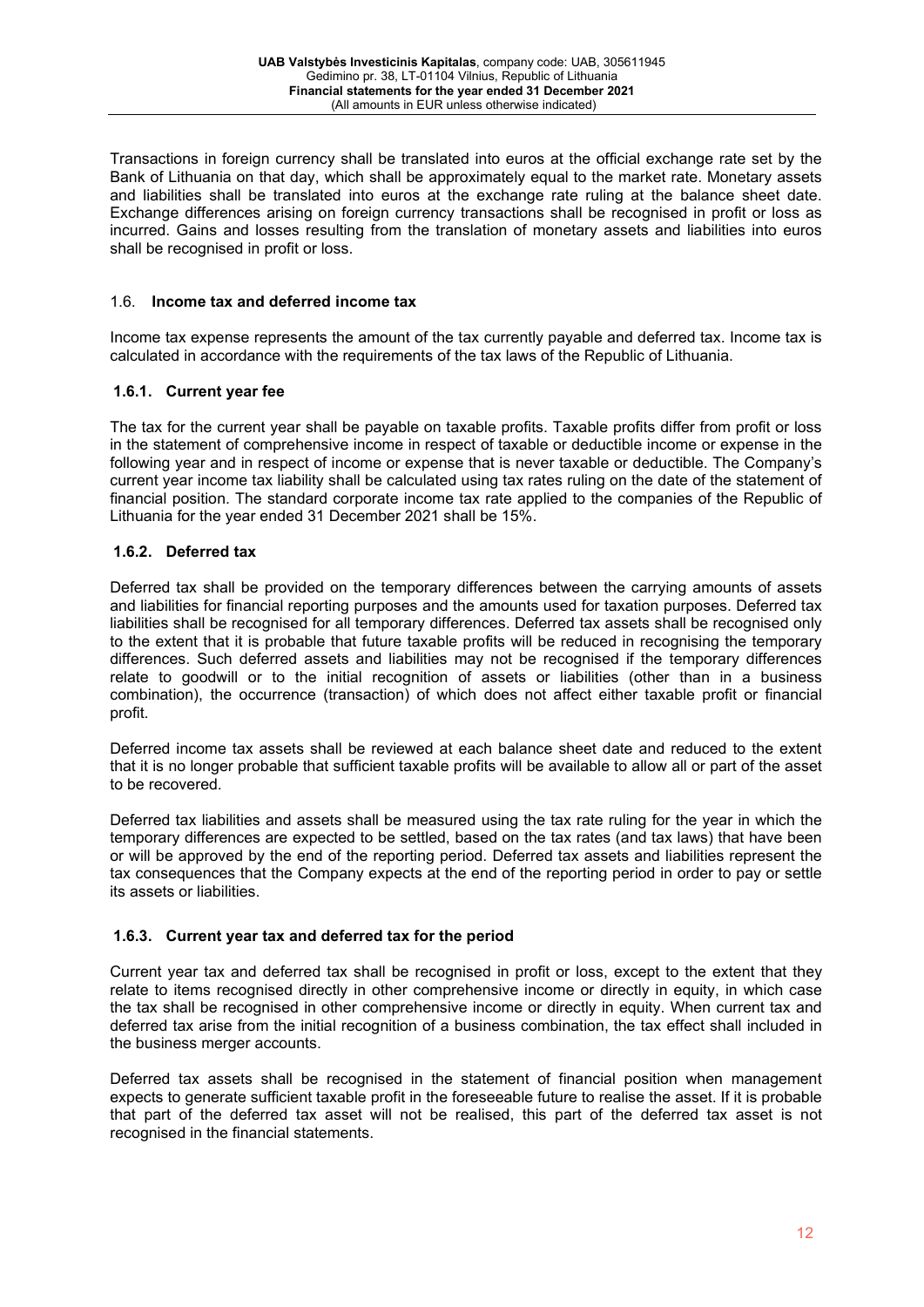## 1.7. **Financial instruments**

Financial assets and financial liabilities shall be recognised when the Company becomes a party to the contractual provisions of the instrument.

Financial assets and financial liabilities shall be initially measured at fair value. Transaction costs that are directly attributable to the acquisition or disposal of a financial asset (other than financial assets and financial liabilities at fair value through profit or loss) shall initially be added to or deducted from the fair value of the financial asset or financial liability, as appropriate. Transaction costs that are directly attributable to a financial asset or financial liability at fair value through profit or loss shall be recognised immediately in profit or loss.

A financial instrument is any contract that gives rise to a financial asset in one company and a financial liability or equity instrument in another company.

#### *Recognition and derecognition in the statement of financial position*

The Company shall recognise a financial asset or financial liability in its statement of financial position when, and only when, it becomes a party to the contractual provisions of the instrument.

The Company shall recognise or derecognise the purchase or sale of a financial asset on the trade date. The Company shall derecognise a financial asset in the statement of financial position when, and only when:

- the contractual rights to the cash flows from the financial asset expire; or
- − it transfers the financial asset to another party.

The Company shall derecognise a financial liability (or part of a financial liability) in the statement of financial position when, and only when, that liability is derecognised, i.e. where the obligation specified in the contract is:

- − enforceable; or
- − revoked; or
- − has expired.

The Company shall divide financial assets into one of the following categories:

- − measured at amortised cost;
- measured at fair value through profit or loss.

The Company shall classify debt financial assets in an appropriate category depending on the financial asset management business model and the contractual cash flow characteristics of the financial asset. The business model applied to a group of financial assets shall be determined by how all groups of financial assets are managed together to achieve a specific business objective of the Company.

The Company's investments in equity securities, where the Company has no control or significant influence over the investee, shall be carried at fair value through profit or loss.

The Company shall include trade receivables, loans granted, other receivables from financial assets and cash and cash equivalents.

All financial liabilities of the Company shall be measured at amortised cost.

The Company shall include trade liabilities, bonds and borrowings in financial liabilities measured at amortised cost. At the time of initial recognition of the bonds, the costs associated with the distribution of the bonds and the discount arising on the distribution shall be recognised at cost in the income statement over the term of the bonds (until maturity), using the effective interest rate.

#### Cash and cash equivalents

Cash and cash equivalents shall comprise cash on hand, cash in transit and cash in bank accounts, demand deposits and other short-term highly liquid investments of up to three months which are readily convertible to known amounts of cash and which are subject to an insignificant risk of changes in value.

In the statement of cash flows, cash and cash equivalents shall comprise cash on hand, deposits held at call with banks, and other short-term highly liquid investments.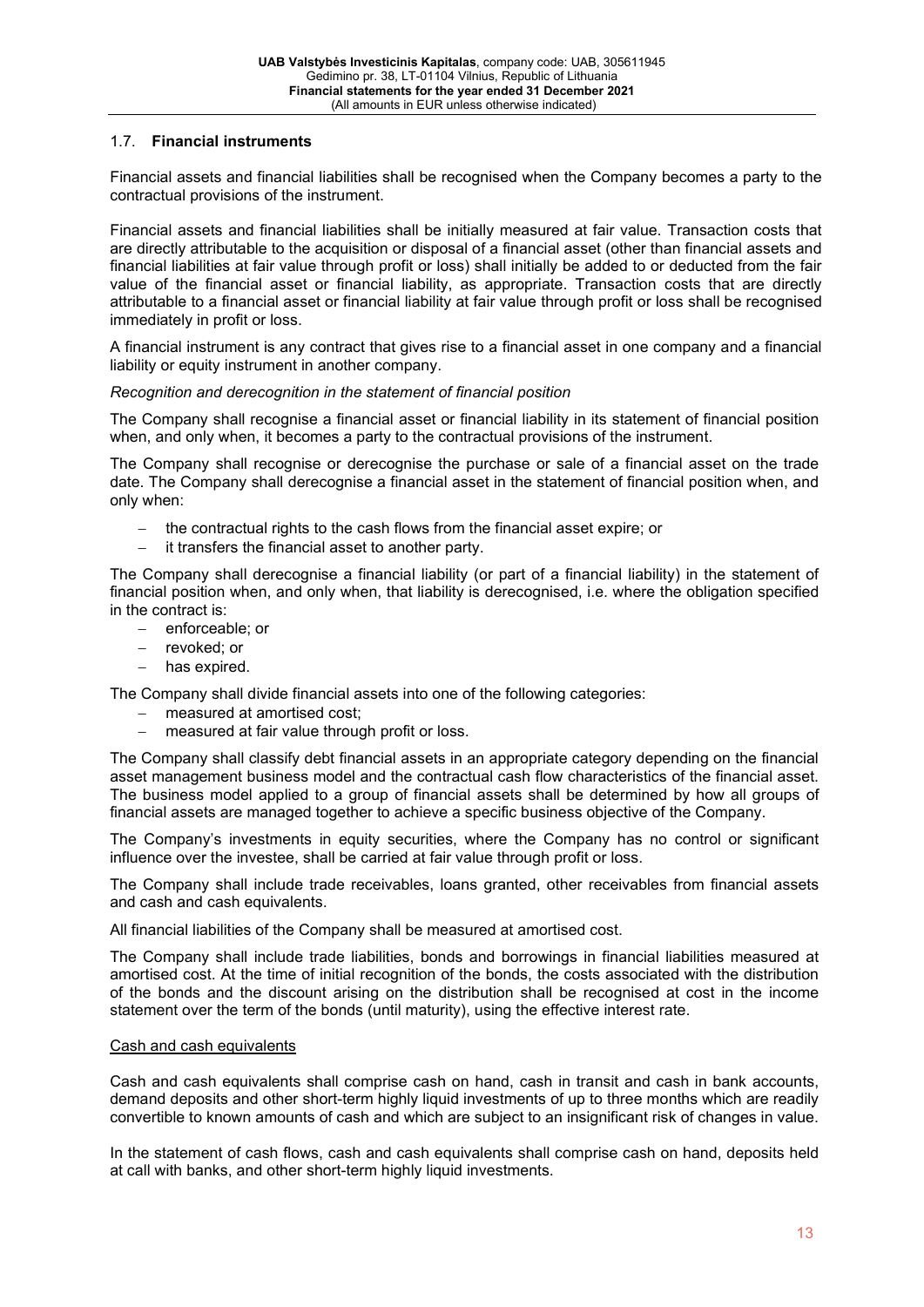# 1.8. **Employee benefits**

Short-term employee benefits shall be recognised as an expense in the period in which the employees render the related service. Benefits shall include salaries, social security benefits, bonuses, paid leave, and more. There are no long-term employee benefits.

# 1.9. **Fair value measurement**

Many of the Company's accounting policies and disclosures require the determination of the fair value of both financial and non-financial assets and liabilities. Fair value is the price that would be received to sell an asset or paid to transfer a liability in an orderly transaction between market participants in the principal market and, in the absence of such a transaction, on the most favourable market that the Company could enter on the valuation date. The fair value of a liability reflects the effect of its risk of default. Fair value shall be determined using quoted market prices, discounted cash flow analyses and option pricing models as appropriate.

In determining the fair value of assets or liabilities, the Company shall rely as far as possible on available market data. Fair value shall be presented at the following three levels of the fair value hierarchy, based on the variables used in the valuation techniques:

Level 1: quoted prices (unadjusted) in active markets for the same assets or liabilities.

Level 2: variables other than quoted prices included within Level 1 for assets or liabilities that are observed directly (i.e. as prices) or indirectly (i.e. derived from prices).

Level 3: asset or liability variables that are not based on observable market data (unobservable variables).

If the variables used to determine the fair value of an asset or liability can be assigned to different levels of the fair value hierarchy, the level of the fair value hierarchy to which all determined fair value is assigned shall be determined based on the lowest level variable that determines total fair value.

An entity shall recognise amounts transferred between the levels of the fair value hierarchy at the end

of the reporting period in which the change occurs.

# 1.10. **Related parties**

Shareholders, members of the Management Board, their close relatives and companies that directly or indirectly control the Company through an intermediary or are controlled separately or jointly with another party that is also recognised as a related party, provided that this relationship allows one of the parties to control the other party or exercise significant influence over the other party in making financial and management decisions.

#### 1.11. **Contingencies**

Contingent liabilities are not recognised in the financial statements, except for contingent liabilities in business combinations. They are described in the financial statements unless the possibility of an outflow of resources embodying economic benefits is remote.

Contingent assets shall not be recognised in the financial statements but shall be disclosed when it is probable that future economic benefits or service potential will flow to the entity.

# 1.12. **Post-reporting events**

Post-reporting events that provide additional information about the Company's position at the statement of financial position date (adjusting events) shall be reflected in the financial statements. Post-reporting events that are not adjusting events shall be disclosed in the notes when their effect is material.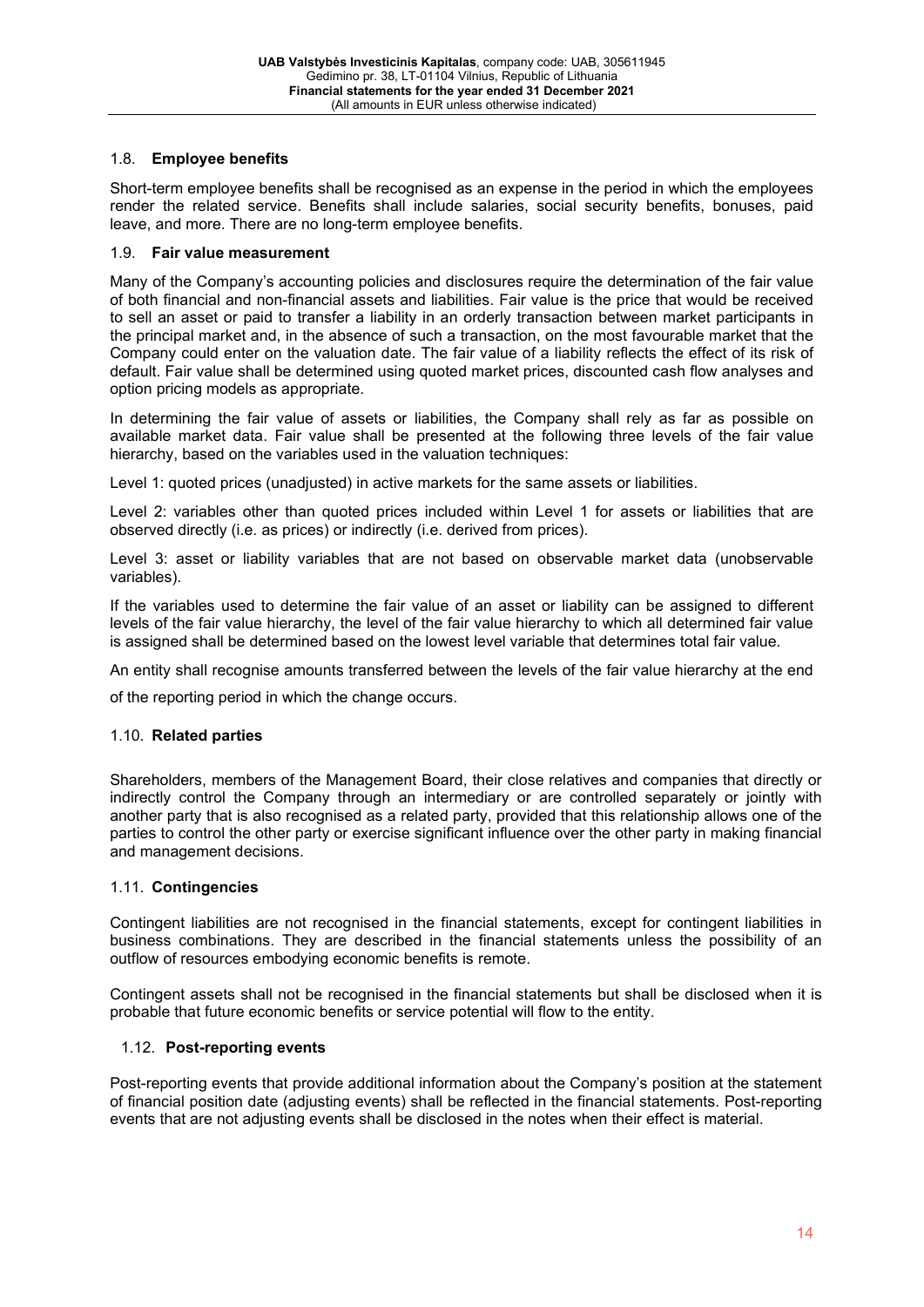# 1.13. **Comparative information**

The comparative information in the statement of comprehensive income has been restated according to the classification for the reporting period, distinguishing between Staff costs and Depreciation and amortisation expenses.

# 1.14. **Significant accounting estimates and management judgements**

The Company performed an analysis and concluded that it does not have control over KŪB Pagalbos Verslui Fondas (hereinafter referred to as the "Fund") and does not have a significant impact on the Fund. During the reporting period, the Company did not have the power to manage the Fund, did not have voting rights conferred by equity instruments, and did not have the ability to manage significant activities directly or through other entities. The Company is entitled to variable returns, but cannot make direct decisions about the amount of variable returns or the period over which they would be paid.

The Company's investment in the Fund is measured at fair value, which is determined on the basis of the Fund's net assets. All of the Fund's investments are measured at fair value and the carrying amount of the Fund's current receivables and payables and cash and cash equivalents is very close to their fair value, therefore the Fund's net assets shall also be measured at fair value.

# 1.15. **Initial application of amendments to new standards in force during the reporting period**

This year, the Company has adopted all new and revised Standards and Interpretations that are relevant to its operations and are effective for reporting periods beginning on or after 01 January 2021.

#### **(a) The following new standards, amendments and interpretations are mandatory for annual periods beginning on or after 01 January 2021.**

**Amendments to IFRS 16 Leases: Covid-19-Related Rent Concessions beyond 30 June 2021 (amendments)** (issued on 31 March 2021, effective as of 01 April 2021)

These amendments extend the scope of the 2020 amendments by extending the period of eligibility for the practical target 30 June 2021 to 30 June 2022.

On 28 May 2020, the Management Board issued COVID-19-related rent concessions, which amended IFRS 16 Leases. The 2020 amendment permitted lessees, as a practical expedient, not to assess whether particular rent concessions occurring as a direct consequence of the COVID-19 pandemic are lease modifications and, instead, to account for those rent concessions as if they were not lease modifications. Among other conditions, the 2020 amendment permitted lessees to apply the practical expedient only to rent concessions for which any reduction in lease payments affects only payments originally due on or before 30 June 2021. If the lease reduces the lease payments and until 16 June 2021, IFRS 16 does not permit the concession to apply a practical expedient.

The amendments are effective in the EU for annual periods beginning on or after 01 April 2021. The Company's management has determined that these amendments do not have a material impact on these financial statements as no significant discounts were received during the reporting period and are not expected to be received in subsequent periods.

#### **Interest Rate Benchmark Reform—Phase 2—Amendments to IFRS 9, IAS 39, IFRS 7, IFRS 4 and IFRS 16 (amendments)** (issued on 27 August 2020, effective as of 01 January 2021)

These amendments provide temporary benefits related to the effects of the financial statements when the interbank offered rate (IBOR) is replaced by an alternative near-risk-free interest rate (RFR).

The amendments cover the following practical expedients: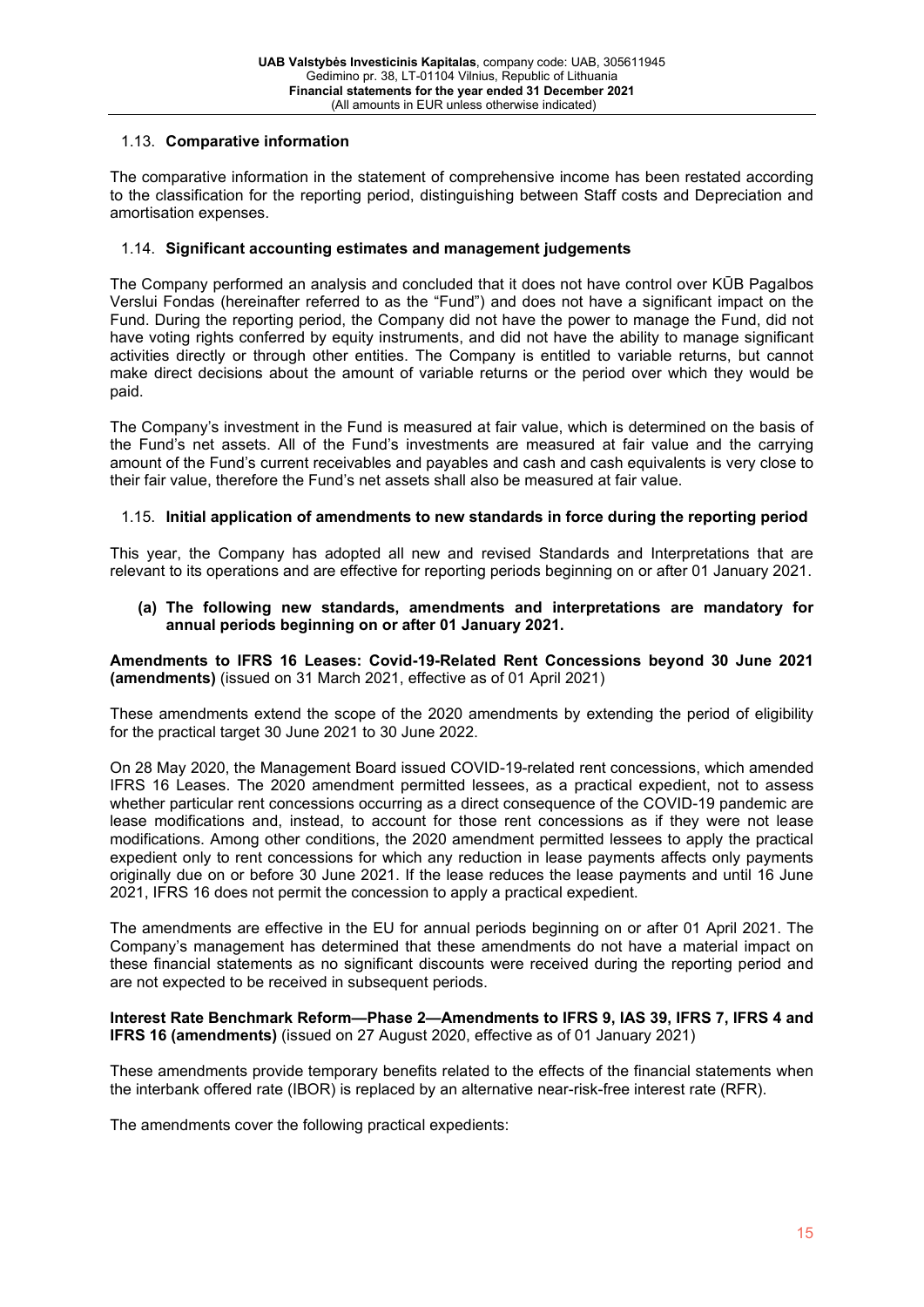- Practical expedient to require that changes in contracts or changes in cash flows directly required by the reform be treated as changes in variable interest rates equivalent to changes in market interest rates.
- Allow changes to hedge designation and hedging documents required by the IBOR reform without terminating the hedging relationship.
- Provide a temporary rebate to entities so that they do not have to comply with a separate requirement when an RFR instrument is assigned to hedge a risk component.

The amendments are effective in the EU for annual periods beginning on or after 01 January 2021. The Company's management has determined that these amendments do not have a material impact on these financial statements.

**Interest rate benchmark: Reform Amendments to IFRS 9 IAS 39 and IFRS 7** (issued on 27 August 2020, effective from 01 January 2021 and to be applied retroactively)

The amendments to IFRS 9, IAS 39 and IFRS 7 will complete the second phase to address issues that may affect the financial statements when an existing interest rate benchmark is replaced by a riskfree interest rate (RFR). These amendments will not affect the Company's financial statements.

**(b) Standards and amendments that have been approved but are not yet effective and have not been applied in advance**

The following new standards, amendments and interpretations are not mandatory for the reporting period beginning on or after 01 January 2021 and have not been applied in preparing the following financial statements:

**IFRS 3 Business Combinations; IAS 16 Property, Plant and Equipment; IAS 37 Provisions, Contingent Liabilities and Contingent Assets and Annual Improvements 2018-2020** (Amendments) (all issued on 14 May 2020, effective for annual periods beginning on or after 01 January 2022).

The IASB has issued amendments to the narrow IFRS standards:

- IFRS 3 Business Combinations (amendments) updates the reference in IFRS 3 to the Conceptual Framework for Financial Statements without changing the accounting requirements for business combinations.
- IAS 16 Property, Plant and Equipment (Amendments) prohibits an enterprise from deducting from the cost of property, plant and equipment the proceeds from the sale of items produced by the enterprise to prepare the asset for its intended use. Instead, the entity will recognise such sales revenue and related expenses in SPLOCI's profit or loss.
- IAS 37 Provisions, Contingent Liabilities and Contingent Assets (amendments) specifies the costs that an entity includes in determining contract costs to determine whether a contract is onerous.
- The annual improvements for 2018-2020 make minor amendments to IFRS 1 First-time Adoption of International Financial Reporting Standards, IFRS 9 Financial Instruments, IAS 41 Agriculture and the illustrative examples presented in conjunction with IFRS 16 Leases.

The amendments are effective in the European Union for annual periods beginning on or after 01 January 2022, with earlier application permitted.

The Company's management is currently assessing the impact of these amendments on the Company's financial statements.

**Amendments to IFRS 17 and 4: Effective dates of IFRSs 17 and 9 for insurers** (issued on 25 June 2020, effective from 01 January 2021, but not before approval by the EU).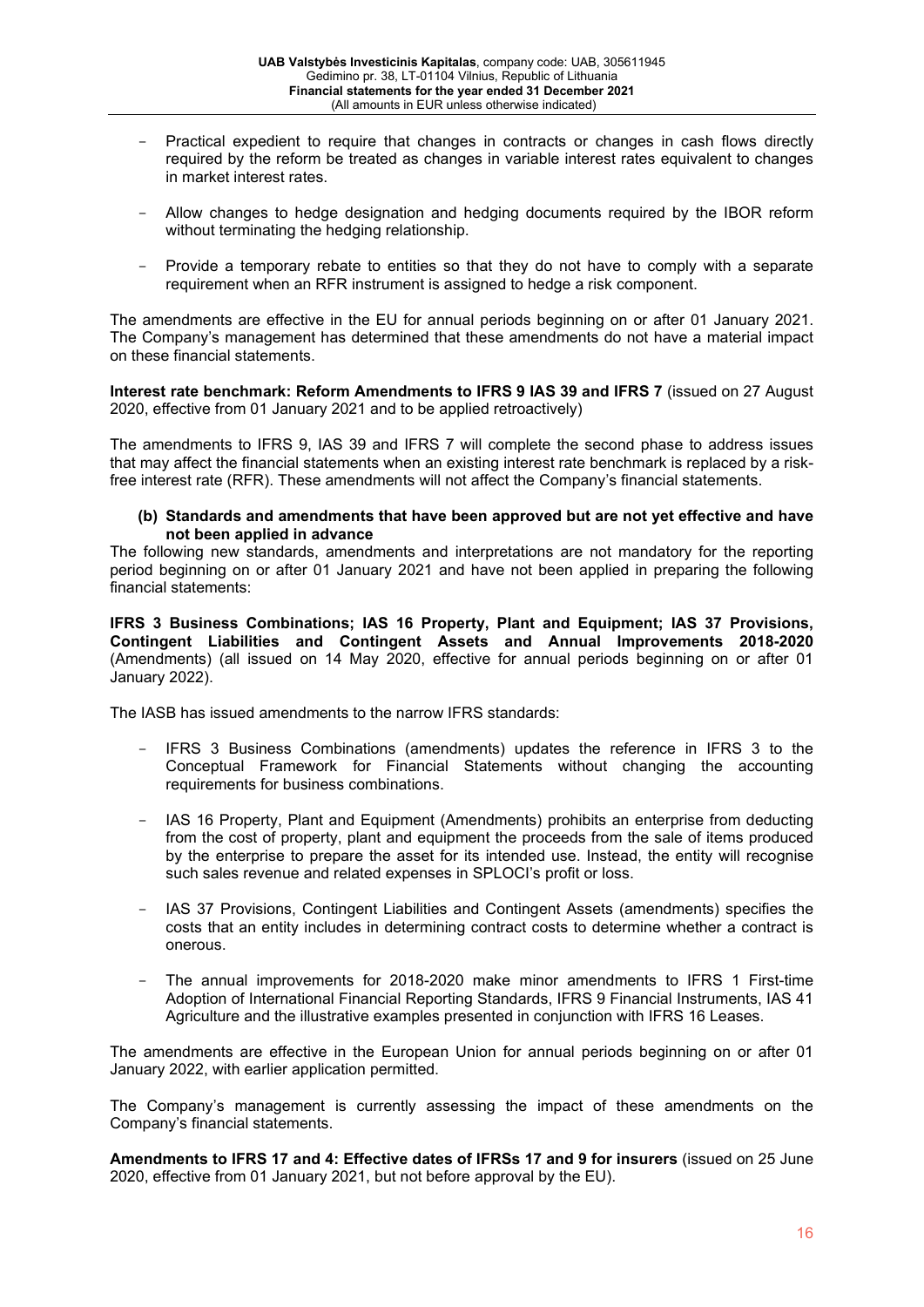The amendments to IFRS 17 are effective for annual periods beginning on or after 01 January 2023, with earlier application permitted. The amendments are intended to help companies implement the standard. In particular, the amendments seek to reduce costs by simplifying some of the requirements of the standard, facilitating the interpretation of financial results and facilitating the transition by postponing the effective date of the standard until 2023 for the first time.

The amendments to IFRS 4 replace the date of application of the temporary exemption from IFRS 9 Financial Instruments in insurance contracts, and entities would be required to apply IFRS 9 for annual periods beginning on or after 01 January 2023.

Management has estimated that these amendments will not have any impact on the Company's financial statements.

**IFRS 17: Insurance contracts** (issued on 18 May 2017, effective as of 01 January 2023, but not before approval by the EU).

The standard is effective for annual periods beginning on or after 01 January 2021, with earlier application permitted if IFRS 15 Revenue from Contracts with Customers and IFRS 9 Financial Instruments have also been applied. At the meeting in March 2020, the Management Board decided to postpone the date of entry into force until 2023. IFRS 17 Insurance Contracts sets out the principles for recognizing, measuring, presenting and disclosing insurance contracts. Similar principles are also required to apply to existing reinsurance contracts and investment contracts with discretionary features. The aim is to ensure that entities provide relevant information in a way that accurately reflects those contracts. This information provides a basis for users of financial statements to evaluate the effects of contracts covered by IFRS 17 on the entity's financial position, financial performance and cash flows. This IFRS will not have any impact on the Company's financial position or performance as insurance services are not provided.

**Amendments to IAS 12 Income Taxes: Deferred tax related to assets and liabilities arising from a single transaction** (issued on 07 May 2021, effective from 01 January 2023, but not before approval by the EU).

The amendments require entities to recognise deferred tax on transactions that, on initial recognition, give rise to equal amounts of taxable and deductible temporary differences. The amendments are effective for annual reporting periods beginning on or after 01 January 2023. Earlier application is permitted. The amendments have not yet been approved by the EU. The Company has not yet assessed the impact of implementing these changes.

**Amendments to IAS 8 Accounting Policies, Changes in Accounting Estimates and Errors: Definition of Accounting Estimates** (issued on 12 February 2021, effective from 01 January 2023, but not before approval by the EU).

The amendments introduce a new definition of accounting estimates, defined as monetary amounts in financial statements that are subject to valuation uncertainties. The amendments also explain what changes in accounting estimates are and how they differ from changes in accounting policies and corrections of errors.

The amendments are effective for annual periods beginning on or after 01 January 2023, with earlier application permitted, and changes in accounting policies and accounting estimates occurring at or after the beginning of that period. The amendments have not yet been approved by the EU. The Company has not yet assessed the impact of implementing these changes.

**Amendments to IAS 1: Classification of Liabilities as Current or Non-current** (issued on 23 January 2020 and 15 July 2020, respectively, with effect from 01 January 2023, but not before approval by the EU).

The amendments are intended to promote consistent application of the requirements by helping entities to determine whether debts and other liabilities with an indefinite settlement date should be classified as current or non-current in the statement of financial position. The amendments affect the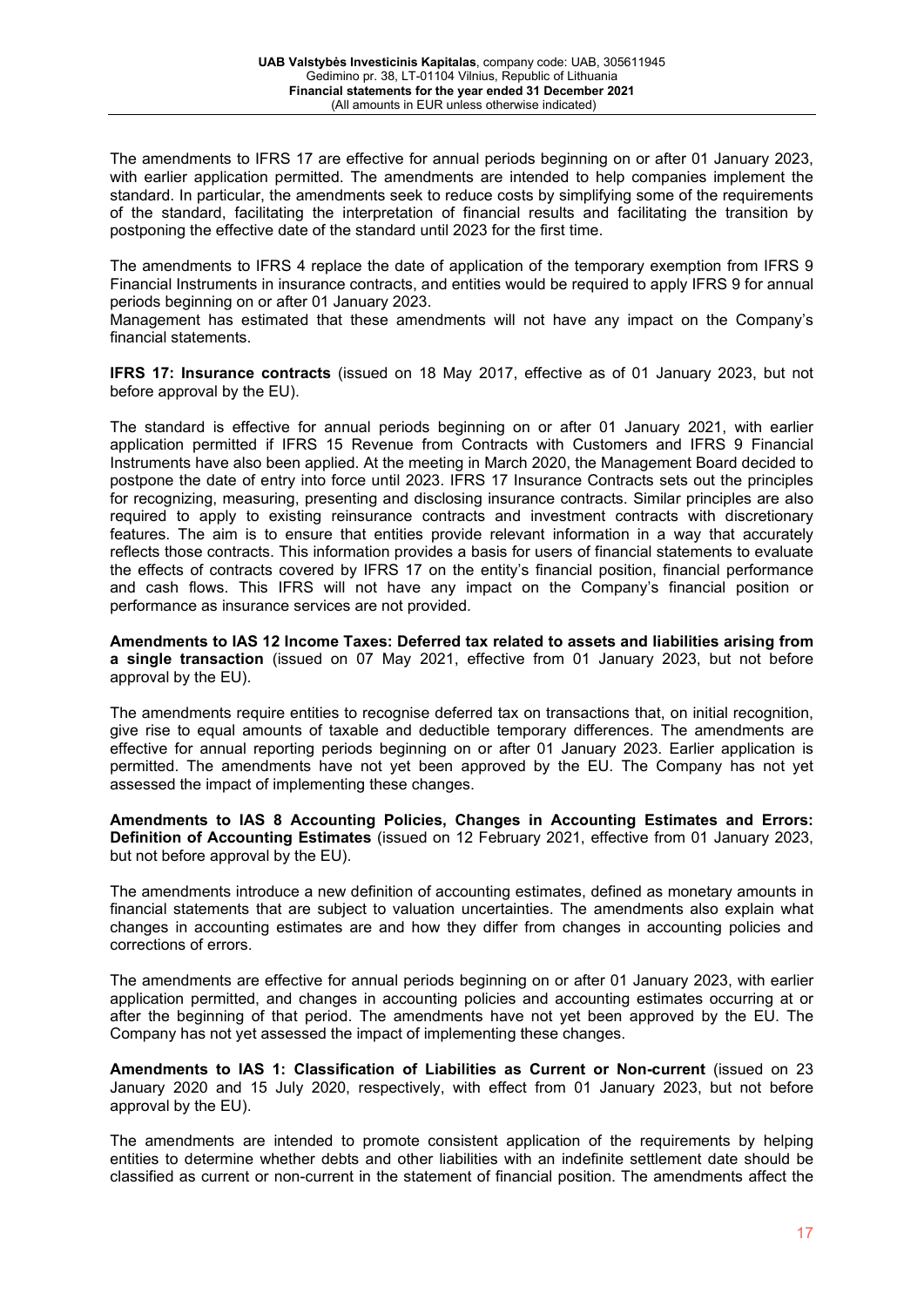presentation of liabilities in the statement of financial position and do not change the existing requirements for the timing of the measurement or recognition of any assets, liabilities, income or expense or the disclosures that entities make about those items. The amendments also clarify the requirements for classifying debt that an enterprise can settle by issuing its own equity instruments. The Company is currently assessing the impact of this amendment on its financial statements.

**Amendments to IAS 1 Presentation of Financial Statements and IFRS 2 Disclosure of Accounting Policies** (issued on 12 February 2021, effective from 01 January 2023, but not before approval by the EU).

The amendments are effective for annual periods beginning on or after 01 January 2023, if earlier application is permitted. The amendments provide guidance on the application of materiality judgements in accounting policies. In particular, the amendments to IAS 1 replace the requirement to disclose "significant" accounting policies with the requirement to disclose "material" accounting policies. In addition, the practice report provides guidance and illustrative examples for applying the concept of materiality in making accounting policy disclosures. The amendments have not yet been approved by the EU. The Company has not yet assessed the impact of implementing these changes.

# 1.16. **Management of financial risks and capital**

Any kind of investment is inherently risky. Investments in the Fund involve long-term risk. The main types of risks that the Company faces in its day-to-day operations are credit risk, operational risk, liquidity risk and market risk, and securities price risk. Optimal and balanced risk management is the basis for effectively ensuring the stability of the Company's operations.

**Credit risk.** This is the risk that the other party will be unable to meet its obligations to the Company. The Company has measures in place to ensure on an ongoing basis that transactions are made with reliable customers and that the amount of transactions does not exceed credit risk limits. The Company has not provided guarantees for the obligations of the other parties. The Company is exposed to the risk that the other party will be unable to meet its obligations to the Company.

**Operational risk.** This includes the risk of direct and/or indirect losses due to inadequate or nonimplemented internal control processes, staff errors and/or illegal actions and malfunctions of information systems and technologies, or due to external factors. Operational risk management is performed by implementing the internal control function, establishing procedures and plans for limiting the possible occurrence of unforeseen risks, assessing the acceptability of the Company's services, analysing the processes and procedures in the Company, identifying risk factors and assessing their adequacy.

**Liquidity risk.** This is the risk of not being able to meet your payment obligations on time. The Company manages its liquidity risk by maintaining a sufficient amount of cash and cash equivalents, securing funding and meeting its obligations.

**Market risk**. This is the risk that the Company will incur losses due to fluctuations in market variables. The most relevant risk for the Company is the fluctuation of securities prices. The Company also did not have any financial instruments in place to manage the risk of interest rate fluctuations. The company invests all available financial resources in KŪB Pagalbos Verslui Fondas. As the Company conducts all operations in euros and the open foreign currency positions are insignificant, the Company's foreign exchange risk is insignificant.

#### **Fair value of financial assets and liabilities**

Fair value is defined as the amount for which an asset or service could be exchanged, or a liability settled, between knowledgeable, willing parties in an arm's length transaction. The fair values of financial assets and financial liabilities are based on quoted market prices, discounted cash flow models or option pricing models, as the case may be. In other words, fair value is the price that would be received to sell an asset or paid to transfer a liability in an orderly transaction between market participants in the principal market and, in the absence of such a transaction, on the most favourable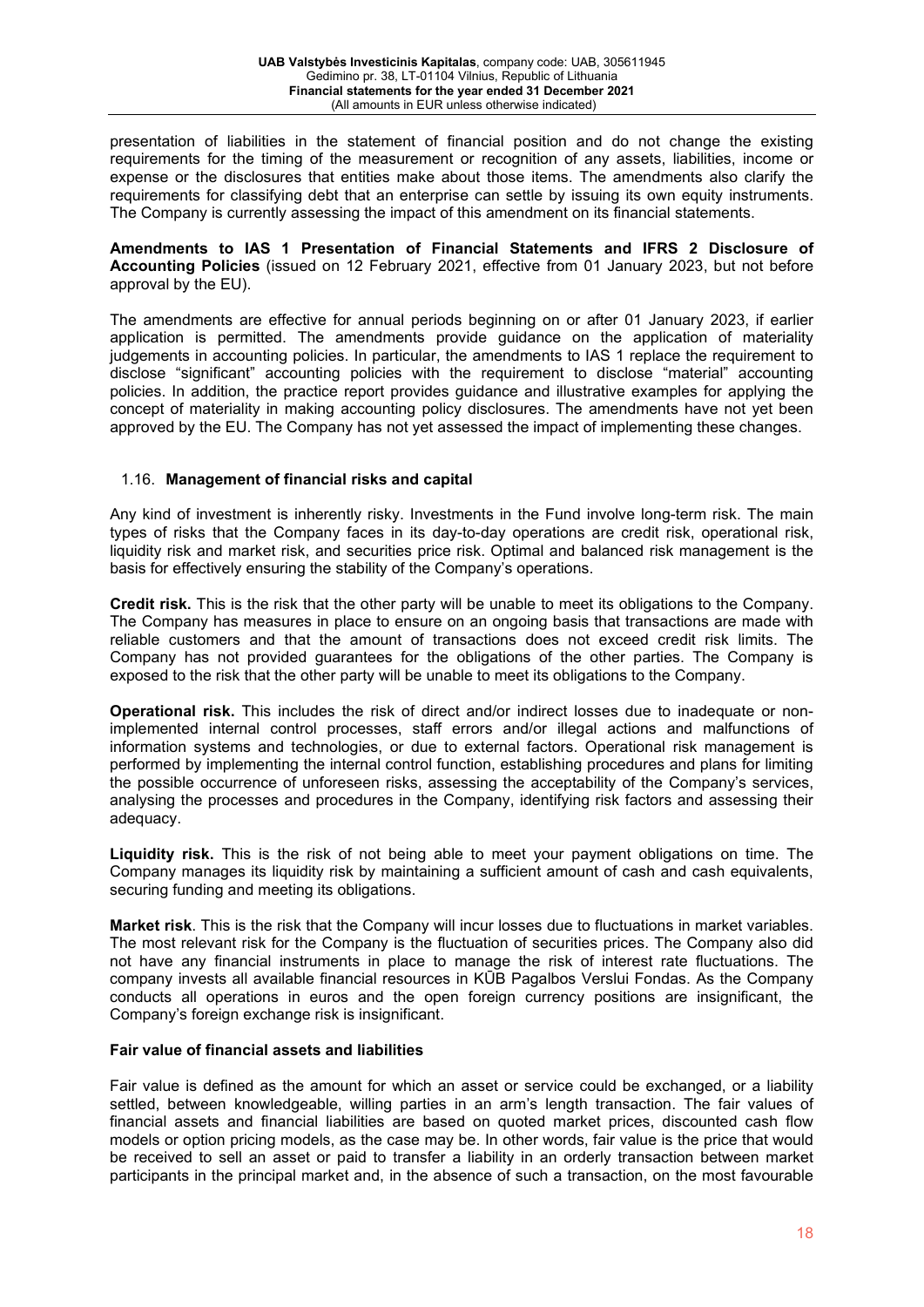market that the Company could enter on the valuation date. The fair value of a liability reflects the effect of its risk of default. Where appropriate, fair value is determined using quoted prices in an active market using discounted cash flow values and option pricing models. In determining the fair value of assets or liabilities, the Company relies as much as possible on observable market data. Fair values are allocated to different levels of fair value based on the variables used in the valuation techniques:

- Level 1: quoted prices (unadjusted) in active markets for the same assets or liabilities.
- Level 2: variables other than quoted prices included within Level 1 for assets or liabilities that are observed directly (i.e. as prices) or indirectly (i.e. derived from prices).
- Level 3: asset or liability variables that are not based on observable market data (unobservable variables). The Company's investment in the Fund is classified as Level 3 in the hierarchy.

If the variables used to determine the fair value of an asset or liability can be assigned to different levels of the fair value hierarchy, the level of the fair value hierarchy to which all determined fair value is assigned shall be determined based on the lowest level variable that determines total fair value.

The Company recognises transfers between levels of the fair value hierarchy at the end of the reporting period in which the change occurs.

The statement of financial position shows the fair values of assets and liabilities as of 31 December 2021 do not differ from the carrying amounts of assets and liabilities.

The fair value of investments in the Fund fluctuates depending on the fluctuations in the fair value of the Fund's investments, which are calculated using the discounted cash flow method. As the discount rate changes by 1% to the negative and the positive side, the fair value of the Fund's portfolio changes by EUR 3.37 million and EUR -5.07 million. As the discount rate increases by 0.5%, the fair value of the portfolio decreases by an average of EUR 3.04 million, with the discount rate decreasing by 0.5%, while the fair value of the portfolio increases by EUR 1.17 million.

#### **Capital management**

The main objective of capital management is to ensure that the Company maintains good solvency and meets appropriate capital ratios in order to maintain its business and maximise benefits. The Management Board of the Company monitors that its investments comply with the legal requirements and loan agreements applicable to capital and provides the necessary information.

The Company's capital includes share capital, share premium, reserves and retained earnings.

The Company manages its capital structure and adjusts it to changes in economic conditions and the specific risks of its operations. In order to maintain or change the capital structure, the Company may issue new shares. The Law on Companies of the Republic of Lithuania requires that the Company's equity should not be less than 50% of its authorised capital. As of 31 December 2020, and 2021, the Company complied with the said law.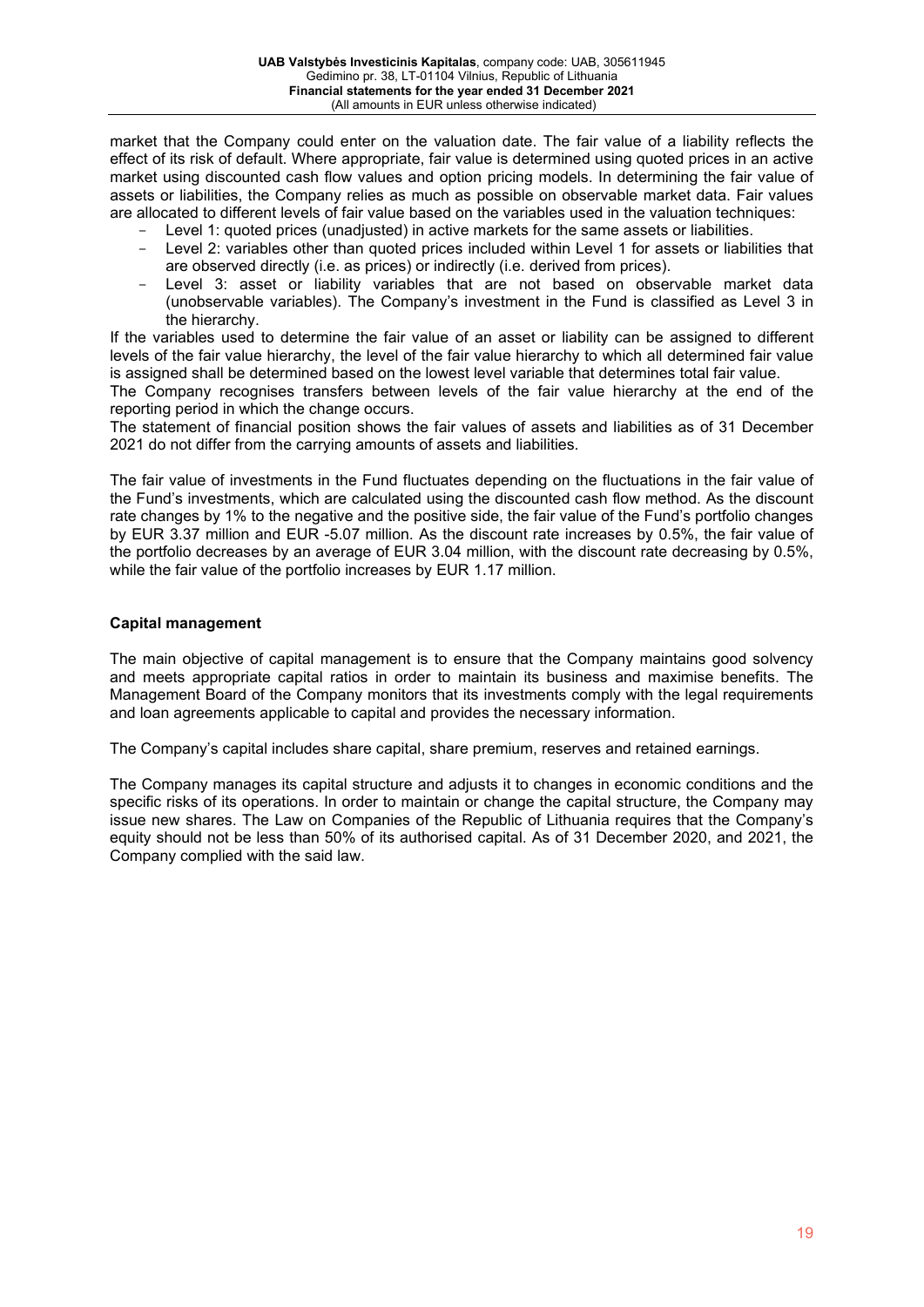# **3. NOTES**

#### **3.1. Financial assets at fair value through profit or loss**

Pursuant to the provisions of the Participants' Agreement of 06 October 2020, as amended, hereinafter referred to as the "Agreement", the Company has undertaken to invest up to EUR 250,000,000 (two hundred and fifty million euros) in KŪB Pagalbos Verslui Fondas. The Company's commitment to invest covers all transfers under payment orders, and in any case the amount of the transfers may not exceed the amount specified in the commitment to invest.

During 2020, according to the calls, the Company invested EUR 7,000,000 in KŪB Pagalbos Verslui Fondas, with the funds transferred on 26/11/2020. The value of the investment of EUR 7,000,000 was reduced by EUR 2,875,183 at the end of the year and amounted to EUR 4,124,817 as of 31/12/2020. During 2021, according to the calls, the Company invested EUR 143,000,000 in KŪB Pagalbos Verslui Fondas, EUR 11,000,000 was transferred on 22 March 2021, EUR 82,000,000 was transferred on 25 March 2021, EUR 30,000,000 was transferred on 04 October 2021, and EUR 20,000,000 was transferred on 06 December 2021. The value of the investment of EUR 143,000,000 was reduced by EUR 4,860,624 at the end of the year and amounted to EUR 142,264,193 as of 31/12/2021. The investment is revalued once a year, according to the financial statements of KŪB Pagalbos Verslui Fondas.

The Company has the right to withdraw from the activities of KŪB Pagalbos Verslui Fondas in accordance with the rules described in the agreement. Settlement with the Company is based on the following principles: (a) in the event of liquidation of the Fund, settlement with the Company in accordance with the rules of Clause 12 of the Agreement - transfer of funds after payment of the Fund's taxes; (b) if the rights and obligations of the Company with respect to the Fund are taken over by another person, the conditions for the Company's withdrawal (including repayment of the Committed Obligations) shall be discussed in a separate agreement between the Company, the Full Member and the successor; (c) if the Company withdraws from the Fund without transferring its rights and obligations to a third party, the Company shall be settled in accordance with the rules of Clause 12 of the Agreement.

#### **3.2. Other current assets**

Other current assets as of 31 December consisted of:

|                       | Year ended<br>31 December<br>2021 | Year ended<br>31 December<br>2020 |
|-----------------------|-----------------------------------|-----------------------------------|
| Advances to suppliers | 12.500                            | 8                                 |
| Deferred charges      | 146.798                           | 3.479                             |
| Total                 | 159.398                           | 3.487                             |

Neither in 2020 nor as at 31 December 2021 did the Company have any receivables from related parties.

#### **3.3. Cash and cash equivalents**

Cash and cash equivalents consisted of:

|                  | Year ended<br>31 December<br>2021 | Year ended<br>31 December<br>2020 |
|------------------|-----------------------------------|-----------------------------------|
| Cash at the bank | 585.662                           | 94.177.742                        |
| Total            | 585.662                           | 94.177.742                        |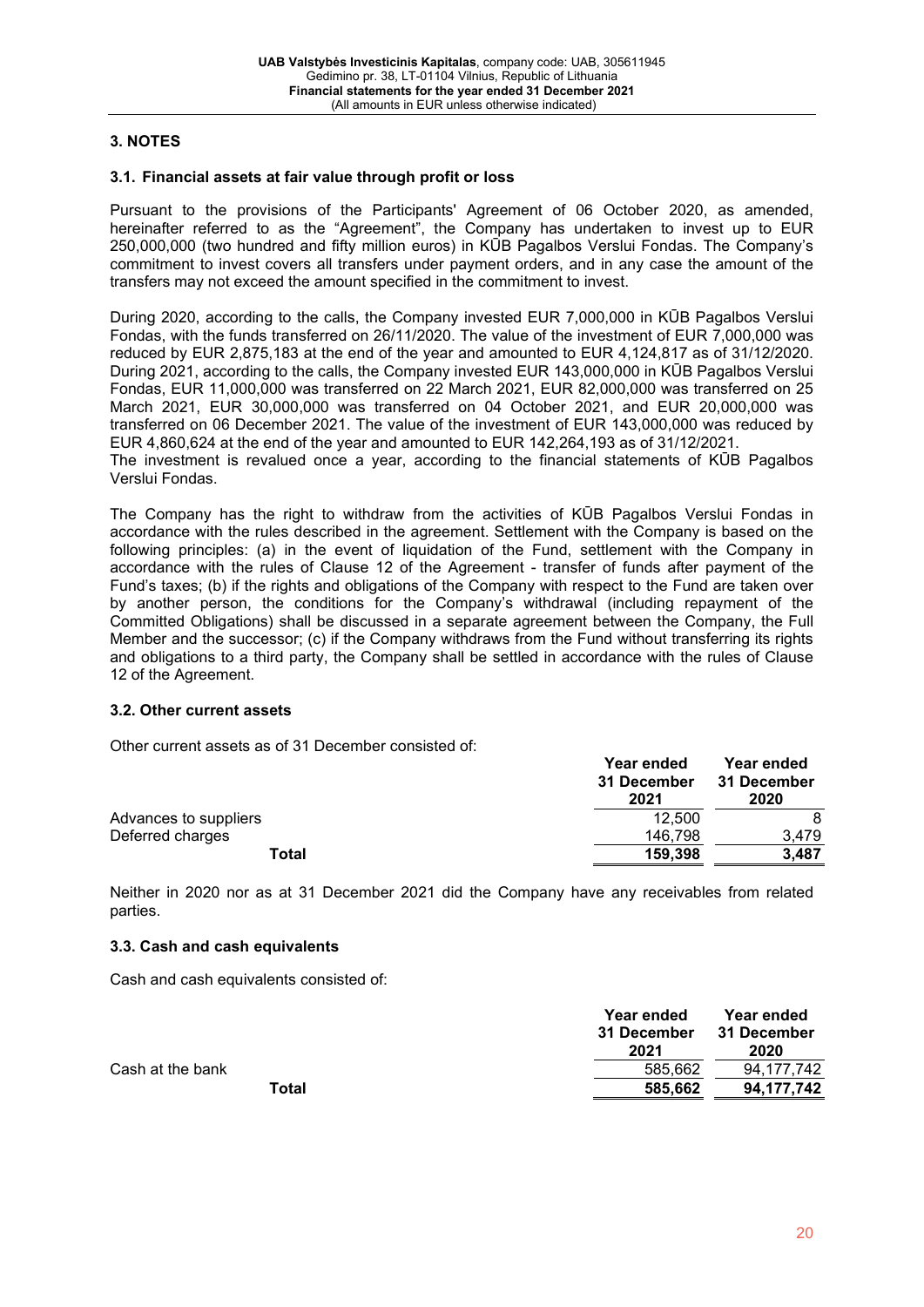# **3.4. Share capital**

Pursuant to the Memorandum of Association dated 07 August 2020, the Shareholders contributed EUR 100,200,000 to form the authorised capital. All shares of the Company are ordinary registered intangible shares and their number is 10,020,000 units.

On 17 March 2021, the increase of the authorised capital was registered and an additional 100,000 ordinary registered intangible shares were issued. For the reporting date the registered capital of the Company is EUR 101,200,000 and consists of 10,120,000 ordinary registered shares with a par value of EUR 10 each. All shares were fully paid up.

## **3.5. Bonds issued**

Tranche 1 of the 30,000,000 bond issue (ISIN code LT0000405664) was issued (the respective management decisions of the Company were adopted on 09 July 2021 No. 25 and on 15 September 2021 No. 27). The par value of one bond was EUR 1,000. The maturity date of the bonds is 22 September 2025. Additional Tranche 2, Series 1, EUR 20 million 4-year bonds were also issued on the same terms as the initial issue on 22 September 2021 (ISIN code: LT0000405664) under the EUR 400 million programme. Bonds issued with zero coupon. The discount of EUR 92,000 incurred during the issue and the distribution costs of the issue incurred were recognised as the acquisition cost of the bonds.

#### **3.6. Amounts payable to shareholders**

On 30 December 2020, EUR 1,000,000 was received from a shareholder to increase the share capital, which was registered on 17 March 2021.

# **3.7. Amounts payable to employees**

Amounts payable as of 31 December:

|                            | <b>Year ended 31</b><br>December 2021 | Year ended 31<br>December 2020 |
|----------------------------|---------------------------------------|--------------------------------|
| Wages and salaries payable | 574                                   | 1.973                          |
| Tax payable                | $\overline{\phantom{a}}$              | 1.466                          |
| Vacation accruals          | 4.484                                 | 1.145                          |
| <b>Total</b>               | 5.058                                 | 4.584                          |

#### **3.8. Other payables and accrued expenses**

Amounts payable as of 31 December:

|                                                    | Year ended 31<br>December 2021 | <b>Year ended 31</b><br>December 2020 |
|----------------------------------------------------|--------------------------------|---------------------------------------|
| Remuneration payable to the members of the         |                                |                                       |
| Management Board, Q4 2021                          | 2,701                          | 3,690                                 |
| Fees payable on the remuneration of members of the |                                |                                       |
| <b>Management Board</b>                            | 925                            | 2.143                                 |
| Short-term debt to suppliers                       | 924                            | 696                                   |
| Accrued expenses                                   |                                | 1,832                                 |
| <b>Total</b>                                       | 4.550                          | 8,361                                 |

**Year ended 31** 

#### **3.9. Operating expenses**

Operating expenses as of 31 December consisted of:

|                                                             | Teal eilueu JT | Teal eilueu |
|-------------------------------------------------------------|----------------|-------------|
|                                                             | December 2021  | 31/12/2020  |
| Wages and salaries and related taxes                        | (60, 614)      | (15, 556)   |
| Remuneration expenses of members of the Management<br>Board | (15.600)       | (10, 034)   |
| Accounting costs                                            | (8,349)        | (2,087)     |

**Year ended**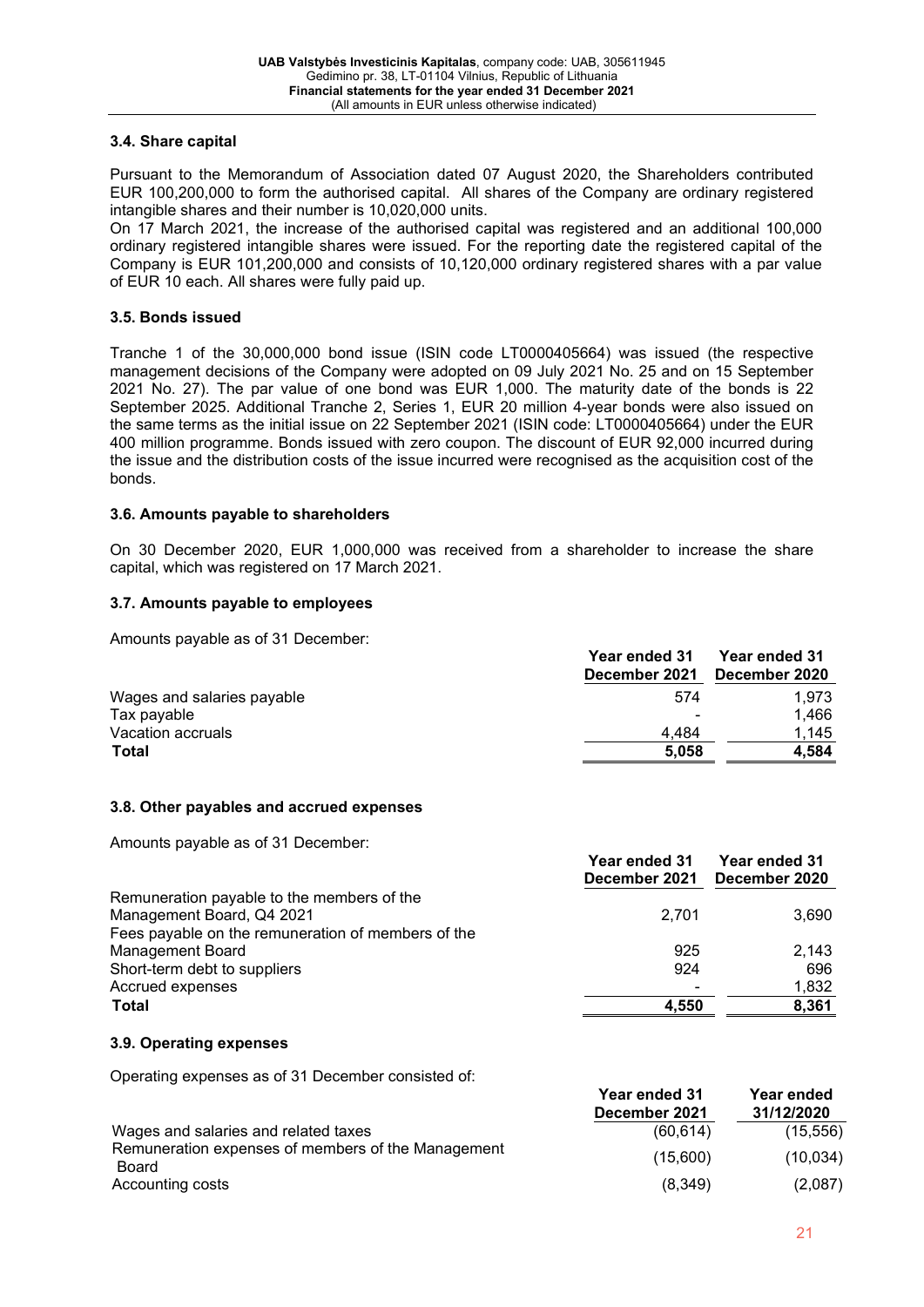| (31, 715) |
|-----------|
| (4,038)   |
|           |
|           |
|           |
|           |

Other expenses as of 31 December consisted of:

|                                                | <b>Year ended 31</b><br>December 2021 | Year ended 31<br>December 2020 |
|------------------------------------------------|---------------------------------------|--------------------------------|
| Non-equity issuance/distribution costs         | (17,590)                              |                                |
| Other financial and investment operating costs | (4.539)                               |                                |
| Total                                          | (22, 129)                             |                                |

## **3.11. Impairment of financial assets at fair value through profit or loss.**

Impairment losses on financial assets at fair value through profit or loss for the year ended 31 December amounted to:

|                                                  | Year ended 31<br>December 2021 | Year ended 31<br>December 2020 |
|--------------------------------------------------|--------------------------------|--------------------------------|
| Impairment costs of financial non-current assets | (4.860.624)                    | (2.875.183)                    |
| Total                                            | (4,860,624)                    | (2,875,183)                    |

## **3.12. Draft profit/loss distribution**

The company's loss as of 31 December 2021 was EUR (5,124,213). The company carries forward the loss.

#### **3.13. Earnings/loss per share**

Ordinary earnings/loss per share is calculated by dividing the net profit/loss for the period by the weighted average number of ordinary shares in issue during the period. The weighted average number of shares in 2021 was 10,120,000.

#### **Earnings/loss per share: 2021 2020**

|                                                     | January –       | January -       |
|-----------------------------------------------------|-----------------|-----------------|
|                                                     | <b>December</b> | <b>December</b> |
| Net profit/loss                                     | (5, 124, 213)   | (2,901,970)     |
| Weighted average number of ordinary shares in issue | 10.120.000      | 10,020,000      |
| Earnings/loss per share                             | (0.506)         | (0.290)         |

# **3.14. Income tax and deferred income tax**

Income tax for the year ended 31 December consisted of: **Year ended Year ended**

|                                                              | 31/12/2021    | 31/12/2020  |
|--------------------------------------------------------------|---------------|-------------|
| <b>Taxable income</b>                                        |               |             |
| Total cost:                                                  | (5, 124, 213) | (2,901,970) |
| Deductions allowed                                           | (263,531)     | (26, 766)   |
| Deductions not allowed                                       | 4,860,682     | 2,875,204   |
| <b>Profit/loss</b>                                           | (263, 531)    | (26, 766)   |
| Recognised deferred tax assets from losses carried forward   |               | 4.929       |
| Unrecognised deferred tax assets from losses carried forward | 39.530        |             |
| Income tax                                                   |               | 4.929       |

In 2021, the company operated at a loss.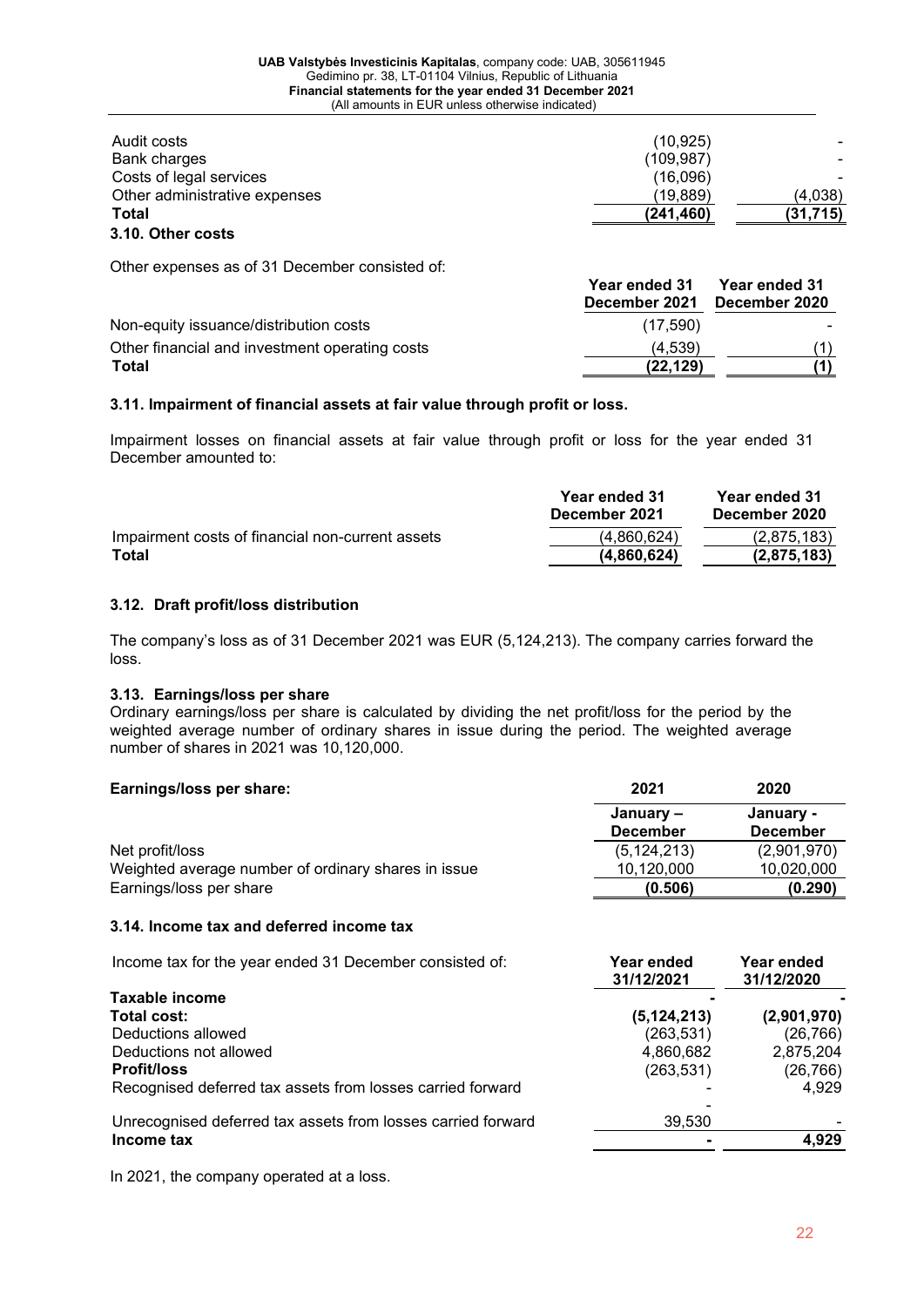**Income tax expense for the year ended 31 December in the statement of comprehensive income includes:**

|                                        | <b>Year ended</b><br>31/12/2021 | <b>Year ended</b><br>31/12/2020 |
|----------------------------------------|---------------------------------|---------------------------------|
| Income tax expense                     |                                 |                                 |
| Deferred income tax benefits (expense) |                                 | 4.929                           |
| Total                                  |                                 | 4.929                           |

Income tax is calculated in accordance with the requirements of Lithuanian tax laws. As of 31 December 2021, the standard corporate income tax rate in Lithuania was 15%. Deferred income tax assets are realised when the Company expects to generate profit in the future. As of 31 December 2021, deferred income tax assets are not recognised as the Company does not have sufficient evidence that KŪB Pagalbos Verslui Fondas will earn tax profits in the near future to realise these temporary differences.

#### **3.15. Related party transactions**

The Company is managed by the CEO and members of the Management Board. The Fund is considered to be another related party.

In 2021, the Company had four transactions with a related party, invested EUR 143,000,000 in KŪB Pagalbos Verslui Fondas.

*Salaries for key management staff*

|                                                 | 2021   | 2020   |
|-------------------------------------------------|--------|--------|
| Salaries and other short-term employee benefits | 57.275 | 15.556 |
| Remuneration of Management Board members        | 15.600 | 10.034 |
| Total                                           | 72.875 | 25.590 |

# **3.16. Rights and obligations not included in the statement of financial position**

The Republic of Lithuania guaranteed up to EUR 150,000,000 for the bonds issued by the Company.

#### **3.17. Events after the statement of financial position**

On 01 March 2022, the Board of UAB Valstybės Investicinis Kapitalas adopted a decision taking into account the provisions of the Company's Medium Term Note Program guaranteed by the Republic of Lithuania up to EUR 400 million and its information memorandum (the Programme and its Memorandum were approved by the Management Board by decision of 09 July 2021, No. 25), the results of investor surveys, as well as the recommendations of the Programme Organiser, the Lithuanian branch of Luminor Bank AS, to issue Tranche 1, Series 2 of the Company's bonds with a total par value of EUR 25,000,000 under the Programme and the Information Memorandum, ISIN LT0000406258.

On 26 January 2022 the Government of the Republic of Lithuania approved the consolidation of the national development institutions UAB Investicijų ir Verslo Garantijos, UAB Viešųjų Investicijų Plėtros Agentūra, UAB Valstybės Investicijų Valdymo Agentūra, UAB Žemės Ūkio Paskolų Garantijų Fondas and UAB Valstybės Investicinis Kapitalas on the basis of a private limited company Investicijų ir Verslo Garantijos, with the Ministry of Finance of the Republic of Lithuania implementing the property and non-property rights and obligations of the state as a shareholder of the consolidated national development institution. At present, it is not possible to assess the impact on the Company's operations, as there were no further decisions on when and how the reform should be implemented.

On 08 March 2022, the issue of the 1st tranche of bonds of 2nd series of EUR 25,000,000 (ISIN code LT0000406258) was implemented under the EUR 400 million programme (the decision of the Company's Board was made on 01 March 2022, No. 4). The par value of one bond was EUR 1,000. The maturity date of the bonds is 08 March 2025, with the possibility of redeeming at the request of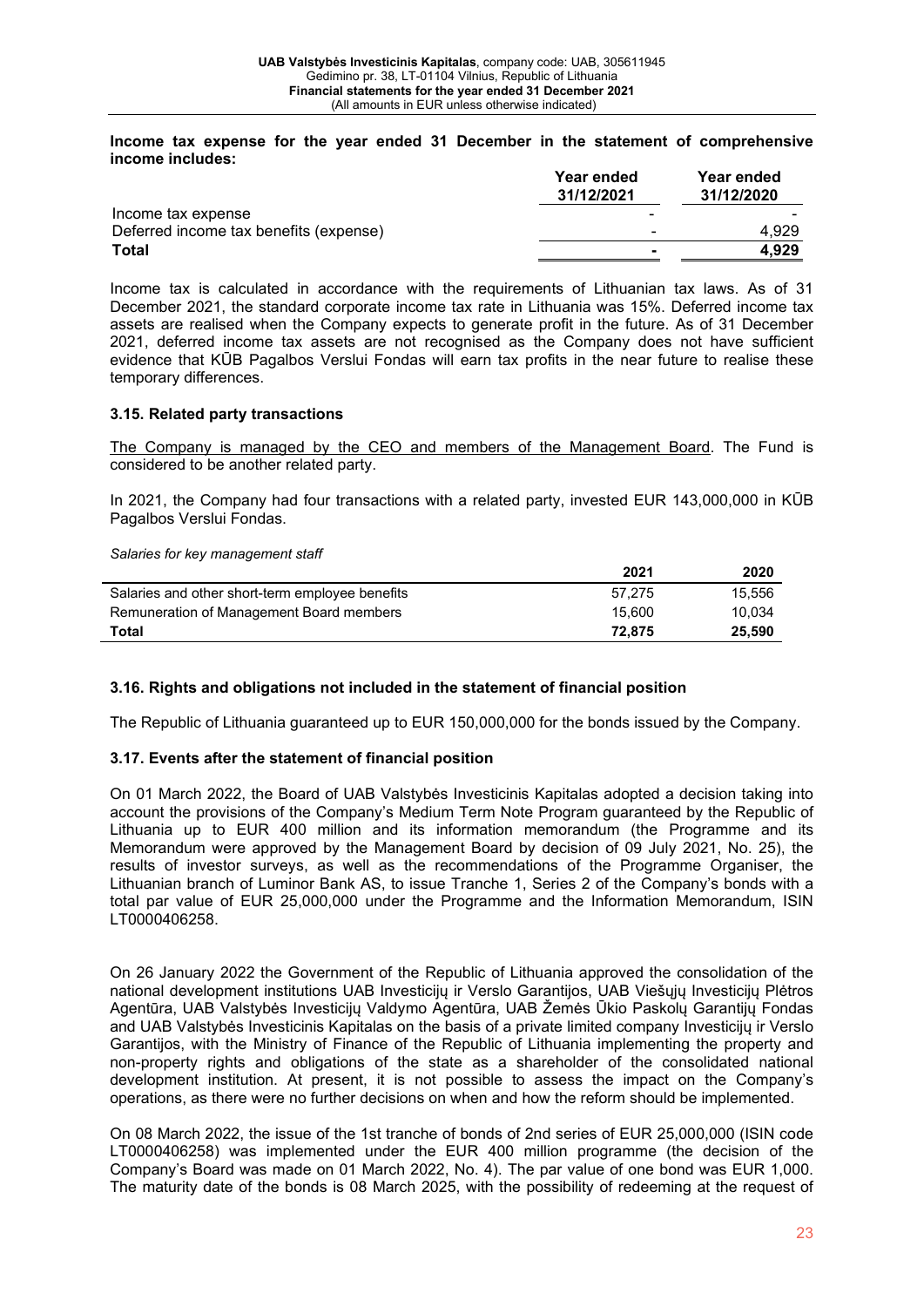the Company upon maturity of 2 (two) years. On 10 March 2022 the company invested the proceeds of EUR 25,000,000 in KŪB Pagalbos Verslui Fondas upon request.

On 13 April 2022 the Government of the Republic of Lithuania adopted a resolution deciding to transfer all ordinary registered intangible shares owned by the state and managed by the Ministry of the Economy and Innovation of the Republic of Lithuania, i.e. 10,120,000 (ten million one hundred and twenty thousand), each with a nominal value of EUR 10 (ten) and giving 100% votes at the General Meeting of Shareholders of UAB Valstybės Investicinis Kapitalas, to the Ministry of Finance of the Republic of Lithuania for management, use and disposal.

The ongoing war in Ukraine and the associated sanctions against the Russian Federation could have a global impact on the European economy. The Company has no direct links with Ukraine, Russia or Belarus, but the Fund has provided financing to clients whose activities are directly and/or indirectly related to these countries. The financial difficulties of the Fund's clients may adversely affect the value of the Fund's financial assets and, accordingly, may have a direct adverse effect on the valuation of the Company's investments in the Fund. The impact on the overall economic situation may require a review of certain assumptions and estimates. At present, management cannot reliably estimate the impact of these events as the situation changes on a daily basis.

# **On behalf of UAB Valstybės Investicinis Kapitalas Chief Accountant**

Robertas Vyšniauskas CEO

Jurgita Malinauskaitė Authorised person of UAB Nordgain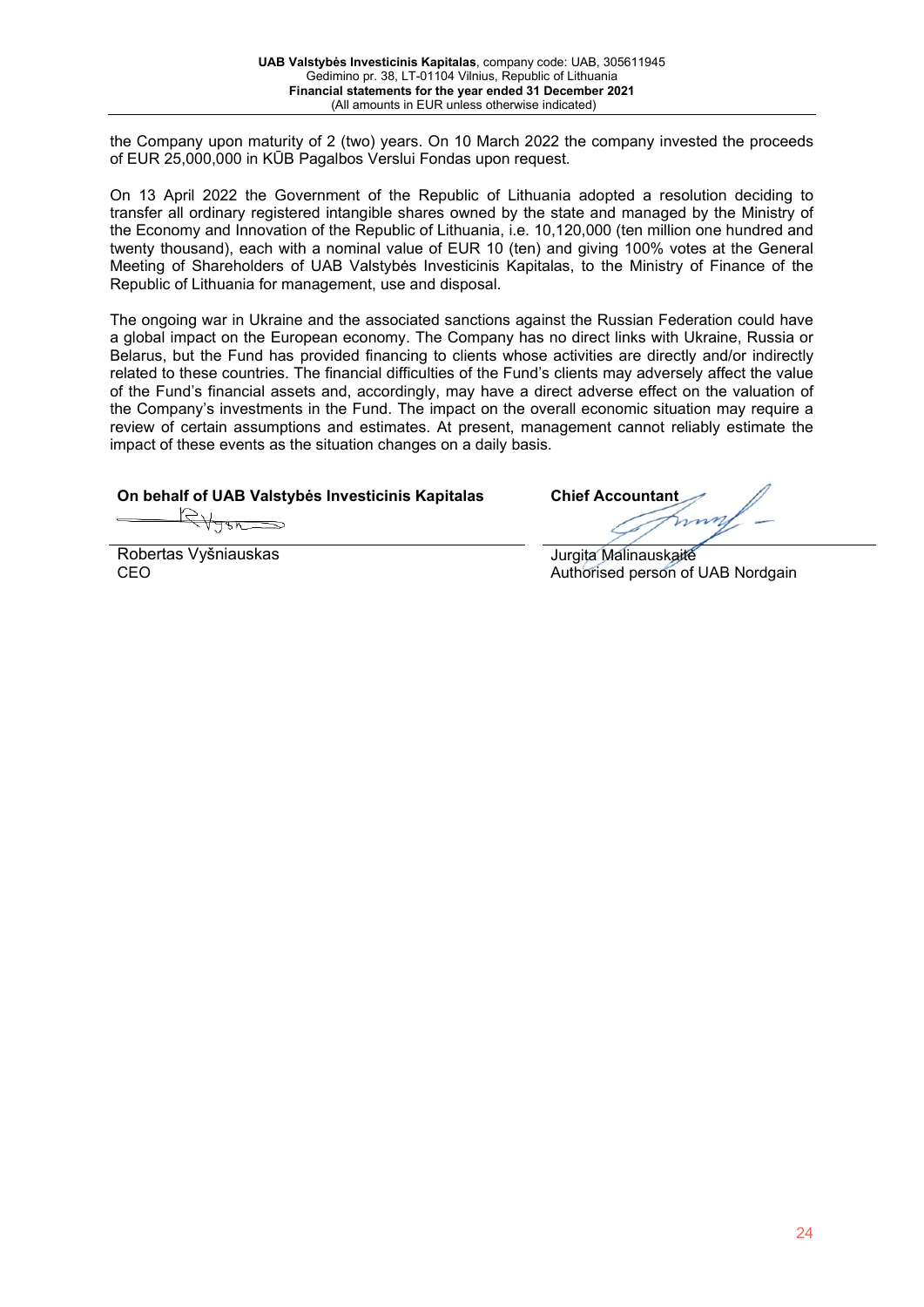# **UAB Valstybės Investicinis Kapitalas 2021 ANNUAL REPORT**

Below is an assessment of the compliance of the Company's 2021 Annual Report (or Annual Activity Report) with the on the Guidelines for Ensuring the Transparency of State-owned Enterprises, the Corporate Governance Code for the Companies Listed on NASDAQ OMX Vilnius and the Law on Financial Reporting by Undertakings (or the Law on State and Municipal Enterprises), as well as other good reporting practices.

# **DESCRIPTION AND OBJECTIVES OF THE COMPANY**

# **General**

UAB Valstybės Investicinis Kapitalas (hereinafter referred to as "**VIKA" or the "Company"**) is a private limited company registered in the Republic of Lithuania. The company was registered on 26 August 2020.

The company is registered at Gedimino pr. 38, Vilnius.

The company's taxpayer code is 305611945.

Email: info@vika.lt

Shareholder: The State

Representing authority: Ministry of the Economy and Innovation of the Republic of Lithuania

State-owned part: 100%

#### **Manager's word**

Valstybės Investicinis Kapitalas (VIKA) was established to help Lithuanian businesses overcome the challenges caused by the pandemic. In 2021, VIKA invested the funds raised in the state and capital markets in Pagalbos Verslui Fondas managed by the State Investment Management Agency, thus providing financial assistance to businesses and promoting the capital market.

In 2021, Lithuanian businesses had to adapt quickly to the constraints of the pandemic, faced liquidity challenges, and addressed issues of investment



continuity and development, so the need for alternative financing solutions and the addition of market instruments grew accordingly. VIKA team has prepared EUR 400 million bond distribution programme evaluated and rated A by the international credit rating agency Fitch Ratings. This was the first time a state-owned company had received such a high rating and its borrowing price was equated to the cost of government borrowing. The rating reflects the market's confidence in the investment model developed and its potential.

Last year, the company invested 143 million in Pagalbos Verslui Fondas, of which more than a third was raised on the capital market through the successful distribution of an inaugural EUR 30 million and an additional EUR 20 million in bond issues. The results of the first issues, when demand significantly exceeded supply and the yield was extremely low, reaffirmed that the market for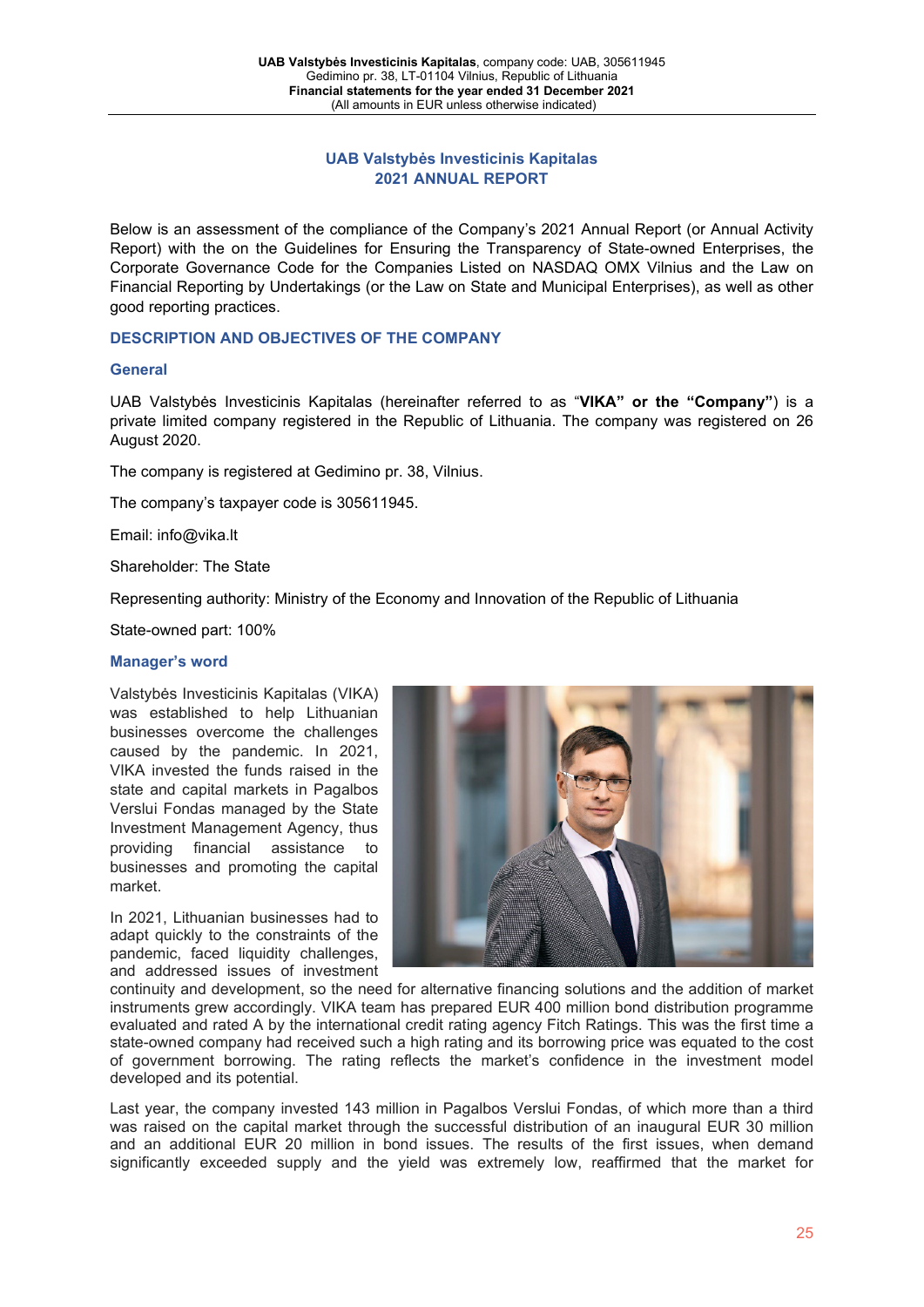professional investors trusted the sustainable investment model developed by the Lithuanian state and was determined to actively respond to companies' need for access to additional capital.

It is important to mention that all VIKA bonds are listed on the Nasdaq Vilnius Stock Exchange and may participate in the monetary policy operations of the European Central Bank. This will undoubtedly increase the transparency of the investment model, boost market confidence and create more incentives to enter the capital market more actively and boldly.

VIKA invests only to the extent that there is a real need for Lithuanian businesses, which means that efficiently invested funds create both direct and added value for business, the capital market and the economy. I invite you to get acquainted with the results of the activities in 2021.

# **VIKA activity description and activity model**

In accordance with the Description of Activities of Pagalbos Verslui Fondas, approved by the Minister of the Economy and Innovation of the Republic of Lithuania and the Minister of Finance of the Republic of Lithuania to help the Lithuanian economy recover from the consequences of COVID-19 by financing measures to support business and capital market development with funds raised through state and capital market measures.

VIKA is a company established in 2020 by the Ministry of the Economy and Innovation of the Republic of Lithuania, which is the limited partner of KŪB Pagalbos Verslui Fondas, providing the state contribution to this fund.

The letter of the Ministry of the Economy and Innovation of the Republic of Lithuania regarding the expectations of the state (shareholder of VIKA) indicated the main expectations for VIKA's activities, including the requirements for the issuance of debt securities (DSs):

• VIKA must raise EUR 400 million in DS issues and ensure that VIKA does not operate at a loss.

• VIKA must ensure that the total cost of the funds raised is in line with the best market conditions at the time of the issuance of the DSs, using all possible cost-optimisation solutions for the issuance and the entire financial cycle, such as credit rating and other measures.

• VIKA must implement appropriate risk management measures.

Taking into account the expectations of the state for VIKA's activities, a EUR 400 million DS programme with an unconditional state guarantee was approved to attract funds from private investors. The programme was rated A by the international rating agency Fitch Ratings. The securities of the bond programme are issued in installments as required. As of the date of this announcement, VIKA has provided a guarantee of EUR 150 million to secure the bond programme. It is important to note that the DSs issued by VIKA do not confer any rights to real estate or goods, nor do they confirm any rights or obligations to acquire or dispose of such securities.

During 2021, UAB Valstybės Investicinis Kapitalas spent a total of EUR 50 million on DSs.

The initial EUR 30 million 4-year bond issue under the EUR 400 million programme was issued and settled on 22 September 2021 (ISIN code: LT0000405664), the nominal value of one bond was EUR 1,000, with the yield at 0.045%. The redemption date of the bonds is 22 September 2025. The offer of debt securities was aimed at professional investors, the demand exceeded the supply 8 times. The securities of this issue were purchased by 21 investors, a third of them from foreign markets. The proceeds from the bond issue were used as an additional capital contribution to KŪB Pagalbos Verslui Fondas, which is managed by UAB Valstybės Investicijų Valdymo Agentūra.

UAB Valstybės Investicinis Kapitalas issued an additional 20 million in bonds under the same conditions as the initial issue on 02 December 2021 (ISIN code: LT0000405664), with the nominal value of one bond being EUR 1000, bond issue yield at 0.05%, and maturity on 22 September 2025. The bonds were issued through private distribution to institutional investors in the Baltic States. The total amount of applications submitted was EUR 140 million.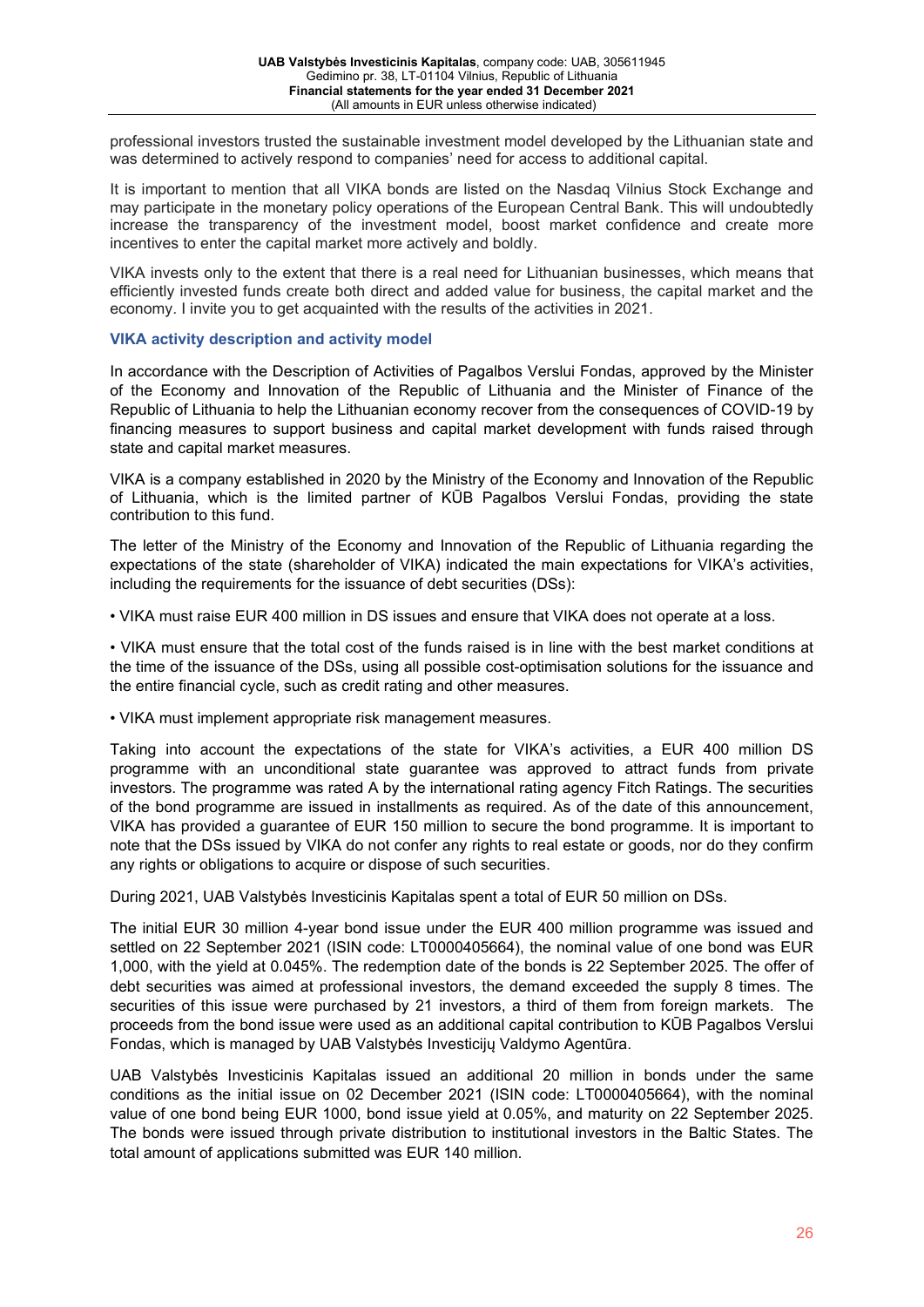All bonds issued by the Company will be listed on the Nasdaq Baltic Bond List as of 30 September 2021. A state guarantee has been provided to secure the bond obligations.

The issue process of VIKA DSs is standard and in line with the current market practice. As VIKA is a newly established company that does not have the competence to distribute DS issues independently, VIKA has hired providers of legal and financial services to provide such services. The Lithuanian branch of Luminor Bank AS, as the organiser of the DS issue distribution, has undertaken to mediate in the DS issue distribution process from the beginning to the end, i.e. undertook to provide all services related to the issuance of the DSs and their offering to third parties, including preparation for the issuance of the DSs, organisation of the issuance of the DSs, coordination of the issuance of the DSs to investors, coordination of the issuance of the external independent credit rating, etc.

It is agreed in writing that VIKA will pay an appropriate percentage of the income received from the DSs for the intermediation services provided by the organiser in the DS transactions, but only if the issue of the VIKA DSs is successfully distributed. If the organiser fails to distribute VIKA DSs, i.e. to provide basic intermediation services in the DS transactions, the organiser would not receive any remuneration from VIKA.

**The main activities of VIKA include:** 

 $\triangleright$  Management of state-owned assets transferred to VIKA;

 $\triangleright$  Establishment, financing and participation in the activities of legal entities intended for the implementation of the operational objective of VIKA;

- $\triangleright$  Bond issue;
- $\triangleright$  Attracting private investment.

Pursuant to the Memorandum of Association dated 07 August 2020, the Shareholder contributed EUR 100,200,000 to form the authorised capital. All shares of the Company are ordinary registered intangible shares and their number is 10,020,000 units.

The registered capital of the Company is EUR 101,200,000 and consists of 10,120,000 ordinary registered shares with a par value of EUR 10 each.

As of 31 December 2021, all shares were fully paid up.

An amount of EUR 1,000,000 was received on 30 December 2020 from a shareholder to increase the authorised capital.

On 17 March 2021, the increase of the authorised capital was registered and an additional 100,000 ordinary registered intangible shares were issued. For the reporting date the registered capital of the Company is EUR 101,200,000 and consists of 10,120,000 ordinary registered shares with a par value of EUR 10 each.

All shares were fully paid up.

The financial year of the Company coincides with the calendar year.

The Company has prepared its financial statements in accordance with International Financial Reporting Standards (IFRS) as adopted by the European Union (EU).

# **Description of activities during the reporting period**

The Management Board of the Company held thirty-one meetings from its establishment until 31 December 2021, at which it adopted decisions (14 meetings in 2021) related to the Company's organisational matters, Management Board's rules of procedure, management structure, employee positions, operating budget matters, bond issuance and other matters relevant to the company's activities. Business aid matters were also addressed.

All decisions were made by consensus of the Management Board members (all appointed Management Board members attended all meetings and participated in the decisions. During 2021,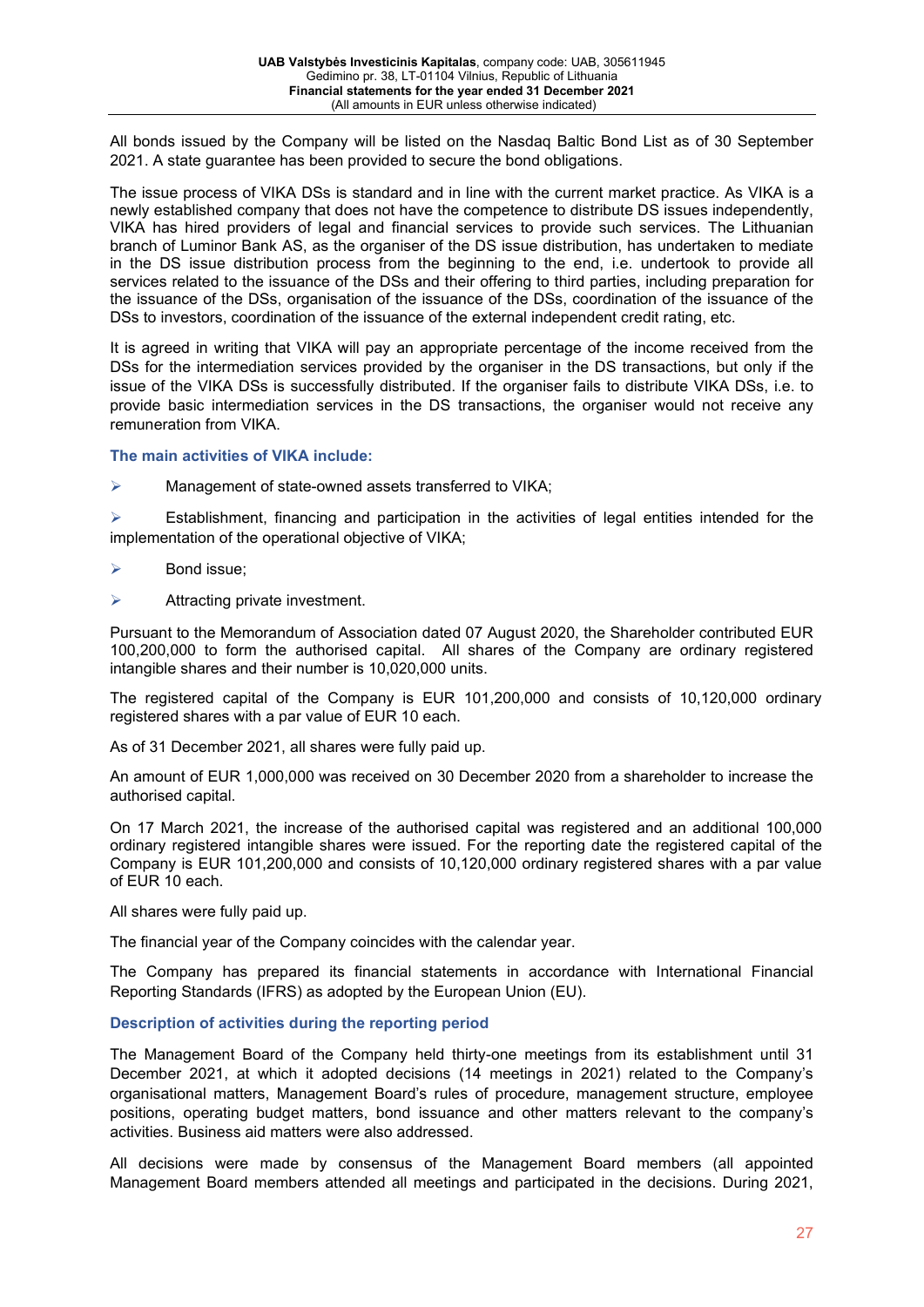the members of the Management Board Šarūnas Ruzgys, Jonas Bložė and Tomas Urban held 14 meetings, in which they made decisions.

The most important decisions of the Management Board were the following:

Management Board Decision of 06 October 2020, No. 8

With this decision, it was decided that the Company, together with UAB Valstybės Investicijų Valdymo Agentūra, became the founder and participant of the limited partnership Pagalbos Verslui Fondas and decided to invest EUR 100 million in it.

Minutes of the Management Board meeting of 05 November 2020, No. 15

At this meeting, a decision was made to appoint Robertas Vyšniauskas as the permanent head of the company.

Management Board Decision of 28 June 2021, No. 24

With this decision, it was decided that the company would make additional investments of EUR 150 million in the limited partnership Pagalbos Verslui Fondas.

Decision of the Management Board of 09 July 2021, No. 25

With this decision, it was decided to approve the Company's Medium Term Note Program guaranteed by the Republic of Lithuania up to EUR 400 million and to adopt and approve the information memorandum of the programme.

Decision of the Management Board of 02 September 2021, No. 26

With this decision, it was decided that the Company would enter into an agreement on the guarantee fee, by which the Company would undertake to pay a one-off guarantee fee for the guarantee of the State of the Republic of Lithuania for EUR 150 million.

Management Board Decision of 15 September 2021, No. 27

With this decision, it was decided to issue the 1st tranche of the Company's bonds with a total nominal value of EUR 30,000,000 (ISIN LT0000405664) and to approve the final terms and conditions of the bonds (bond denomination EUR 1,000, maturity date 22 September 2025, yield 0.045%) and to distribute them to investors.

Management Board Decisions of 25 November 2021, No. 30 and No. 31

With these decisions, it was decided to issue the Company's bonds with a total nominal value of EUR 20,000,000, Series 1, Part 2 (ISIN LT0000405664) and to approve the final terms and conditions of the bonds (bond denomination EUR 1,000, maturity date 22 September 2025, yield 0.05%) and distribute them to investors.

#### **Significant events after the financial year**

On 26 January 2022 the Government of the Republic of Lithuania approved the consolidation of the national development institutions UAB Investicijų ir Verslo Garantijos, UAB Viešųjų Investicijų Plėtros Agentūra, UAB Valstybės Investicijų Valdymo Agentūra, UAB Žemės Ūkio Paskolų Garantijų Fondas and UAB Valstybės Investicinis Kapitalas on the basis of a private limited company Investicijų ir Verslo Garantijos, with the Ministry of Finance of the Republic of Lithuania implementing the property and non-property rights and obligations of the state as a shareholder of the consolidated national development institution. At present, it is not possible to assess the impact on the Company's operations, as there were no further decisions on when and how the reform should be implemented.

On 08 March 2022, the issue of the 1st tranche of bonds of 2nd series of EUR 25,000,000 (ISIN code LT0000406258) was implemented under the EUR 400 million programme (the decision of the Company's Board was made on 01 March 2022, No. 4). The par value of one bond was EUR 1,000.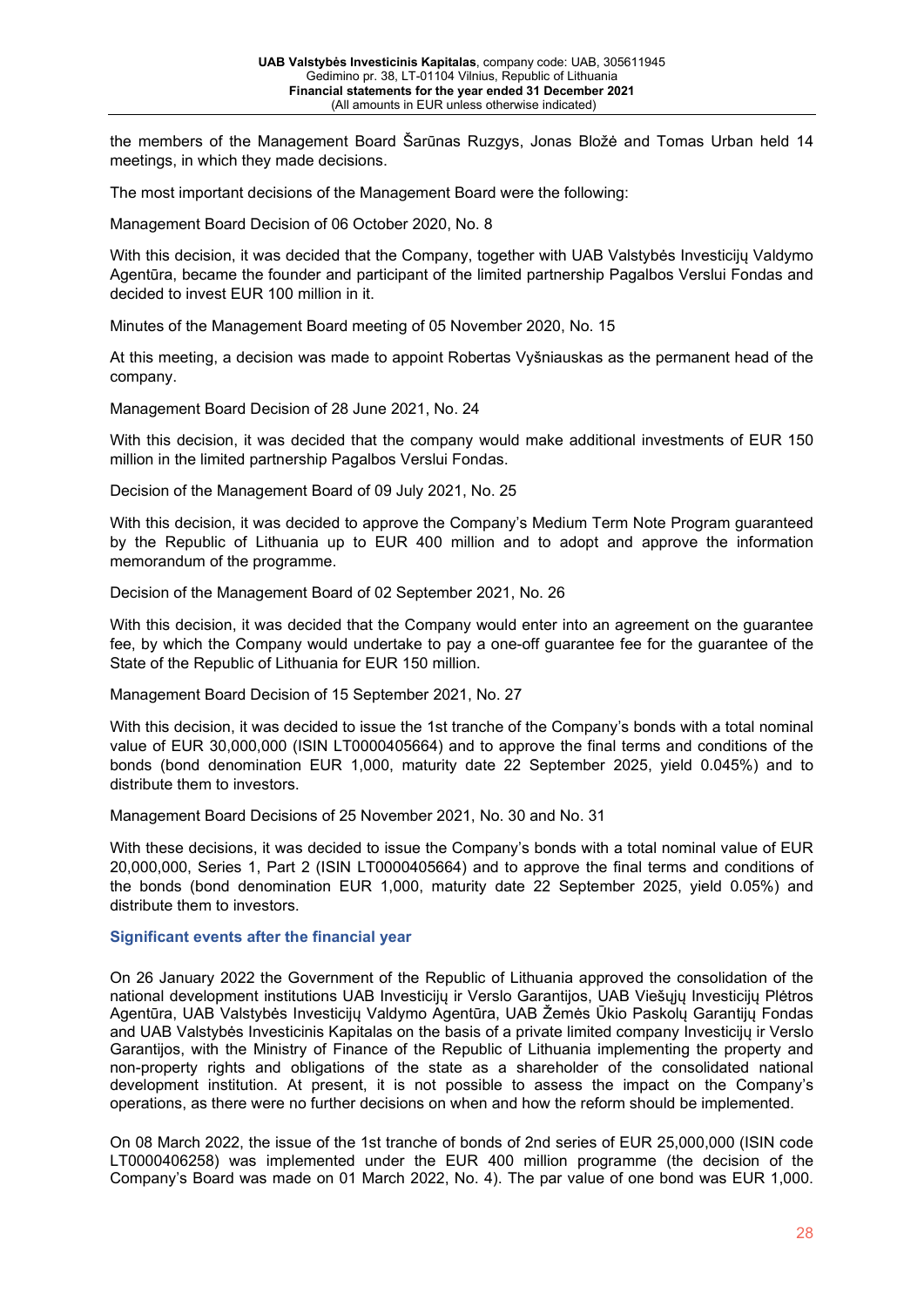The maturity date of the bonds is 08 March 2025, with the possibility of redeeming at the request of the Company upon maturity of 2 (two) years. On 10 March 2022 the company invested the proceeds of EUR 25,000,000 in KŪB Pagalbos Verslui Fondas upon request.

On 13 April 2022 the Government of the Republic of Lithuania adopted a resolution deciding to transfer all ordinary registered intangible shares owned by the state and managed by the Ministry of the Economy and Innovation of the Republic of Lithuania, i.e. 10,120,000 (ten million one hundred and twenty thousand), each with a nominal value of EUR 10 (ten) and giving 100% votes at the General Meeting of Shareholders of UAB Valstybės Investicinis Kapitalas, to the Ministry of Finance of the Republic of Lithuania for management, use and disposal.

The ongoing war in Ukraine and the associated sanctions against the Russian Federation could have a global impact on the European economy. The company has no direct links with Ukraine, Russia or Belarus. The impact on the overall economic situation may require a review of certain assumptions and estimates. At present, management cannot reliably estimate the impact of these events as the situation changes on a daily basis.

#### **STRATEGY AND ITS IMPLEMENTATION**

#### **The company's strategic directions, mission, vision and goals**

The main objective of VIKA's activities is to help the Lithuanian economy recover from the consequences of the coronavirus (COVID-19) by financing measures to support business and capital market development with funds raised through state and capital market measures.

The letter from the Ministry of the Economy and Innovation of the Republic of Lithuania on the expectations of the state (shareholder of VIKA) for VIKA set out an expectation for VIKA to cooperate with private limited liability company Valstybės Investicijų Valdymo Agentūra to help the Lithuanian economy recover from the consequences of coronavirus (COVID-19) through the limited partnership Pagalbos Verslui Fondas by financing business aid and capital market development measures from funds attracted through state and capital market measures. To this end, VIKA should aim to attract up to EUR 400 million from private investors, if needed, and invest them.

The Company's areas of activity and direction are in accordance with the Description of Activities of Pagalbos Verslui Fondas, approved by the Minister of the Economy and Innovation of the Republic of Lithuania and the Minister of Finance of the Republic of Lithuania to help the Lithuanian economy recover from the consequences of COVID-19 by financing measures to support business and capital market development with funds raised through state and capital market measures. It is important to mention that the specific purpose of VIKA's activities means that VIKA's mission, strategy and vision are not set out in separate documents, but are instead defined in VIKA shareholder's letter on expectations and are in line with the established goals of VIKA's activities.

# **Sustainability**

The company's position is to respond as much as possible to the issues of coherence and sustainability in day-to-day operations. The specifics of the company's activities and the presence of 1 employee mean that the company has not acquired any assets, does not rent or otherwise use the company's office, vehicles or other equipment and has no other direct costs that would affect the environment; therefore, an analysis of the main environmental, social and economic impacts is not applicable in this case. Moreover, the company promotes and seeks compliance with green procurement in public procurements through the CPO LT organisation.

# **Company's business plans and forecasts**

In accordance with the provisions of the Participants' Agreement 06 October 2020, with all subsequent amendments and additions, the Company has committed to invest up to EUR 250 million in KŪB Pagalbos Verslui Fondas. The Company's commitment to invest covers all transfers under payment orders, and in any case the amount of the transfers may not exceed the amount specified in the commitment to invest. On the other hand, the Company has the resources to increase obligations and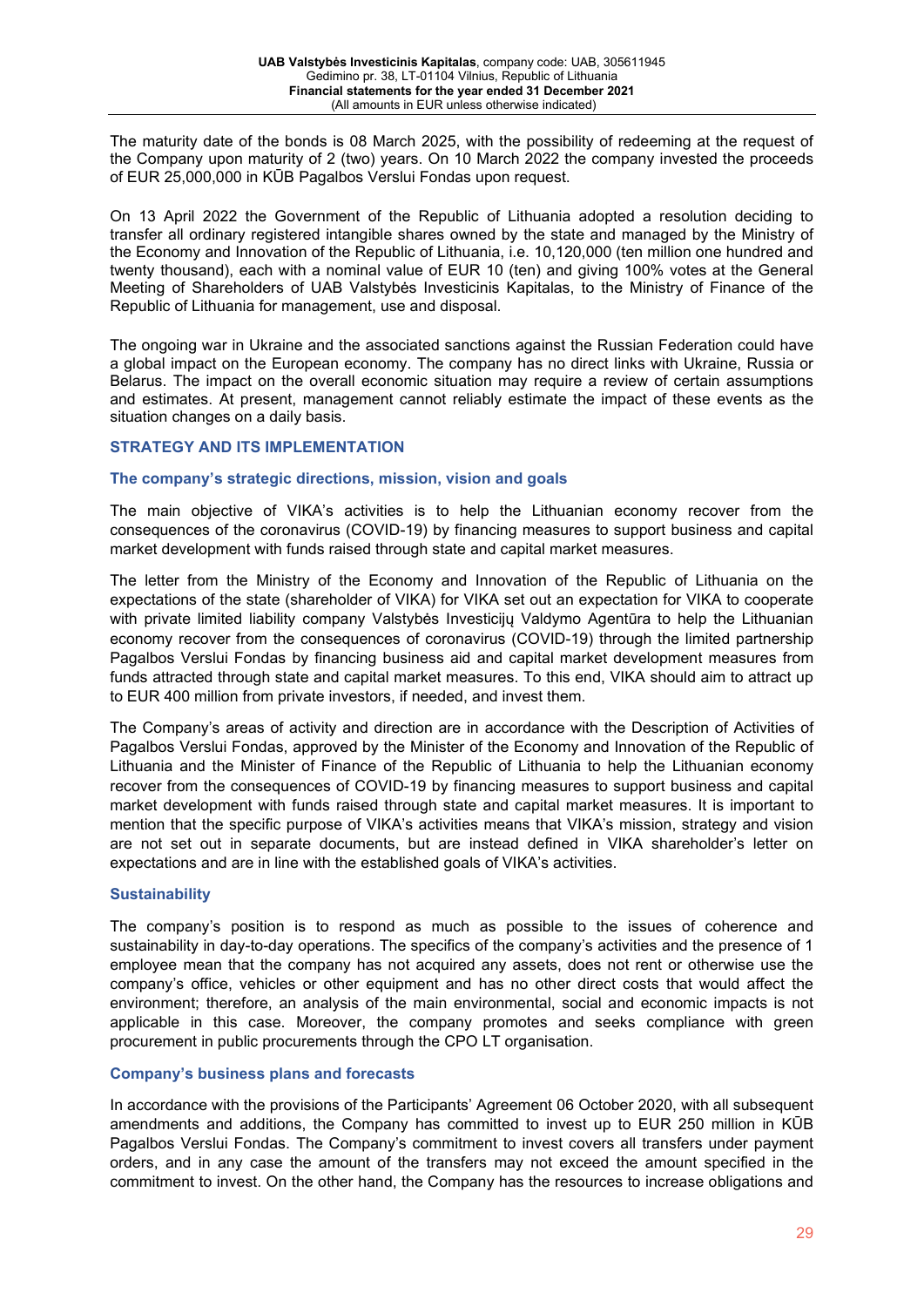invest up to EUR 500 million, as it has an approved EUR 400 million bond programme and EUR 100 million of own funds.

#### **Compliance of the results with the objectives**

On 09 July 2021, the Management Board decided to approve the Company's Medium Term Note Program guaranteed by the Republic of Lithuania up to EUR 400 million.

On 01 September 2021, the Minister of Finance of the Republic of Lithuania, implementing the provisions of Resolution No. 700 of the Government of the Republic of Lithuania "On State Guarantee for the Issuance of Notes of UAB Valstybės Investicinis Kapitalas, signed a state guarantee of EUR 150 million on 03 September 2021, ensuring obligations under the EUR 400 million bond programme.

On 10 September 2021, the international credit rating agency Fitch Ratings gave the entire EUR 400 million bond distribution programme an A rating.

On 31 December 2021, a EUR 50 million of bonds were issued under the EUR 400 million bond distribution programme.

The Management Board decision No. 27 of 15 September 2021 regarding the issue of the first tranche of the first series of the Company's bonds with a par value of EUR 30 million has been fully implemented.

The Management Board decision No. 31 of 25 November 2021 regarding the issue of the second tranche of the first series of the Company's bonds with a par value of EUR 20 million has been fully implemented.

The Company will continue to issue bonds under the Medium Term Note Programme guaranteed by the Republic of Lithuania up to EUR 400 million.

#### **FINANCIAL AND PERFORMANCE ANALYSIS**

#### **Income**

The company did not earn any income in 2020 and 2021. The company's operating model is designed so that the company does not plan to receive additional income in the near future other than return on investment.

Table 1 presents the preliminary data that were provided as part of the business plan to obtain the state guarantee.

| . . |  |  |
|-----|--|--|
|-----|--|--|

| <b>No</b>    | <b>Name</b>                                                              | <b>Total, EUR</b> | Year           |               |               |               |                |               |               |              |
|--------------|--------------------------------------------------------------------------|-------------------|----------------|---------------|---------------|---------------|----------------|---------------|---------------|--------------|
|              |                                                                          |                   | 2021           | 2022          | 2023          | 2024          | 2025           | 2026          | 2027          | 2028         |
|              | <b>Authorised capital</b><br>and funds for bonds<br>issued               | 251 200 000       | 161 200<br>000 | 90 000<br>000 |               |               |                |               |               |              |
| $\mathbf{2}$ | Company's<br>investments in the<br>Fund                                  | 250 000 000       | 160 000<br>000 | 90 000<br>000 |               |               |                |               |               |              |
| 3            | Company's costs                                                          | 5 180 239         | 397 004        | 660 388       | 1 057 021     | 1 101 021     | 812 998        | 559 841       | 295 983       | 295 983      |
| 4            | <b>Purchase of bonds</b>                                                 | 150 000 000       |                |               |               | 60 000<br>000 | 50 000<br>000  | 40 000<br>000 |               |              |
| 5            | <b>Payments receivable</b><br>from the Fund (with<br>hurdle rate return) | 267 139 814       |                | 700 000       | 61 200<br>000 | 1 200 000     | 110 941<br>505 | 24 480<br>339 | 50 201<br>665 | 17416<br>306 |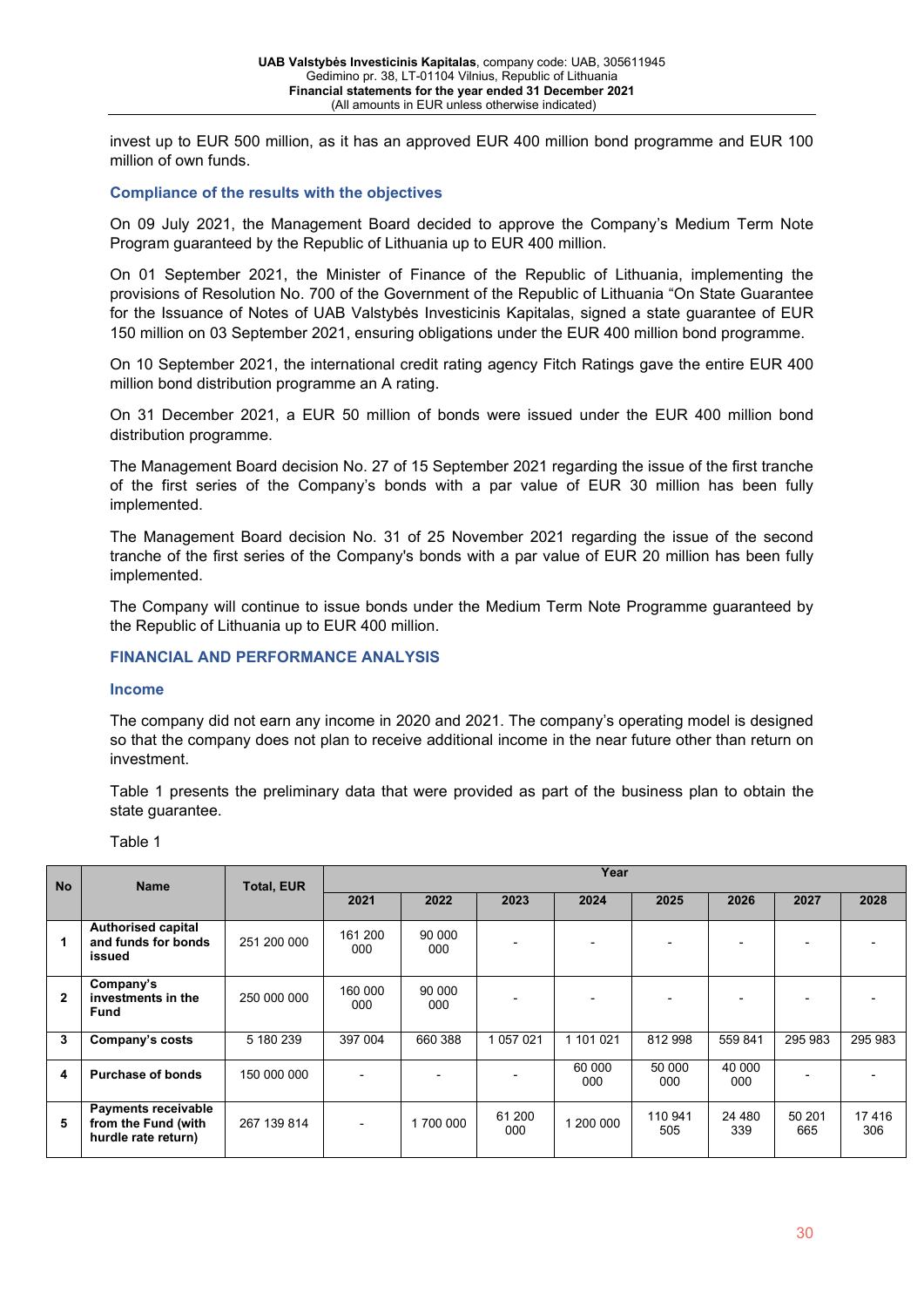# **Costs**

The Company's operating expenses, other expenses and impairment of financial and non-current financial assets in 2021 amounted to EUR 5.12 million. Compared to 2020, these costs were EUR 2.21 million or 76% higher. The value of the investment of EUR 7,000,000 was reduced by EUR 2,875,183 at the end of the year and amounted to EUR 4,124,817 as of 31/12/2020.The value of the investment of EUR 143,000,000 was reduced by EUR 4,860,624 at the end of the year and amounted to EUR 142,264,193 as of 31/12/2021.

The investment is revalued once a year, according to the financial statements of KŪB Pagalbos Verslui Fondas.

# **Structure of operating costs in 2021**

Figure 1. Structure of operating costs in 2021



The largest share of the operating costs in 2020 and 2021 consisted of the cost of bank charges and the cost of wages and related expenses. Since the start of operations in August 2020, significant increase in costs can be seen in 2021.

Also in 2021, KŪB Pagalbos Verslui Fondas submitted calls for payment later than expected, as a result of which the bank applied an additional account management fee under the agreement. The fee shall be calculated at the end of each calendar day by multiplying the total balance of the accounts by the relevant value of the European Central Bank's annual percentage rate of charge for that day and dividing by 360 the number of days in the year.

Table 2. Company cost groups and their change

|                                       | 2021      | 2020      | Change, % |
|---------------------------------------|-----------|-----------|-----------|
| Operating costs and other costs       | 263.589   | 31.716    | 731%      |
| <b>Financial and investment costs</b> | 4,860,624 | 2.875.183 | 69%       |

# **Company's performance**

The company's net loss was EUR 5.12 million in 2021 and EUR 2.90 million in 2020. The main reason for the increase in net loss is the impairment of long-term financial assets.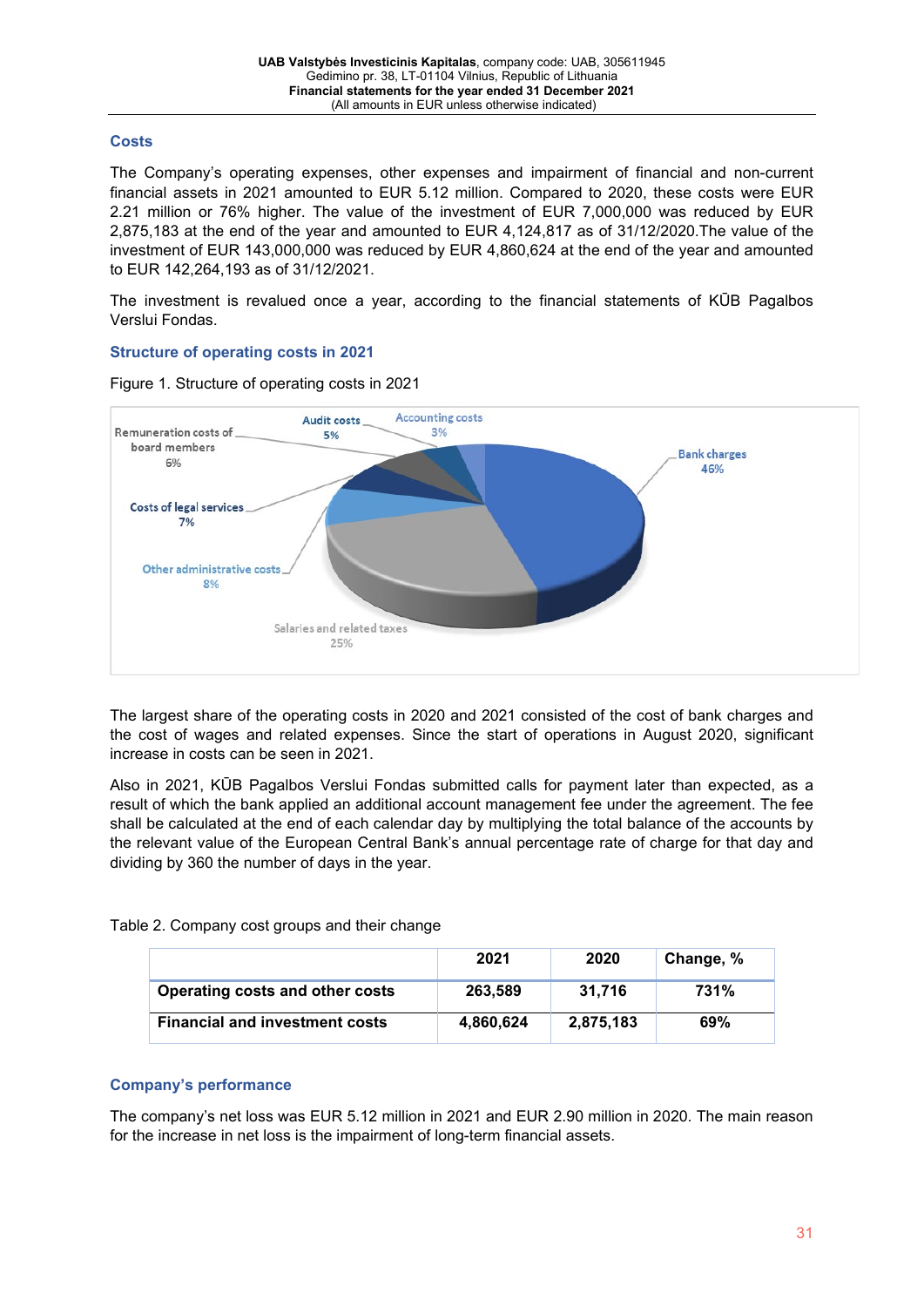# **Earnings/loss per share**

Ordinary earnings/loss per share is calculated by dividing the net profit/loss for the period by the weighted average number of ordinary shares in issue during the period. The weighted average number of shares in 2021 was 10,120,000.

| <b>Earnings/loss per share:</b>                     | 2021          | 2020        |
|-----------------------------------------------------|---------------|-------------|
| Net profit/loss                                     | (5, 124, 213) | (2,901,970) |
| Weighted average number of ordinary shares in issue | 10,120,000    | 10,020,000  |
| Earnings/loss per share                             | (0.506)       | (0.290)     |

Table 3. Company's balance sheet groups and their changes

| <b>Balance sheet analysis</b> | 2021        | 2020         | Change, Eur              | Change, % |
|-------------------------------|-------------|--------------|--------------------------|-----------|
| Non-Current Assets            | 142 269 122 | 4 129 746    | 138 139 376              | 3 3 4 5   |
| <b>Current Assets</b>         | 745 061     | 94 181 229 - | 93 436 168 -             | 99        |
| <b>TOTAL ASSETS</b>           | 143 014 183 | 98 310 975   | 44 703 208               | 45        |
|                               |             |              | $\overline{\phantom{a}}$ |           |
| Total equity                  | 93 173 817  | 97 298 030 - | 4 124 213 -              |           |
| Non-current liabilities       | 49 830 758  |              | 49 830 758               |           |
| <b>Current liabilities</b>    | 9608        | 1 012 945 -  | 1 003 337 -              | 99        |
| <b>TOTAL LIABILITIES</b>      | 49 840 366  | 1 012 945    | 48 827 421               | 4 8 20    |

In 2021, investment in fixed assets will increase by EUR 138,139,376. EUR 142,269,122 is the net value of the investment in KŪB Pagalbos Verslui Fondas.

In 2020, the Company had EUR 94,177,472 in its bank account. During 2021, EUR 143,000,000 was transferred to KŪB Pagalbos Verslui Fondas according to calls.

Table 4. The Company's main financial indicators

| Key financial indicators        | 2021                                                                                                                                              | 2020       |
|---------------------------------|---------------------------------------------------------------------------------------------------------------------------------------------------|------------|
| Revenue                         | $\blacksquare$                                                                                                                                    |            |
| Costs                           | 5 124 213                                                                                                                                         | 2 901 970  |
| Net loss                        | 5 124 213 -                                                                                                                                       | 2 901 970  |
|                                 |                                                                                                                                                   |            |
| <b>Liquidity ratios</b>         |                                                                                                                                                   |            |
| Current liquidity ratio         | 77,55                                                                                                                                             | 92,98      |
| Critical liquidity ratio        | 77,55                                                                                                                                             | 92,98      |
| Absolute cash liquidity ratio   | 60,96                                                                                                                                             | 92,97      |
| Working capital                 | 735 453                                                                                                                                           | 93 168 284 |
|                                 |                                                                                                                                                   |            |
| <b>Profitability indicators</b> |                                                                                                                                                   |            |
| Net profitability               | $\hskip1.6pt\hskip1.6pt\hskip1.6pt\hskip1.6pt\hskip1.6pt\hskip1.6pt\hskip1.6pt\hskip1.6pt\hskip1.6pt\hskip1.6pt\hskip1.6pt\hskip1.6pt\hskip1.6pt$ |            |
| Asset turnover ratio            |                                                                                                                                                   |            |
| Average ROA, %                  | $-4,2%$                                                                                                                                           | $-2,95%$   |
| ROE, %                          | $-5,5%$                                                                                                                                           | $-2,98%$   |
|                                 |                                                                                                                                                   |            |
| D/E ratio                       | 0,53                                                                                                                                              | 0,01       |

All financial information in this report has been calculated in accordance with International Financial Reporting Standards (IFRS) as adopted by the EU, unless otherwise stated.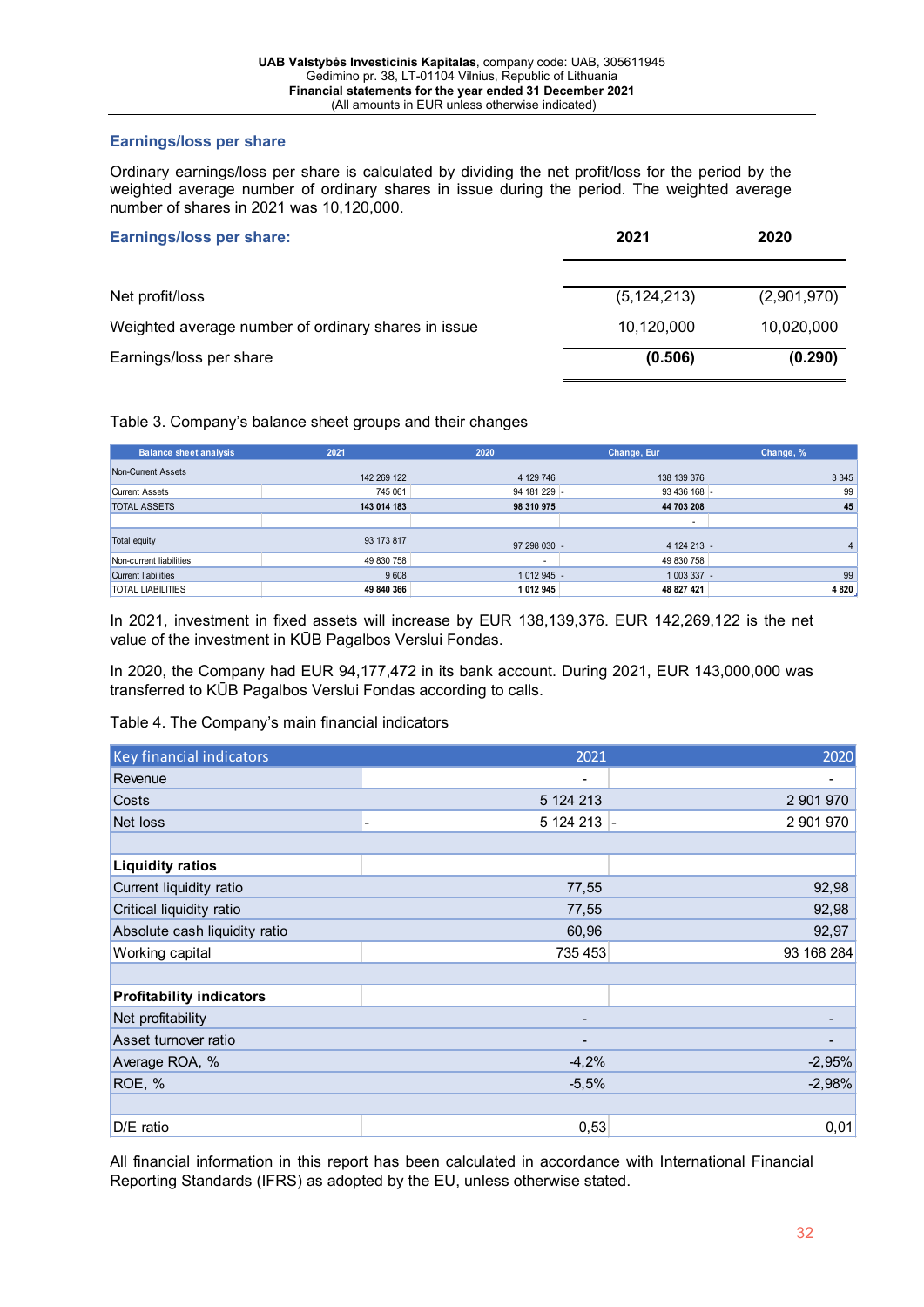#### **Income tax**

Income tax is calculated in accordance with the requirements of Lithuanian tax laws. As of 31 December 2021, the standard corporate income tax rate in Lithuania was 15%. Deferred income tax assets are realised when the Company expects to generate profit in the future.

Income tax is calculated in accordance with the requirements of Lithuanian tax laws. As of 31 December 2021, the standard corporate income tax rate in Lithuania was 15%. Deferred income tax assets are realised when the Company expects to generate profit in the future. As of 31 December 2021 deferred income tax assets are not recognised because the Full Member of the Fund does not have sufficient evidence that taxable profits will be available against which the temporary differences can be utilised in the foreseeable future. As of 31 January 2021, in accordance with the principle of conservatism, deferred income tax assets have not been recognised in the financial statements.

The Company's loss as of 31 December 2020 was EUR (2,901,970). The company carried forward the loss.

The Company's loss as of 31 December 2021 was EUR (5,124,213). The company will offer to carry forward the loss.

#### **RISK FACTORS**

# **Key risk factors and their management policies**

The company's activities must comply with the Commission Decision No. C(2020) 3534 (final) of 26 May 2020 "State Aid SA.57008(2020/N) – Lithuania COVID-19: Aid Fund for Business" as subsequently amended and supplemented, and the provisions of the Description of Activities of the Measure "Aid Fund for Business" approved by the Minister of the Economy and Innovation of the Republic of Lithuania and the Minister of Finance of the Republic of Lithuania, as subsequently amended and supplemented. This specificity of the company's activities determines the limited need for risk management policy. On the other hand, the company has general risk management controls in place.

**Credit risk**. This is the risk that the other party will be unable to meet its obligations to the Company. The Company has measures in place to ensure on an ongoing basis that transactions are made with reliable customers and that the amount of transactions does not exceed credit risk limits. The Company has not provided guarantees for the obligations of the other parties. The Company is exposed to the risk that the other party will be unable to meet its obligations to the Company.

**Operational risk**. This includes the risk of direct and/or indirect losses due to inadequate or nonimplemented internal control processes, staff errors and/or illegal actions and malfunctions of information systems and technologies, or due to external factors. Operational risk management is performed by implementing the internal control function, establishing procedures and plans for limiting the possible occurrence of unforeseen risks, assessing the acceptability of the Company's services, analysing the processes and procedures in the Company, identifying risk factors and assessing their adequacy.

**Liquidity risk.** This is the risk of not being able to meet your payment obligations on time. The Company manages its liquidity risk by maintaining a sufficient amount of cash and cash equivalents, securing funding and meeting its obligations.

**Market risk**. This is the risk that the Company will incur losses due to fluctuations in market variables. The most relevant risk for the Company is the fluctuation of securities prices. The Company also did not have any financial instruments in place to manage the risk of interest rate fluctuations. The company invests all available financial resources in KŪB Pagalbos Verslui Fondas. As the Company conducts all operations in euros and the open foreign currency positions are insignificant, the Company's foreign exchange risk is insignificant.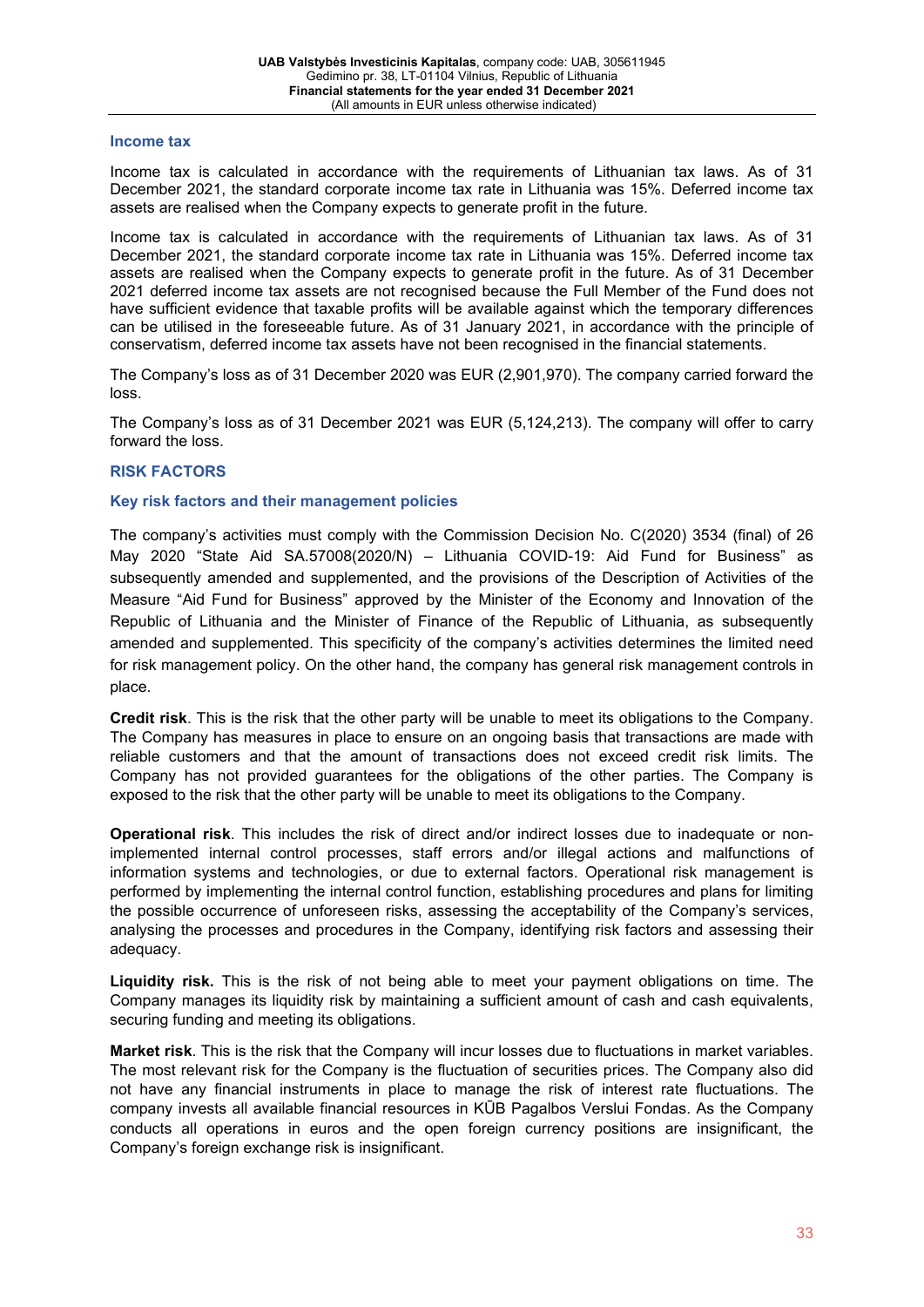#### **INVESTMENT PROJECTS**

#### **Key ongoing and completed investment projects.**

During 2020, the company had a liability of EUR 100 million, of which the Company had one transaction with a related party in 2020 by a call for payment and invested EUR 7 million in KŪB Pagalbos Verslui Fondas. As of 31 December 2020, the company had a liability under the Participant Agreement with KŪB Pagalbos Verslui Fondas to invest EUR 93 million. As of 31 December 2020, the Company considered this liability contingent and did not disclose it in the statement of financial position.

Following the preparation of the statement of financial position, the Company invested EUR 93 million in March 2021 in KŪB Pagalbos Verslui Fondas.

During 2021, according to the calls, the Company invested EUR 143,000,000 in KŪB Pagalbos Verslui Fondas.

In total, in accordance with the provisions of the Participants' Agreement 06 October 2020, with all subsequent amendments and additions, the Company has committed to invest up to EUR 250 million in KŪB Pagalbos Verslui Fondas.

#### **Planned investment projects**

The company plans to continue investments in 2022 if the need of KŪB Pagalbos Verslui Fondas continues.

Under the current agreement with the participants, the company can invest up to EUR 250 million in KŪB Pagalbos Verslui Fondas (as of the end of 2021, VIKA had invested EUR 150 million). Moreover, the company can issue bonds under the EUR 400 million programme and thus raise additional funds if the company makes additional commitments.

The company did not plan any other investments other than investments in KŪB Pagalbos Verslui Fondas.

#### **Investment policy**

The specifics of the company's activities mean that the need for investment policy is limited. The company's activities comply with the Commission Decision No. C(2020) 3534 (final) of 26 May 2020 "State Aid SA.57008(2020/N) – Lithuania COVID-19: Aid Fund for Business" as subsequently amended and supplemented, and the provisions of the Description of Activities of the Measure "Aid Fund for Business" approved by the Minister of the Economy and Innovation of the Republic of Lithuania and the Minister of Finance of the Republic of Lithuania, as subsequently amended and supplemented.

#### **CORPORATE GOVERNANCE STRUCTURE, MANAGEMENT AND SUPERVISORY BODIES**

#### **Main shareholders of the Company, their rights**

The state is the founder and sole shareholder of VIKA. The Ministry of the Economy and Innovation holds all VIKA shares. On 13 April 2022 the Government of the Republic of Lithuania adopted a resolution deciding to transfer all ordinary registered intangible shares owned by the state and managed by the Ministry of the Economy and Innovation of the Republic of Lithuania, i.e. 10,120,000 and giving 100% votes at the General Meeting of Shareholders of VIKA, to the Ministry of Finance of the Republic of Lithuania for management, use and disposal.

The rights and obligations of the VIKA's shareholders shall be established by the Law on Companies and other legislation of the Republic of Lithuania.

The rights granted by VIKA shares shall be exercised in accordance with the procedure established by the Law on Companies, other laws and legal acts, as well as the Articles of Association of the Company.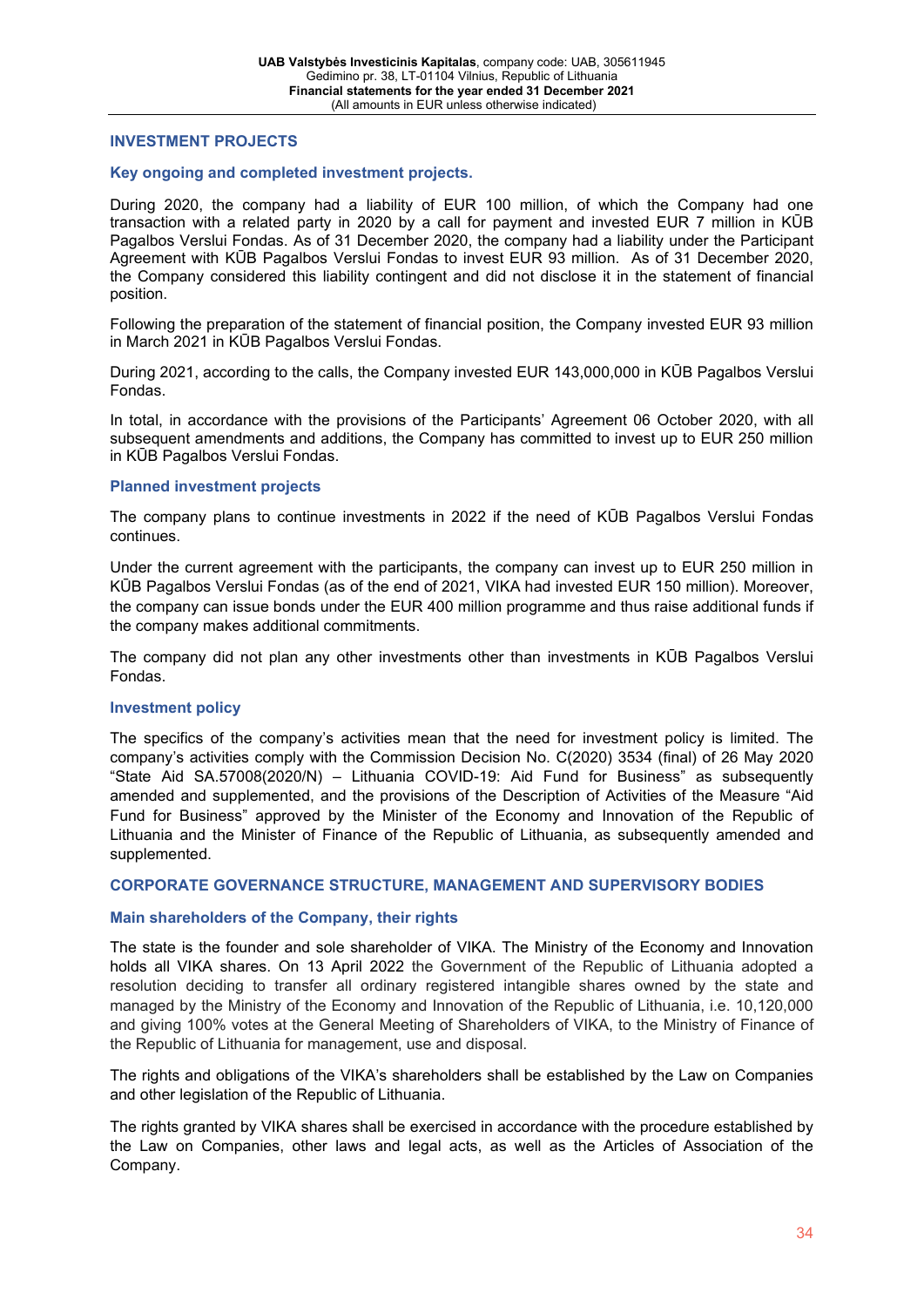As of 31 December 2021, 100% of the Company's authorised capital belongs to the Republic of Lithuania, code 111105555.

#### **Management bodies of the company (structure)**

The governing bodies of VIKA are:

- General Meeting of Shareholders
- Management Board
- Head of VIKA (CEO)

The Company's Articles of Association in force in 2021 provide the following: in cases provided for by legal acts, VIKA shall establish a permanent audit committee, which shall perform the duties established by the Law on Audit of Financial Statements of the Republic of Lithuania to form an audit committee. The said audit committee was not formed.

The company together with another company (UAB Valstybės Investicijų Valdymo Agentūra) is the founder of KŪB Pagalbos Verslui Fondas.

The Company is managed by the CEO and members of the Management Board. Shareholders, members of the Management Board, their close relatives and companies that directly or indirectly control the Company through an intermediary or are controlled separately or jointly with another party that is also recognised as a related party, provided that this relationship allows one of the parties to control the other party or exercise significant influence over the other party in making financial and management decisions.

The company has an approved management structure and positions (see Figure 2 below). In accordance with the efficiency goals set out in VIKA shareholder's letter of expectations, the company did not hire any additional employees without a manager.



#### Figure 2. Company's management structure

#### **Composition of the Management Board of the Company, beginning/end of term**

Chair of the Management Board - Šarūnas Ruzgys, elected as a member of the Management Board on 07 August 2020.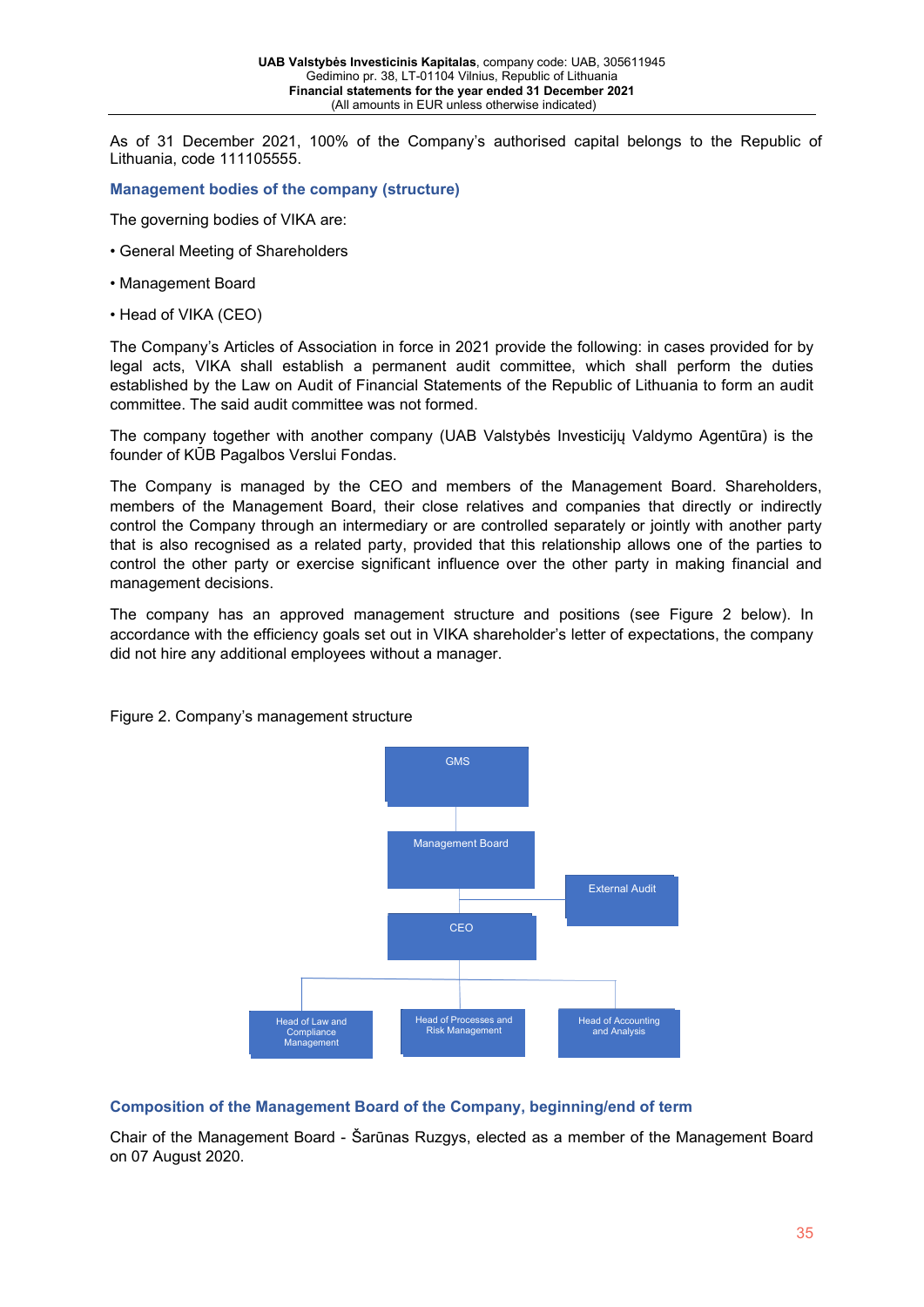Member of the Management Board - Jonas Bložė, elected as a member of the Management Board on 03 December 2020.

Member of the Management Board - Tomas Urban, Director of the Business Environment Department of the Ministry of the Economy and Innovation, elected as a member of the Management Board on 07 August 2020.

Robertas Vyšniauskas, member of the Management Board, removed from the Management Board on 19 November 2020 due to being appointed the CEO of UAB Valstybės Investicinis Kapitalas (appointed a member of the Management Board in accordance with the Agreement of 07 August 2020).

# **Selection principles applied to the composition of the Management Board**

Members of the Management Board are elected by the General Meeting of Shareholders for 4 years. The procedure for the election and removal of the Management Board and its individual members shall be in accordance with the Law on Companies. The Management Board consists of 3 members, two of whom are independent members. The competence of the Management Board and the decisionmaking procedure coincide with those established in the Law on Companies.

The Management Board also has the following additional competencies:

- consider and approve a policy for the investment of temporarily available funds;

give its approval to the head of VIKA for the conclusion of a transaction with a value of more than EUR 50,000 (fifty thousand euros) excluding VAT;

consider and make decisions implementing the relevant decisions adopted by the general meeting of shareholders,

consider and make decisions to issue VIKA bonds as provided for in Article 55(4) of the Law on Companies;

determine the indicators used to evaluate the activities of the head of VIKA and their target values, on which the size of the variable part of the monthly salary of the head of VIKA depends.

There are no committees in the company. The performance of the functions of the Audit Committee provided for in the legislation is delegated to the Management Board.

# **The head of the company, his qualification, other positions and salary**

The head of the company is the CEO Robertas Vyšniauskas.

20 years of professional experience in commercial and business law, in-depth knowledge of corporate governance, business development and strategy, mergers and acquisitions, and management of multilateral complex projects.

**Other interests:** Independent member of the Management Board and member of the Audit Committee of UAB EPSO-G, independent member of the Management Board of UAB Vilniaus Vystymo Kompanija.

**Previous interests:** Independent member of the Management Board of UAB Valstybės Investicinis Kapitalas, independent member of the Management Board of the state-owned company Infostruktūra, member of the Management Board of UAB Vilniaus Prekyba, CEO and lawyer of related or controlling companies.

Remuneration for the head of the Company for 2021 - EUR 52,637.59. Included bonuses - EUR 3641.15.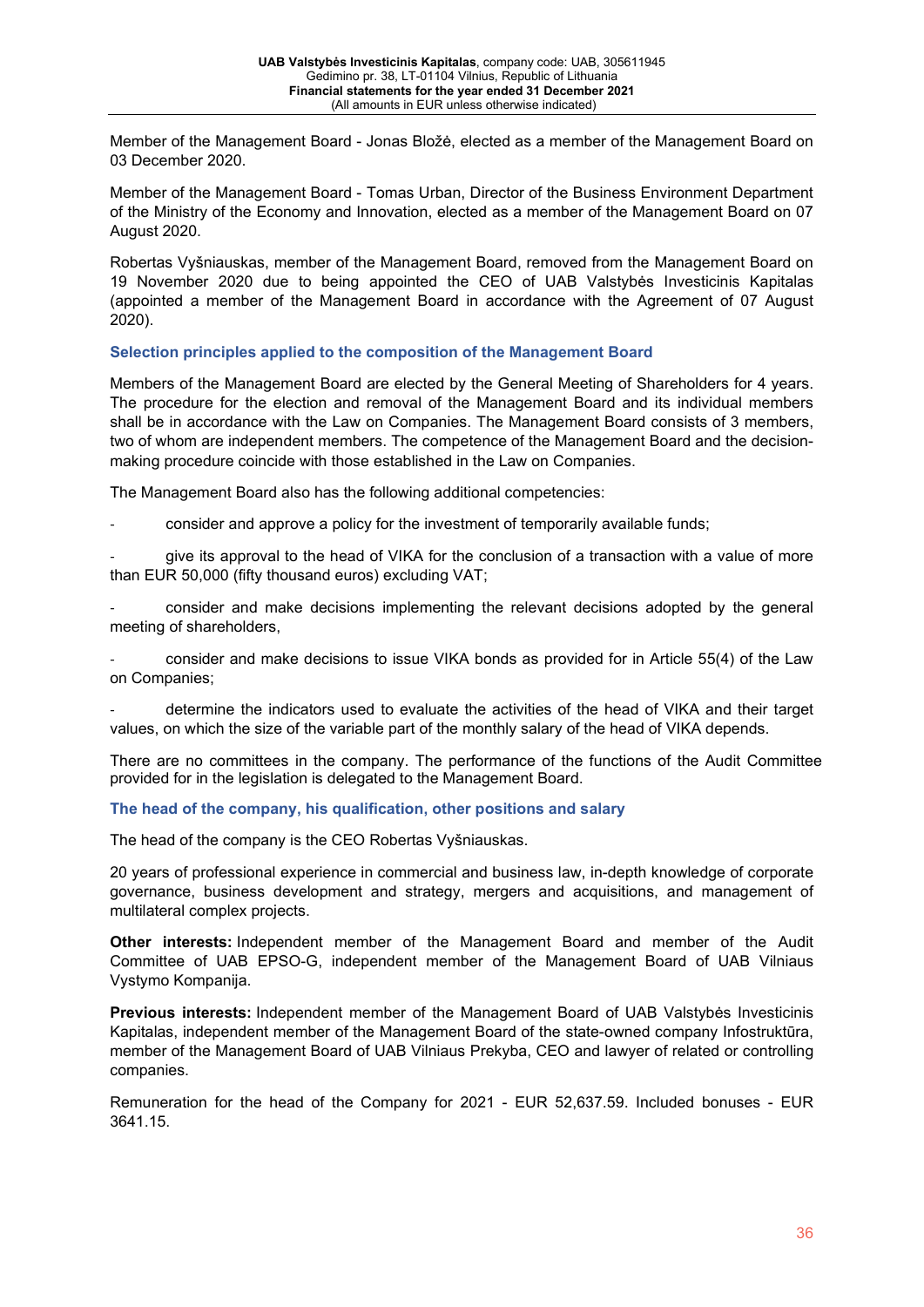#### **General Meeting of Shareholders and its activities**

The competence of the General Meeting of Shareholders, the procedure for convening it and making decisions shall coincide with those specified in the Law on Companies, except for the cases specified in Item 23 of the Articles of Association. If all the shares of VIKA are owned by the same person, his/her written decisions shall be deemed to be the decisions of the general meeting of shareholders. The General Meeting of Shareholders shall have the following additional competencies:

• Establish the procedure for determining the remuneration of the members of the Management Board, the Audit Committee and other committees (if any) for their activities in the Management Board and the relevant committees, respectively:

• Decide on the conclusion of contracts with the members of the Management Board, the Audit Committee and other committees (if any) and determine their terms, including the maximum remuneration for the members of the Management Board and the relevant committees and the Chair;

• To set goals for the Management Board and the Audit Committee and the procedure for accountability for their activities to the General Meeting of Shareholders

#### **REMUNERATION AND STAFF**

As of 31 December 2020 and 31 December 2021 the average annual number of employees of the Company was 1. The total annual salary fund in 2021 was EUR 56,287.74, the total annual salary fund in 2020 was EUR 14,160.46. The Company does not have Staff (HRM) policy.

The average monthly salary of employees (gross) by position:

CEO

2020 - EUR 2,882.22

2021 - EUR 4,772.91

Remuneration policy of the head of the company: The head of the company has a fixed part of the salary. The variable part of the salary may be determined by the decision of the Management Board as a percentage for the financial year or quarter, taking into account the achievement of the employee's tasks for the previous financial year or quarter and the performance indicators for determining the employee's monthly salary variable. The variable part of the monthly salary may not exceed 50% of the fixed part of the salary for the employee.

#### **Actual remuneration of Management Board members during the current year**

Remuneration of the members of the Management Board is granted in accordance with the Agreements on the activities of the member of the Management Board between Roberto Vyšniauskas, the CEO representing the Company, and the members of the Management Board.

A fixed remuneration of EUR 2,200 per quarter is paid for the activities of an independent member of the Management Board who is the Chair of the Management Board and EUR 2,000 per quarter for a member of the Management Board who is not the Chair of the Management Board. In all cases, the amount of remuneration for an independent member of the Management Board during a quarter may not exceed 1/4 of the quarterly salary of the head of the Company or 1/3 of the quarterly salary of the head of the Company, provided the independent member is the Chair of the Management Board. Remuneration shall be reduced proportionately or free of charge if the independent member of the Management Board has not expressed an opinion on the issues on the agenda and has not voted on them or participated in the meetings of the Management Board.

Remuneration calculated for the members of the Management Board for 2021 amounts to EUR 15,600.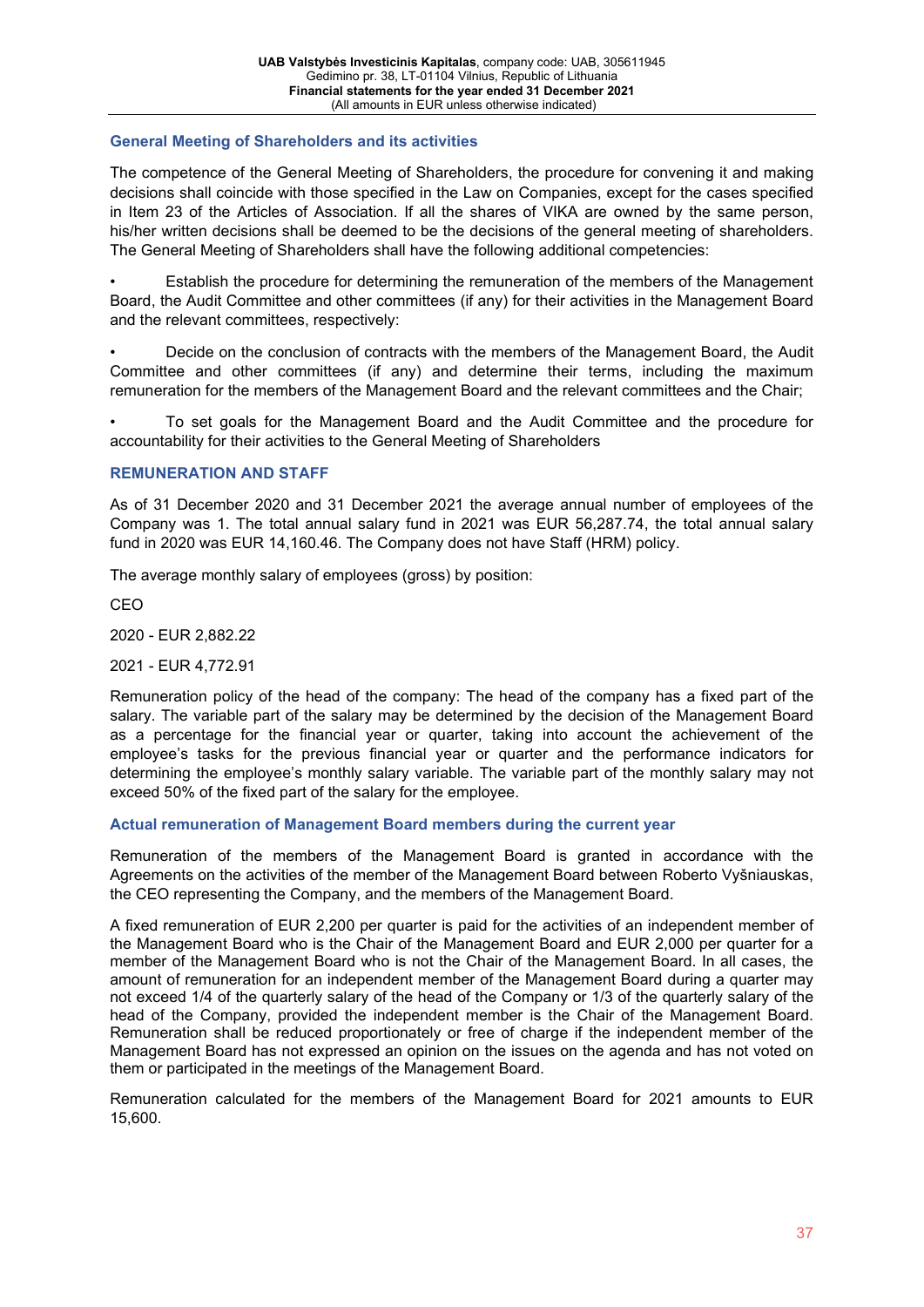# **DIVIDEND POLICY**

The company has not paid out dividends. This is in accordance with VIKA's shareholder letter of expectations, which sets the goal of ensuring that the company does not operate at a loss (ROE>0). The procedure and possible amounts of dividends and profit contributions to the Company are regulated by the Resolution of the Government of the Republic of Lithuania "On Dividends for the State-Owned Shares in Companies and Profit Contributions of State Enterprises".

# **AUDIT**

#### **Auditor of the annual financial statements**

The audit is performed in accordance with the Public Procurement Agreement for Services concluded with UAB Deloitte Lietuva on 15 October 2021 No. 20211015.

Robertas Vyšniauskas, CEO, represented the signing of the agreement on behalf of the Company.

Audit fee is EUR 21,780 (including VAT).

The object of the procurement, i.e. the inspection of the audit of the annual reports of UAB Valstybės Investicinis Kapitalas prepared in accordance with International Financial Reporting Standards, as performed in accordance with International Standards on Auditing, and the annual reports for 2021, 2022 and 2023, and the opinion or financial data provided in the annual report, are consistent with the audited financial statements.

#### **INFORMATION ABOUT SUBSIDIARIES**

The Company is the limited partner of KŪB Pagalbos Verslui Fondas.

KŪB Pagalbos Verslui Fondas was established in implementation of the European Commission Decision No. C (2020) 3534 "State Aid SA.57008(2020/N) – Lithuania COVID-19: Aid Fund for Business". The state will invest in Pagalbos Verslui Fondas through UAB Valstybės Investicinis Kapitalas, and the fund will be managed by UAB Valstybės Investicijų Valdymo Agentūra (VIVA), as provided for in Resolution No. 512 of 06 May 2020 of the Government of the Republic of Lithuania.

#### **INFORMATION ON COMPLIANCE WITH THE TRANSPARENCY GUIDELINES AND THE GOVERNANCE CODE**

VIKA adheres to the 14 July 2010 Resolution of the Government of the Republic of Lithuania No. 1052 "On the Approval of the Description of Guidelines for Ensuring the Transparency of Activities of State-Owned Enterprises" (hereinafter referred to as the "Transparency Guidelines"). VIKA has prepared a disclosure of compliance with the requirements and recommendations set out in the Transparency Guidelines, which is attached to this Annual Report.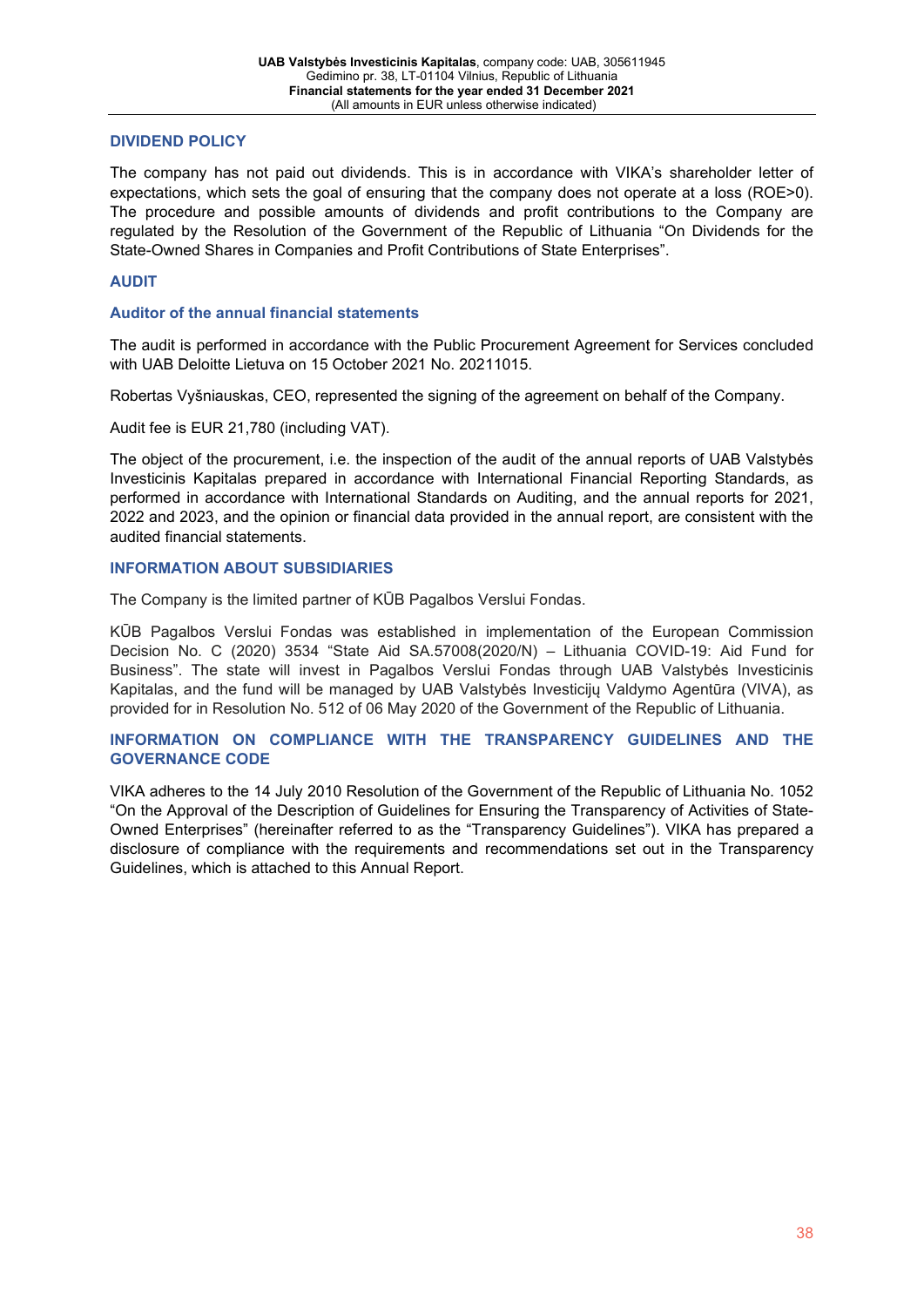#### **ANNEX I TO THE ANNUAL REPORT**

The following are the provisions of the Corporate Governance Code of the companies listed on NASDAQ Vilnius, approved at the 15 January 2019 meeting of the Management Board of AB Nasdaq Vilnius (Protocol No. 19-63), and information on their (non-)compliance in VIKA activities.

| PRINCIPLES/RECOMMENDATIONS                                                                                                                                                                                                                                                                                                                                                                                                                                                                                                                                                                                                                                                                                                                   | Yes/No/Not<br>applicable | <b>Notes</b>                                                                                                           |
|----------------------------------------------------------------------------------------------------------------------------------------------------------------------------------------------------------------------------------------------------------------------------------------------------------------------------------------------------------------------------------------------------------------------------------------------------------------------------------------------------------------------------------------------------------------------------------------------------------------------------------------------------------------------------------------------------------------------------------------------|--------------------------|------------------------------------------------------------------------------------------------------------------------|
| 1.<br>PRINCIPLE: GENERAL MEETING OF SHAREHOLDERS, FAIR TREATMENT OF SHAREHOLDERS AND<br>SHAREHOLDERS' RIGHTS<br>The corporate governance system should ensure fair treatment of all shareholders.<br>The corporate governance system should protect the rights of shareholders                                                                                                                                                                                                                                                                                                                                                                                                                                                               |                          |                                                                                                                        |
| 1.1. All shareholders should have equal access to information and/or<br>documents required by law and to participate in decisions that are important to<br>the company.                                                                                                                                                                                                                                                                                                                                                                                                                                                                                                                                                                      | Yes                      | It is currently irrelevant, as<br>all shares belong to one<br>shareholder - the state of the<br>Republic of Lithuania. |
| 1.2. It is recommended that the company's capital consist only of shares that<br>give their holders equal voting, ownership, dividend and other rights.                                                                                                                                                                                                                                                                                                                                                                                                                                                                                                                                                                                      | Yes                      |                                                                                                                        |
| 1.3. It is recommended to create conditions for investors in advance, i.e. before<br>purchasing shares, to get acquainted with the rights granted by the issued new<br>or already issued shares.                                                                                                                                                                                                                                                                                                                                                                                                                                                                                                                                             | N/A                      | No distribution of new shares<br>to<br>new<br>shareholders/investors<br>is<br>carried out or planned.                  |
| 1.4. Critical exceptional transactions, such as the transfer of all or almost all of<br>the company's assets, which would in principle constitute a transfer of the<br>company, should be subject to the approval of the general meeting.                                                                                                                                                                                                                                                                                                                                                                                                                                                                                                    | Yes                      |                                                                                                                        |
| 1.5. The procedures for the organisation of and participation in the GMS should<br>provide equal opportunities for shareholders to participate in the general<br>meeting and should not prejudice the rights and interests of shareholders. The<br>selected place, date and time of the GMS should not prevent the active<br>participation of shareholders in the GMS. In the notice convening the GMS, the<br>company should indicate the last date on which the proposed draft resolutions<br>can be submitted at the latest.                                                                                                                                                                                                              | Yes                      |                                                                                                                        |
| 1.6. In order to ensure the right of shareholders residing abroad to have access<br>to information, it is recommended that the documents prepared for the general<br>meeting of shareholders be made public in advance not only in Lithuanian but<br>also in English and/or other foreign languages. It is also recommended that the<br>minutes of the GMS after its signing and/or the adopted resolutions be made<br>public not only in Lithuanian, but also in English and/or other foreign<br>languages. It is recommended that this information be published on the<br>company's website. Not all documents may be made available to the public if<br>their disclosure could harm the company or reveal the company's trade<br>secrets. | N/A                      | It is currently irrelevant, as<br>all shares belong to one<br>shareholder - the state of the<br>Republic of Lithuania. |
| 1.7. Shareholders entitled to vote should be able to vote in person or in<br>absentia. Shareholders should not be prevented from voting in advance in<br>writing by completing a general ballot paper.                                                                                                                                                                                                                                                                                                                                                                                                                                                                                                                                       | Yes                      | It is currently irrelevant, as<br>all shares belong to one<br>shareholder - the state of the<br>Republic of Lithuania. |
| 1.8. In order to increase the opportunities for shareholders to participate in<br>GMS, companies are recommended to use more modern technologies and<br>thus enable shareholders to participate and vote in GMS by electronic means.<br>In such cases, the security of the information transmitted must be ensured and<br>the identity of the participant and voter can be established.                                                                                                                                                                                                                                                                                                                                                      | Yes                      | It is currently irrelevant, as<br>all shares belong to one<br>shareholder - the state of the<br>Republic of Lithuania. |
| 1.9. The report on the draft resolutions of the convened GMS recommends the<br>disclosure of new candidates for the members of the collegial body, the<br>proposed remuneration for them, the proposed election of an audit company, if<br>these issues are included in the GMS agenda. When proposing to elect a new<br>member of the collegial body, it is recommended to inform about his/her                                                                                                                                                                                                                                                                                                                                             | N/A                      | It is currently irrelevant, as<br>all shares belong to one<br>shareholder - the state of the<br>Republic of Lithuania. |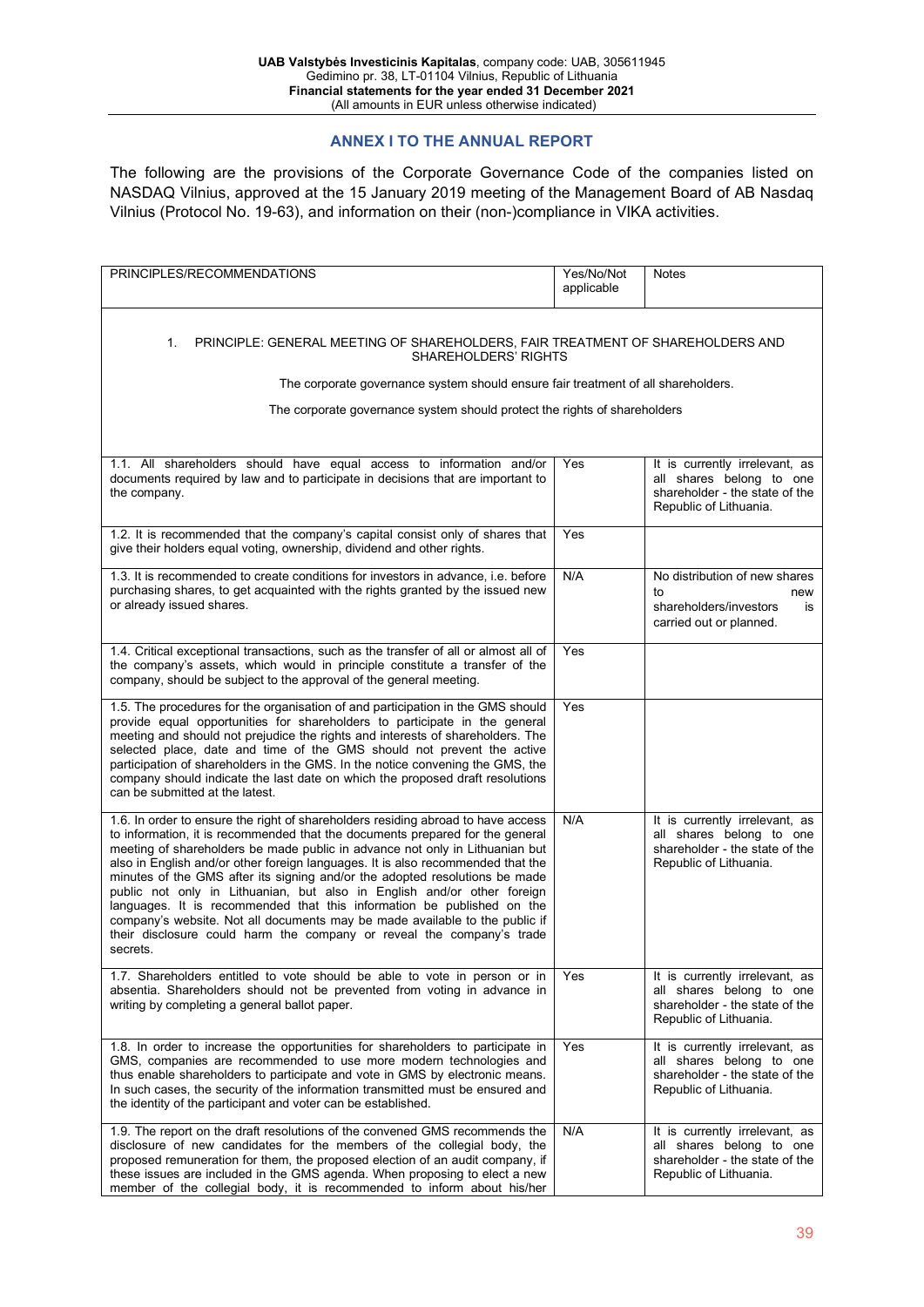#### **UAB Valstybės Investicinis Kapitalas**, company code: UAB, 305611945 Gedimino pr. 38, LT-01104 Vilnius, Republic of Lithuania **Financial statements for the year ended 31 December 2021** (All amounts in EUR unless otherwise indicated)

| education, work experience and other held (or proposed) other managerial<br>positions.                                                                                                                                                                                                                                                                                                                                                                                                                     |     |  |
|------------------------------------------------------------------------------------------------------------------------------------------------------------------------------------------------------------------------------------------------------------------------------------------------------------------------------------------------------------------------------------------------------------------------------------------------------------------------------------------------------------|-----|--|
| 1.10. Members of the company's collegial body, heads of administration or<br>other competent persons related to the company who may provide information<br>related to the agenda of the GMS should participate in the GMS. Nominated<br>candidates for members of the collegial body should also participate in the<br>GMS if the election of new members is included in the agenda of the GMS.                                                                                                            | Yes |  |
| 2. PRINCIPLE: SUPERVISORY BOARD                                                                                                                                                                                                                                                                                                                                                                                                                                                                            |     |  |
| 2.1. FUNCTIONS AND RESPONSIBILITIES OF THE SUPERVISORY BOARD                                                                                                                                                                                                                                                                                                                                                                                                                                               |     |  |
| The company's Supervisory Board should ensure the representation of the interests of the company and its shareholders, the<br>accountability of this body to shareholders and the objective and impartial supervision of the company's activities and its<br>management bodies, as well as provide regular recommendations to the company's management bodies. The Supervisory<br>Board should ensure the integrity and transparency of the company's financial accounting and control system.             |     |  |
| 2.1.1. The members of the Supervisory Board should act honestly, diligently<br>and responsibly for the benefit of the company and the shareholders and<br>represent their best interests and the public good.                                                                                                                                                                                                                                                                                              | N/A |  |
| 2.1.2. Where the decisions of the Supervisory Board may affect the interests of<br>the company's shareholders differently, the Supervisory Board should treat all<br>shareholders impartially. It should ensure that shareholders are properly<br>informed about the company's strategy, risk management and control, and the<br>resolution of conflicts of interest.                                                                                                                                      | N/A |  |
| 2.1.3. The Supervisory Board should be impartial in making decisions that have<br>an impact on the company's operations and strategy. The work and decisions<br>of the members of the Supervisory Board should not be influenced by the<br>persons who elected them.                                                                                                                                                                                                                                       | N/A |  |
| 2.1.4. The members of the Supervisory Board should clearly state their<br>opposition in case they consider that the decision of the Supervisory Board<br>may harm the company. The independent members of the Supervisory Board<br>should: (a) remain independent in their analysis and decision-making; (b) not<br>seek or accept any undue advantage that might call into question the<br>independence of the members of the Supervisory Board;                                                          | N/A |  |
| 2.1.5. The Supervisory Board should ensure that the company's tax planning<br>strategies are designed and implemented in accordance with the law, in order<br>to avoid malpractice that is not in the long-term interests of the company and its<br>shareholders, which may expose reputational, legal or other risks.                                                                                                                                                                                     | N/A |  |
| 2.1.6. The company should ensure that the Supervisory Board is provided with<br>sufficient resources (including financial ones) to perform its duties, including the<br>right to obtain all necessary information and to seek independent professional<br>advice from external legal, accounting or other experts on matters falling within<br>the remit of the Supervisory Board and its committees.                                                                                                      | N/A |  |
| 2.2. FORMATION OF THE SUPERVISORY BOARD                                                                                                                                                                                                                                                                                                                                                                                                                                                                    |     |  |
| The procedure for the formation of the Supervisory Board should ensure the proper resolution of conflicts of interest and the<br>efficient and fair management of the company.                                                                                                                                                                                                                                                                                                                             |     |  |
| 2.2.1. The members of the Supervisory Board elected by the general meeting<br>should collectively ensure a diversity of qualifications, professional experience<br>and competencies, as well as gender balance. In order to maintain an<br>appropriate balance between the qualifications of the members of the<br>Supervisory Board, it should be ensured that the members of the Supervisory<br>Board as a whole have the diverse knowledge, opinions and experience to<br>perform their tasks properly. | N/A |  |
| 2.2.2. The members of the Supervisory Board should be appointed for a fixed<br>term, with the possibility of re-election on an individual basis, in order to ensure<br>the necessary growth of professional experience.                                                                                                                                                                                                                                                                                    | N/A |  |
| 2.2.3. The Chair of the Supervisory Board should be a person whose current or<br>former position would not be an obstacle to the impartiality of the activity. A<br>former head of the company or a member of the Management Board should<br>not be immediately appointed chair of the Supervisory Board. Where the<br>company chooses not to follow these recommendations, information should be                                                                                                          | N/A |  |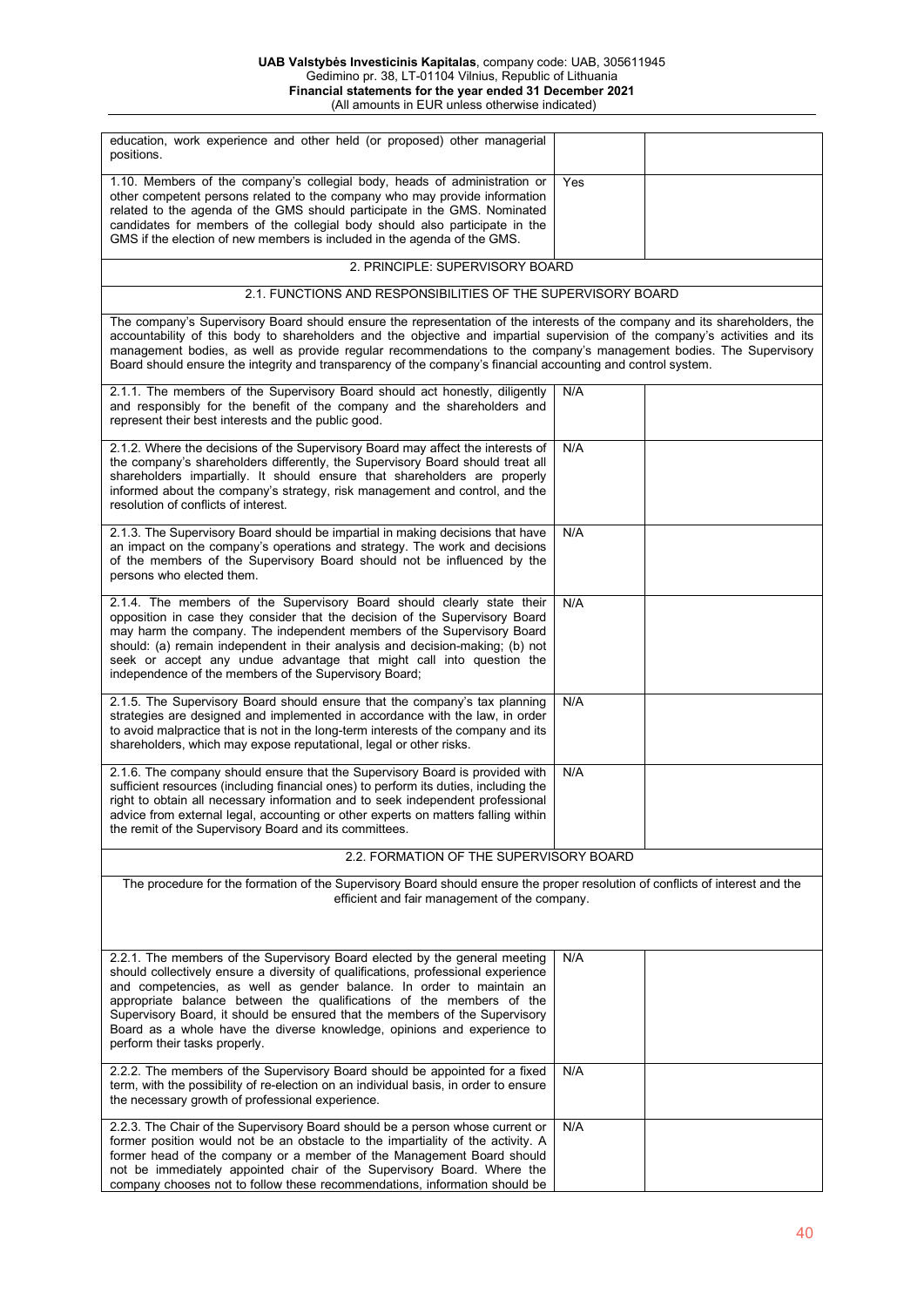| provided on the measures taken to ensure operational impartiality.                                                                                                                                                                                                                                                                                                                                                                                                                                                                                                                                                                 |     |  |
|------------------------------------------------------------------------------------------------------------------------------------------------------------------------------------------------------------------------------------------------------------------------------------------------------------------------------------------------------------------------------------------------------------------------------------------------------------------------------------------------------------------------------------------------------------------------------------------------------------------------------------|-----|--|
| 2.2.4. Each member should devote sufficient time and attention to the duties of<br>a member of the Supervisory Board. Each member of the Supervisory Board<br>should undertake to limit his or her other professional responsibilities (in<br>particular management positions in other companies) in such a way that they<br>do not interfere with the proper performance of their duties as a member of the<br>Supervisory Board. If a member of the Supervisory Board attended less than<br>half of the meetings of the Supervisory Board during the company's financial<br>year, the company's shareholders should be informed. | N/A |  |
| 2.2.5. When a member of the Supervisory Board is proposed, it should be<br>made public which members of the Supervisory Board are considered<br>independent. The Supervisory Board may decide that a certain member,<br>although meeting the criteria of independence, may not be considered<br>independent due to special personal or company-related circumstances.                                                                                                                                                                                                                                                              | N/A |  |
| 2.2.6. The amount of remuneration for the members of the Supervisory Board<br>for their activities and participation in the meetings of the Supervisory Board<br>should be approved by the GMS of the company.                                                                                                                                                                                                                                                                                                                                                                                                                     | N/A |  |
| 2.2.7. The Supervisory Board should evaluate its activities on an annual basis.<br>It should include an assessment of the structure, organisation and ability of the<br>Supervisory Board to function as a group, as well as an assessment of the<br>competence and performance of each member of the Supervisory Board and<br>an assessment of whether the Supervisory Board has achieved its objectives.<br>The Supervisory Board should publish, at least annually, relevant information<br>on its internal structure and operating procedures.                                                                                 | N/A |  |
| 3. PRINCIPLE: MANAGEMENT BOARD                                                                                                                                                                                                                                                                                                                                                                                                                                                                                                                                                                                                     |     |  |
| 3.1. FUNCTIONS AND RESPONSIBILITIES OF THE MANAGEMENT BOARD<br>The Management Board should ensure the implementation of the company's strategy as well as the proper governance of the<br>company, taking into account the interests of shareholders, employees and other stakeholder groups.                                                                                                                                                                                                                                                                                                                                      |     |  |
| 3.1.1. The Management Board should ensure the implementation of the<br>company's strategy, if approved by the Supervisory Board, if any. In cases<br>where the Supervisory Board is not formed, the Management Board shall also<br>be responsible for approving the company's strategy.                                                                                                                                                                                                                                                                                                                                            | Yes |  |
| 3.1.2. The Management Board, as a collegial management body of the<br>company, shall perform the functions assigned to it by the Law and the Articles<br>of Association of the company, and in cases where the company does not have<br>a Supervisory Board, it shall perform the supervisory functions established by<br>the Law. In carrying out the functions assigned to it, the Management Board<br>should take into account the needs of the company, shareholders, employees<br>and other stakeholders, with a view to achieving sustainable business<br>development, as appropriate.                                       | Yes |  |
| 3.1.3. The Management Board should ensure that the laws and internal policies<br>of the company to which the company or group of companies belongs are<br>complied with. It should also put in place appropriate risk management and<br>control measures to ensure regular and direct accountability of managers.                                                                                                                                                                                                                                                                                                                  | Yes |  |
| 3.1.4. The Management Board should also ensure that the company<br>implements measures that are included in the OECD Good Practice Guidelines<br>on Internal Control, Ethics                                                                                                                                                                                                                                                                                                                                                                                                                                                       | Yes |  |
| and Compliance, to ensure compliance with applicable laws, rules and<br>standards.                                                                                                                                                                                                                                                                                                                                                                                                                                                                                                                                                 |     |  |
| 3.1.5. The Management Board should take into account the appropriate<br>balance of qualifications, experience and competence of the candidate when<br>appointing the head of the company.                                                                                                                                                                                                                                                                                                                                                                                                                                          | Yes |  |
| 3.2. FORMATION OF THE MANAGEMENT BOARD                                                                                                                                                                                                                                                                                                                                                                                                                                                                                                                                                                                             |     |  |
| 3.2.1. The members of the Management Board elected by the Supervisory<br>Board or the GMS, in the absence of the Supervisory Board, should collectively<br>ensure a diversity of qualifications, professional experience and competencies,                                                                                                                                                                                                                                                                                                                                                                                         | Yes |  |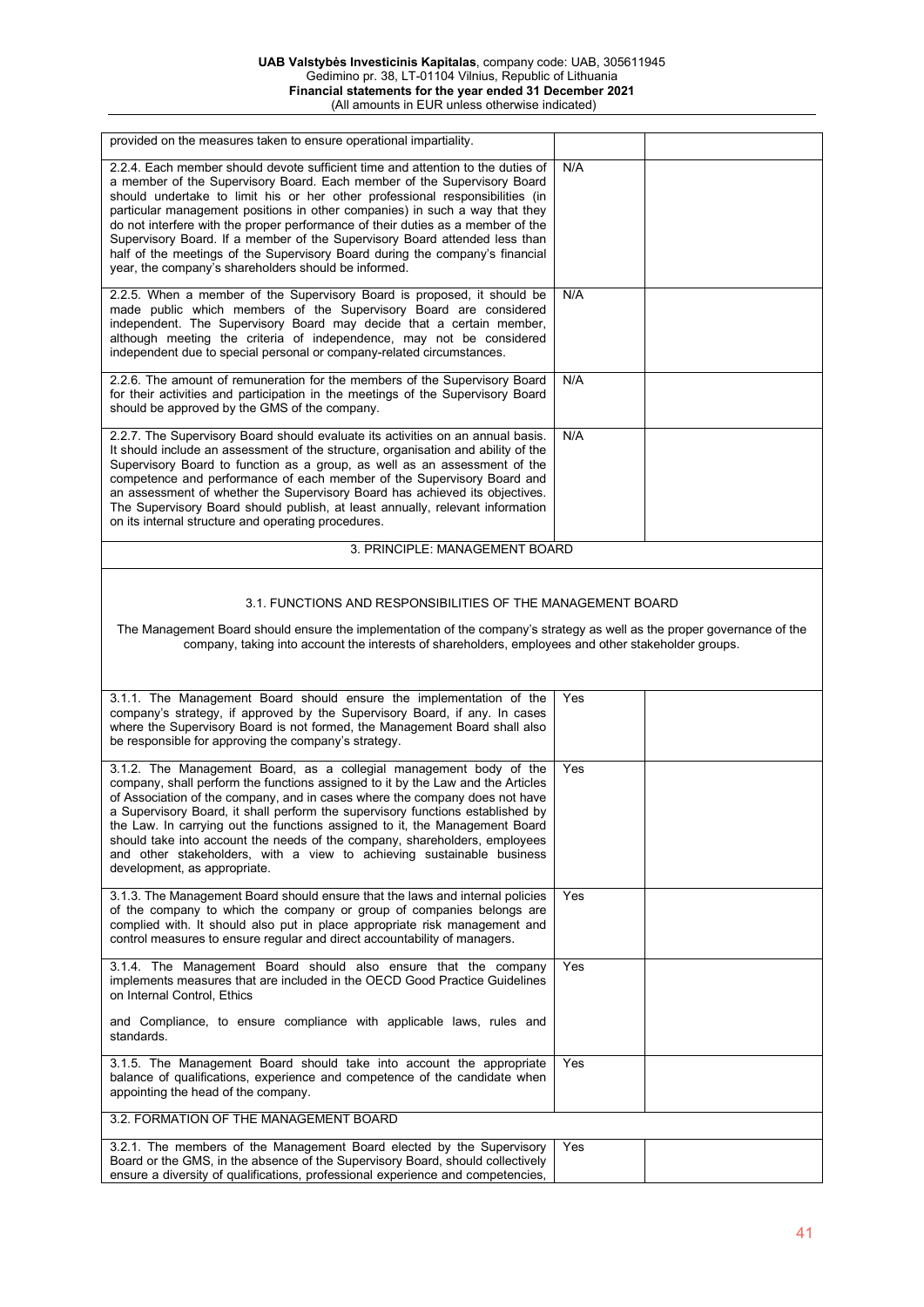#### **UAB Valstybės Investicinis Kapitalas**, company code: UAB, 305611945 Gedimino pr. 38, LT-01104 Vilnius, Republic of Lithuania **Financial statements for the year ended 31 December 2021** (All amounts in EUR unless otherwise indicated)

| as well as gender balance. In order to maintain an appropriate balance<br>between the qualifications of the members of the Management Board, it should<br>be ensured that the members of the Management Board as a whole have the<br>diverse knowledge, opinions and experience to perform their tasks properly.                                                                                                                                                                                                                                                                                                                                                                                                             |     |  |
|------------------------------------------------------------------------------------------------------------------------------------------------------------------------------------------------------------------------------------------------------------------------------------------------------------------------------------------------------------------------------------------------------------------------------------------------------------------------------------------------------------------------------------------------------------------------------------------------------------------------------------------------------------------------------------------------------------------------------|-----|--|
| 3.2.2. The names of candidates for members of the Management Board, their<br>education, qualifications, professional experience, current position, other<br>relevant professional responsibilities and potential conflicts of interest should<br>be disclosed without prejudice to the requirements of the legislation governing<br>the processing of personal data of the members participating in the<br>Management Board's meetings. In the absence of the Supervisory Board, the<br>information set out in this paragraph should be provided to the GMS. The<br>Management Board should annually collect the data referred to in this<br>paragraph about its members and present them in the company's annual<br>report. | Yes |  |
| 3.2.3. All new Management Board members should be introduced to the<br>responsibilities, structure and activities of the company.                                                                                                                                                                                                                                                                                                                                                                                                                                                                                                                                                                                            | Yes |  |
| 3.2.4. The members of the Management Board should be appointed for a fixed<br>term, with the possibility of re-election on an individual basis, in order to ensure<br>the necessary growth of professional experience and a sufficiently frequent<br>reappointment of their status.                                                                                                                                                                                                                                                                                                                                                                                                                                          | Yes |  |
| 3.2.5. The Chair of the Management Board should be a person whose current<br>or former position would not be an obstacle to the impartiality of the activity. In<br>the absence of a Supervisory Board, the former head of the company should<br>not be immediately appointed Chair of the Management Board. Where the<br>company chooses not to follow these recommendations, information should be<br>provided on the measures taken to ensure operational impartiality.                                                                                                                                                                                                                                                   | Yes |  |
| 3.2.6. Each member should devote sufficient time and attention to the duties of<br>a member of the Management Board. If a member of the Management Board<br>attended less than half of the Management Board meetings during the<br>company's financial year, the company's Supervisory Board should be<br>informed; if the Supervisory Board is not formed at the company, then the GMS<br>should be informed.                                                                                                                                                                                                                                                                                                               | Yes |  |
| 3.2.7. If, in the cases prescribed by law, the election of the Management Board<br>without the formation of the Supervisory Board includes some independent<br>members, it should be announced which members of the Management Board<br>are considered independent. The Management Board may decide that a<br>particular member, although meeting all the independence criteria set out in the<br>Law, may not be considered independent due to special personal or company-<br>related circumstances.                                                                                                                                                                                                                       | Yes |  |
| 3.2.8. The amount of remuneration for the members of the Management Board<br>for their activities and participation in the meetings of the Management Board<br>should be approved by the GMS of the company.                                                                                                                                                                                                                                                                                                                                                                                                                                                                                                                 | Yes |  |
| 3.2.9. Management Board members should act honestly, diligently and<br>responsibly for the benefit of the company and shareholders and represent<br>their interests, taking into account other stakeholders. In making their<br>decisions, they should not pursue personal interests, be subject to non-<br>compete agreements, and should not prejudice the company's interest in<br>accessing business information and opportunities that are relevant to the<br>company's operations.                                                                                                                                                                                                                                     | Yes |  |
| 3.2.10. The Management Board should evaluate its activities on an annual<br>basis. It should include an assessment of the structure, organisation and ability<br>of the Management Board to function as a group, as well as an assessment of<br>the competence and performance of each member of the Management Board<br>and an assessment of whether the Management Board has achieved its<br>operational objectives. The Management Board should                                                                                                                                                                                                                                                                           | Yes |  |
| at least once a year, without prejudice to the requirements of personal data<br>processing, make publicly available relevant information on its internal                                                                                                                                                                                                                                                                                                                                                                                                                                                                                                                                                                     |     |  |
| structure and operating procedures.                                                                                                                                                                                                                                                                                                                                                                                                                                                                                                                                                                                                                                                                                          |     |  |
| 4. PRINCIPLE: RULES OF PROCEDURE OF THE COMPANY'S SUPERVISORY BOARD AND MANAGEMENT BOARD                                                                                                                                                                                                                                                                                                                                                                                                                                                                                                                                                                                                                                     |     |  |
| The procedure of the Supervisory Board, if any, and the Management Board established in the company should ensure the<br>efficient work and decision-making of these bodies, and promote active cooperation between them.                                                                                                                                                                                                                                                                                                                                                                                                                                                                                                    |     |  |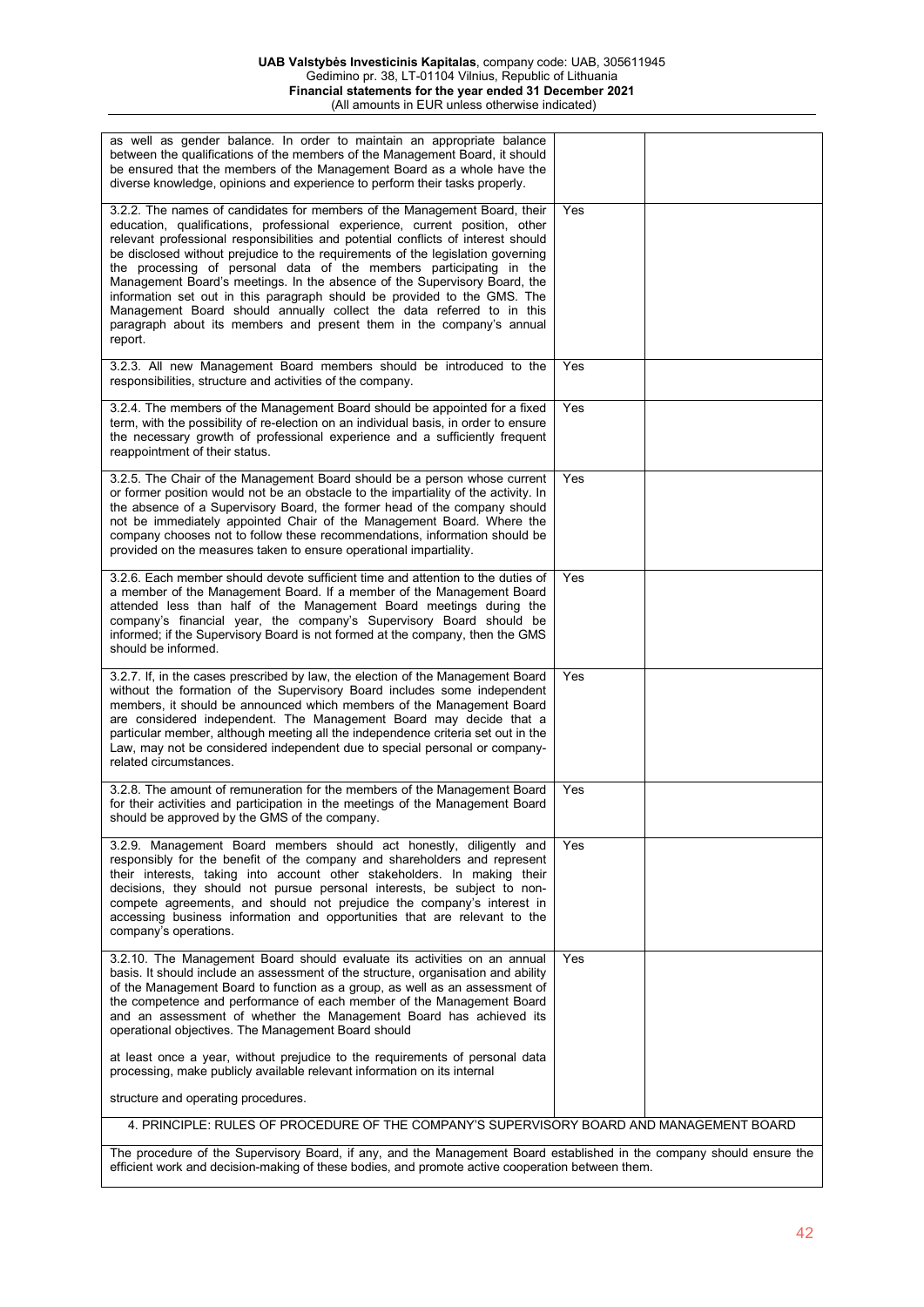| 4.1. The Management Board and the Supervisory Board, if formed, should<br>work closely together for the benefit of both the company and its shareholders.<br>Good corporate governance requires an open discussion between the<br>Management Board and the Supervisory Board. The Management Board<br>should regularly and, if necessary, immediately inform the Supervisory Board of<br>all matters relevant to the company, such as planning, business development,<br>risk management and control, and compliance with the company's obligations.<br>The Management Board should inform the Supervisory Board of actual<br>deviations from the previously formulated plans and objectives, stating the<br>reasons.                                          | Yes |  |
|----------------------------------------------------------------------------------------------------------------------------------------------------------------------------------------------------------------------------------------------------------------------------------------------------------------------------------------------------------------------------------------------------------------------------------------------------------------------------------------------------------------------------------------------------------------------------------------------------------------------------------------------------------------------------------------------------------------------------------------------------------------|-----|--|
| 4.2. It is recommended that the meetings of the Company's collegial bodies be<br>held at appropriate intervals according to a pre-approved schedule. It is up to<br>each company to decide on the frequency of convening meetings of collegial<br>bodies, but it is recommended that they be held in such a way as to ensure<br>uninterrupted resolution of essential issues of the company's management.<br>Meetings of the company's collegial bodies should be convened at least once a<br>quarter.                                                                                                                                                                                                                                                         | Yes |  |
| 4.3. Members of the collegial body should be informed about the convened<br>meeting in advance so that they have sufficient time to properly prepare for the<br>discussion of the issues to be discussed at the meeting and to have a<br>discussion after which decisions can be made. Members of the collegial body<br>should be provided with all the necessary material related to the agenda of the<br>meeting together with the notice of the convening of the meeting. The agenda<br>should not be changed or supplemented during the meeting, unless all<br>members of the collegial body participate in the meeting and agree to such<br>change or addition to the agenda or when issues important to the company<br>need to be addressed immediately. | Yes |  |
| 4.4. In order to coordinate the work of the company's collegial bodies and<br>ensure an efficient decision-making process, the chairs of the company's<br>collegial supervisory and management bodies should coordinate the dates of<br>their meetings, their agendas, and closely cooperate in resolving other issues<br>related to the company's governance. Meetings of the company's Supervisory<br>Board should be open to members of the company's Management Board, in<br>particular when matters relating to the removal of members of the Management<br>Board, liability, determination of remuneration, are discussed.                                                                                                                               | Yes |  |
| 5. PRINCIPLE: NOMINATION, REMUNERATION AND AUDIT COMMITTEES                                                                                                                                                                                                                                                                                                                                                                                                                                                                                                                                                                                                                                                                                                    |     |  |
| 5.1. PURPOSE AND FORMATION OF COMMITTEES                                                                                                                                                                                                                                                                                                                                                                                                                                                                                                                                                                                                                                                                                                                       |     |  |
| The committees set up at the company should increase the efficiency of the Supervisory Board and, in the absence of a<br>Supervisory Board, the Management Board, ensuring that decisions are taken after due consideration and help organise work<br>so that decisions are not affected by material conflicts of interest. The committees should act independently and in principle and<br>make recommendations regarding the decision of the collegial body, but the final decision is made by the collegial body itself.                                                                                                                                                                                                                                    |     |  |
| 5.1.1. Depending on the specific circumstances of the company, the selected  <br>governance structure of the company, the company's Supervisory Board and,<br>in its absence, the Management Board, which shall perform supervisory<br>functions and form committees. The collegial body is recommended to form<br>nomination, remuneration and audit committees.                                                                                                                                                                                                                                                                                                                                                                                              | N/A |  |
| 5.1.2. Companies may decide to form less than three committees. In this case,<br>companies should provide an explanation as to why they have chosen the<br>alternative approach and how their approach meets the objectives set for the<br>three separate committees.                                                                                                                                                                                                                                                                                                                                                                                                                                                                                          | N/A |  |
| 5.1.3. In the cases provided for by legal acts, the functions established for the<br>committees formed in the companies may be performed by the collegial body<br>itself. In that case, the provisions of this Code relating to committees (in<br>particular as regards their role, activities and transparency) should apply to the<br>whole collegial body, where appropriate.                                                                                                                                                                                                                                                                                                                                                                               | Yes |  |
| 5.1.4. Committees set up by a collegial body should normally consist of at least<br>three members. Depending on the requirements of the legislation, committees<br>may consist of only two members. The members of each committee should be<br>selected primarily according to their competence, giving priority to independent<br>members of the collegial body. The Chair of the Management Board should not<br>be the Chair of the committees.                                                                                                                                                                                                                                                                                                              | Yes |  |
| 5.1.5. The powers of each formed committee should be determined by the<br>collegial body itself. The committees should perform their duties in accordance<br>with the established powers and regularly inform the collegial body about their                                                                                                                                                                                                                                                                                                                                                                                                                                                                                                                   | N/A |  |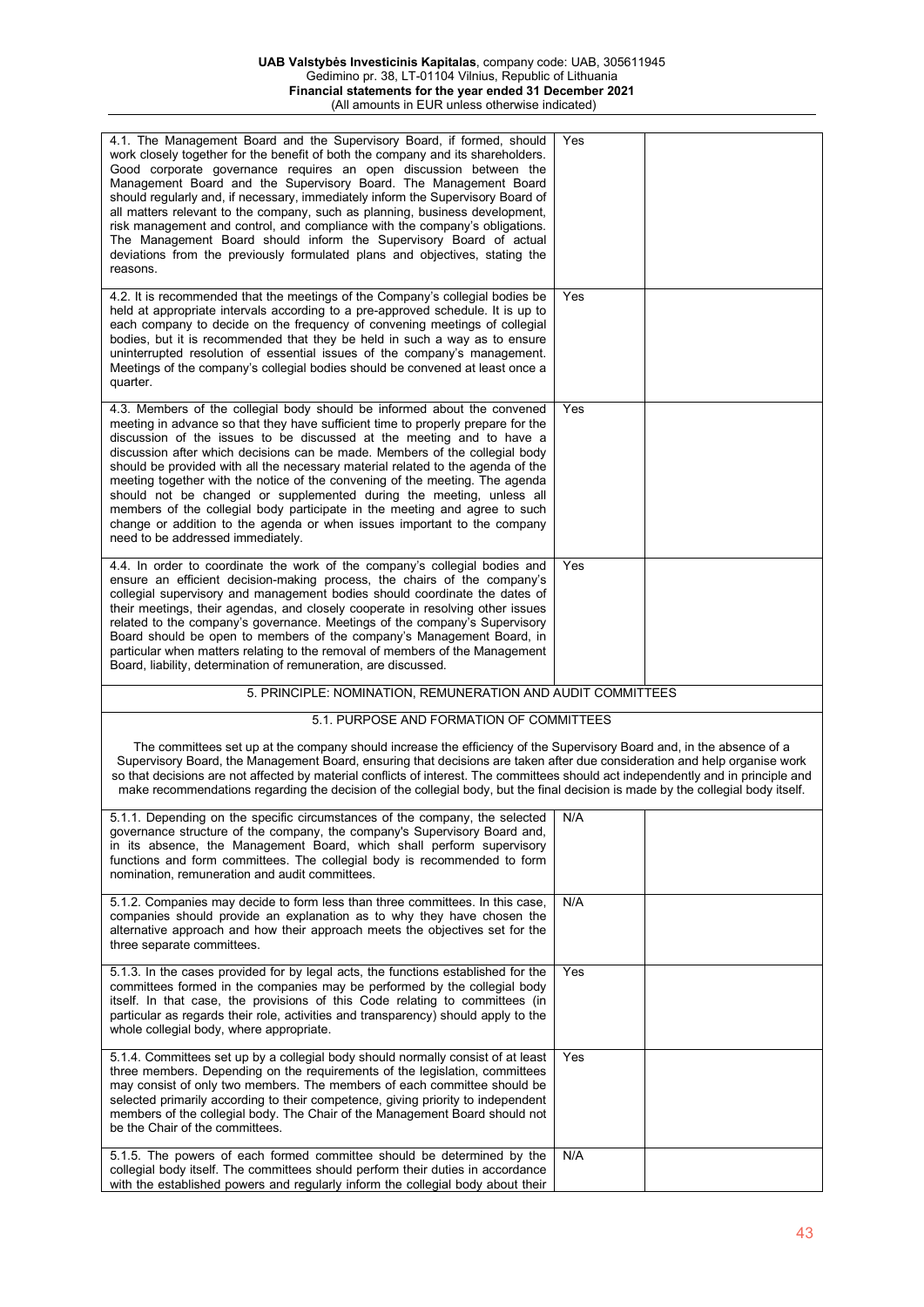| activities and results. The terms of reference of each committee, defining its<br>role and setting out its rights and responsibilities, should be published at least<br>once a year (as part of the company's annual disclosure of its governance<br>structure and practices). Companies should also publish their annual report,<br>without prejudice to the requirements of personal data processing legislation,<br>the composition of existing committees, the number of meetings and<br>attendance of members during the previous year, as well as their main<br>activities and results.                                                                                                                                                                                                                                                                                                                                                                                                                       |     |                                                                                                             |
|---------------------------------------------------------------------------------------------------------------------------------------------------------------------------------------------------------------------------------------------------------------------------------------------------------------------------------------------------------------------------------------------------------------------------------------------------------------------------------------------------------------------------------------------------------------------------------------------------------------------------------------------------------------------------------------------------------------------------------------------------------------------------------------------------------------------------------------------------------------------------------------------------------------------------------------------------------------------------------------------------------------------|-----|-------------------------------------------------------------------------------------------------------------|
| 5.1.6. In order to ensure the independence and objectivity of the committees,<br>members of the collegial body who are not members of the committee should<br>normally be entitled to attend the meetings of the committee only upon the<br>invitation thereof. The committee may invite or request the participation of<br>certain employees or experts of the company. The chair of each committee<br>should be able to communicate directly with the shareholders. The cases in<br>which this should be done should be specified in the rules governing the<br>committee.                                                                                                                                                                                                                                                                                                                                                                                                                                        | N/A |                                                                                                             |
| 5.2. NOMINATION COMMITTEE                                                                                                                                                                                                                                                                                                                                                                                                                                                                                                                                                                                                                                                                                                                                                                                                                                                                                                                                                                                           |     |                                                                                                             |
| 5.2.1. The main functions of the Nomination Committee should be: (1)<br>Selecting candidates for vacant positions of members of the supervisory,<br>management bodies and heads of administration and recommending them to<br>the collegial body for consideration. The Nomination Committee should assess<br>the balance of skills, knowledge and experience on the governing body,<br>develop a description of the functions and competencies required for a specific<br>position, and estimate the time required to complete the assignment.                                                                                                                                                                                                                                                                                                                                                                                                                                                                     | N/A |                                                                                                             |
| (2) Regularly assessing the structure, size, composition, skills, knowledge and<br>activities of the supervisory and management bodies, to provide<br>recommendations to the collegial body on how to achieve the necessary<br>changes; (4) Paying due attention to the planning of the going concern.                                                                                                                                                                                                                                                                                                                                                                                                                                                                                                                                                                                                                                                                                                              |     |                                                                                                             |
| 5.2.2. The head of the company should be consulted on matters of the<br>members of the collegial body who are related to the company and the heads<br>of the administration, giving him the right to submit proposals to the Nomination<br>Committee.                                                                                                                                                                                                                                                                                                                                                                                                                                                                                                                                                                                                                                                                                                                                                               | N/A |                                                                                                             |
| 5.3. REMUNERATION COMMITTEE                                                                                                                                                                                                                                                                                                                                                                                                                                                                                                                                                                                                                                                                                                                                                                                                                                                                                                                                                                                         |     |                                                                                                             |
| 5.3.1. The main functions of the Remuneration Committee should be: (1)<br>Submitting to the collegial body for consideration proposals regarding the<br>remuneration policy applicable to the members of the supervisory and<br>management bodies and the heads of the administration. Such policy should<br>cover all forms of remuneration, including fixed, performance-based<br>remuneration, financial incentive schemes, pension schemes, severance pay,<br>as well as conditions that would allow the company to recover or suspend<br>payments, indicating the circumstances that would make it appropriate to do<br>so; (2) Submitting proposals to the collegial body regarding the individual<br>remuneration of the members of the collegial bodies and the heads of the<br>administration in order for them to comply with the remuneration policy of the<br>company and the assessment of the activities of these persons; (3) Regularly<br>reviewing the remuneration policy and its implementation. | N/A | functions<br>of<br>the<br>The<br>Remuneration<br>Committee<br>shall be performed by the<br>Management Board |
| 5.4. AUDIT COMMITTEE                                                                                                                                                                                                                                                                                                                                                                                                                                                                                                                                                                                                                                                                                                                                                                                                                                                                                                                                                                                                |     |                                                                                                             |
| 5.4.1. The main functions of the Audit Committee are defined in the legal acts<br>governing the activities of the Audit Committee.                                                                                                                                                                                                                                                                                                                                                                                                                                                                                                                                                                                                                                                                                                                                                                                                                                                                                  | N/A | The functions of the Audit<br>Committee<br>shall<br>be<br>performed<br>by<br>the<br>Management Board        |
| 5.4.2. All members of the committee should be provided with detailed<br>information regarding the specific accounting, financial and operational features<br>of the company. The company's management should inform the Audit<br>Committee about the methods of accounting for significant and unusual<br>transactions, where accounting may be performed in different ways.                                                                                                                                                                                                                                                                                                                                                                                                                                                                                                                                                                                                                                        | N/A |                                                                                                             |
| 5.4.3. The Audit Committee should decide whether (if so, when) the Chair of<br>the Management Board, the CEO of the company, the CFO (or senior staff<br>responsible for finance and accounting), the internal auditor and the external<br>auditor should attend its meetings. The Committee should be able to meet with<br>the persons concerned, if necessary, in the absence of the members of the<br>management bodies.                                                                                                                                                                                                                                                                                                                                                                                                                                                                                                                                                                                         | N/A |                                                                                                             |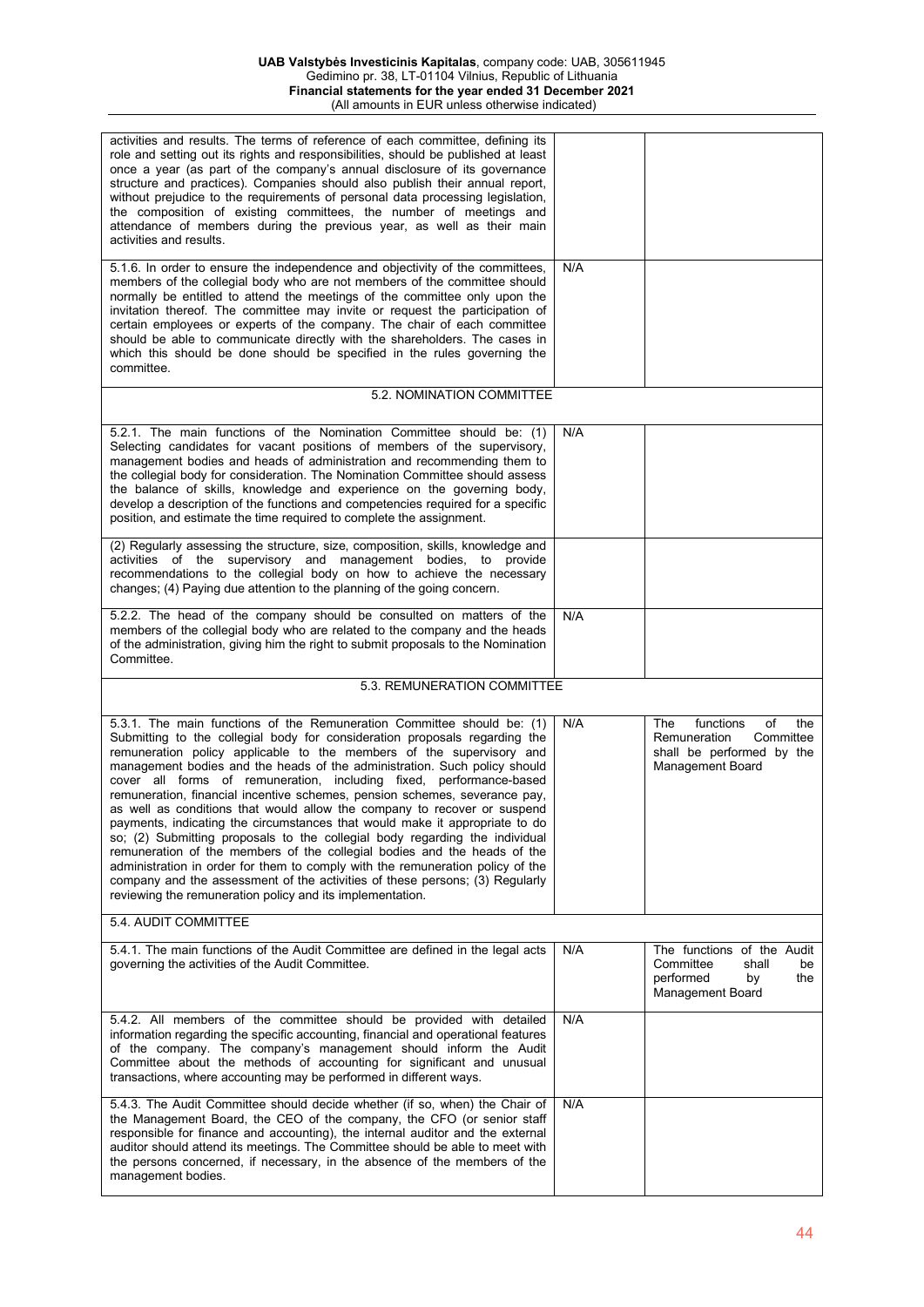| 5.4.4. The Audit Committee should be informed of the internal auditors' work<br>programme and receive internal audit reports or a periodic summary. The Audit<br>Committee should also be informed of the work programme of the external<br>auditors and should receive a report from the audit firm describing all the<br>relationships between the independent audit firm and the company and its<br>group.                                                                                                                                                                                                                                   | N/A |  |
|-------------------------------------------------------------------------------------------------------------------------------------------------------------------------------------------------------------------------------------------------------------------------------------------------------------------------------------------------------------------------------------------------------------------------------------------------------------------------------------------------------------------------------------------------------------------------------------------------------------------------------------------------|-----|--|
| 5.4.5. The Audit Committee should verify that the company is in compliance<br>with the applicable provisions governing the possibility for employees to lodge<br>a complaint or report suspected breaches anonymously, and should ensure<br>that procedures are in place for a proportionate and independent investigation<br>and appropriate follow-up of such matters.                                                                                                                                                                                                                                                                        | N/A |  |
| 5.4.6. The Audit Committee should report to the Supervisory Board, failing<br>which, to the Management Board, on its activities at least every six months at<br>the time the annual and half-yearly reports are approved.                                                                                                                                                                                                                                                                                                                                                                                                                       | N/A |  |
| 6. PRINCIPLE: AVOIDANCE AND DISCLOSURE OF CONFLICTS OF INTEREST                                                                                                                                                                                                                                                                                                                                                                                                                                                                                                                                                                                 |     |  |
| The corporate governance framework should encourage members of the company's supervisory and management bodies to<br>avoid conflicts of interest and ensure a transparent and effective mechanism for disclosing conflicts of interest of members of<br>the company's supervisory and management bodies.                                                                                                                                                                                                                                                                                                                                        |     |  |
| A member of the company's supervisory and management body should avoid a<br>situation where his or her personal interests do or may conflict with the<br>interests of the company. If ultimately such situation arises, the member of the<br>company's supervisory or management body should, within a reasonable time,<br>inform the other members of the same body or its electing body or the<br>company's shareholders of such conflict of interest, indicating the nature and, if<br>possible, the value.                                                                                                                                  | Yes |  |
| 7. PRINCIPLE: COMPANY REMUNERATION POLICY                                                                                                                                                                                                                                                                                                                                                                                                                                                                                                                                                                                                       |     |  |
| The remuneration policy established at the company, the procedure for its review and publication should prevent possible<br>conflicts of interest and abuse in determining the remuneration of members of collegial bodies and heads of administration, as<br>well as ensure publicity and transparency of the company's remuneration policy.                                                                                                                                                                                                                                                                                                   |     |  |
| 7.1. The company should approve and publish its remuneration policy on the<br>company's website, which should be reviewed regularly and in line with the<br>company's long-term strategy.                                                                                                                                                                                                                                                                                                                                                                                                                                                       | Yes |  |
| 7.2. Remuneration policies should cover all forms of remuneration, including<br>fixed remuneration, performance-based remuneration, financial incentive<br>schemes, pension schemes, severance pay, as well as the conditions under<br>which a company may recover or suspend payments.                                                                                                                                                                                                                                                                                                                                                         | N/A |  |
| 7.3. In order to avoid potential conflicts of interest, the remuneration policy<br>should provide that members of collegial bodies performing supervisory<br>functions should not receive remuneration that depends on the performance of<br>the company.                                                                                                                                                                                                                                                                                                                                                                                       | N/A |  |
| 7.4. The remuneration policy should provide sufficient detail about the<br>severance policy. Severance pay should not exceed a fixed amount or a fixed<br>number of annual salaries and, in general, should not exceed a portion of the<br>fixed remuneration for two years or the equivalent amount. Severance pay<br>should not be paid if the contract is terminated due to poor performance.                                                                                                                                                                                                                                                | N/A |  |
| 7.5. If the company has a financial instruments incentive scheme, the<br>remuneration policy should provide sufficient details of the retention of shares<br>after the granting of the rights. Where the remuneration is based on the<br>allotment of shares, the right to the shares should not be granted for at least<br>three years after their allotment. After the granting of the rights, the members of<br>the collegial bodies and the heads of the administration should retain a certain<br>number of shares until the end of their term, depending on the need to cover<br>any expenses related to the acquisition of the shares.   | N/A |  |
| 7.6. The company should publish on the company's website information on the<br>implementation of the remuneration policy, which should focus on the<br>remuneration policy of collegial bodies and executives in the coming financial<br>years and, where appropriate, in subsequent financial years. It should also<br>review the implementation of the remuneration policy during the previous<br>financial year. This type of information should not contain information of<br>commercial value. Particular attention should be paid to significant changes in<br>the company's remuneration policy compared to the previous financial year. | Yes |  |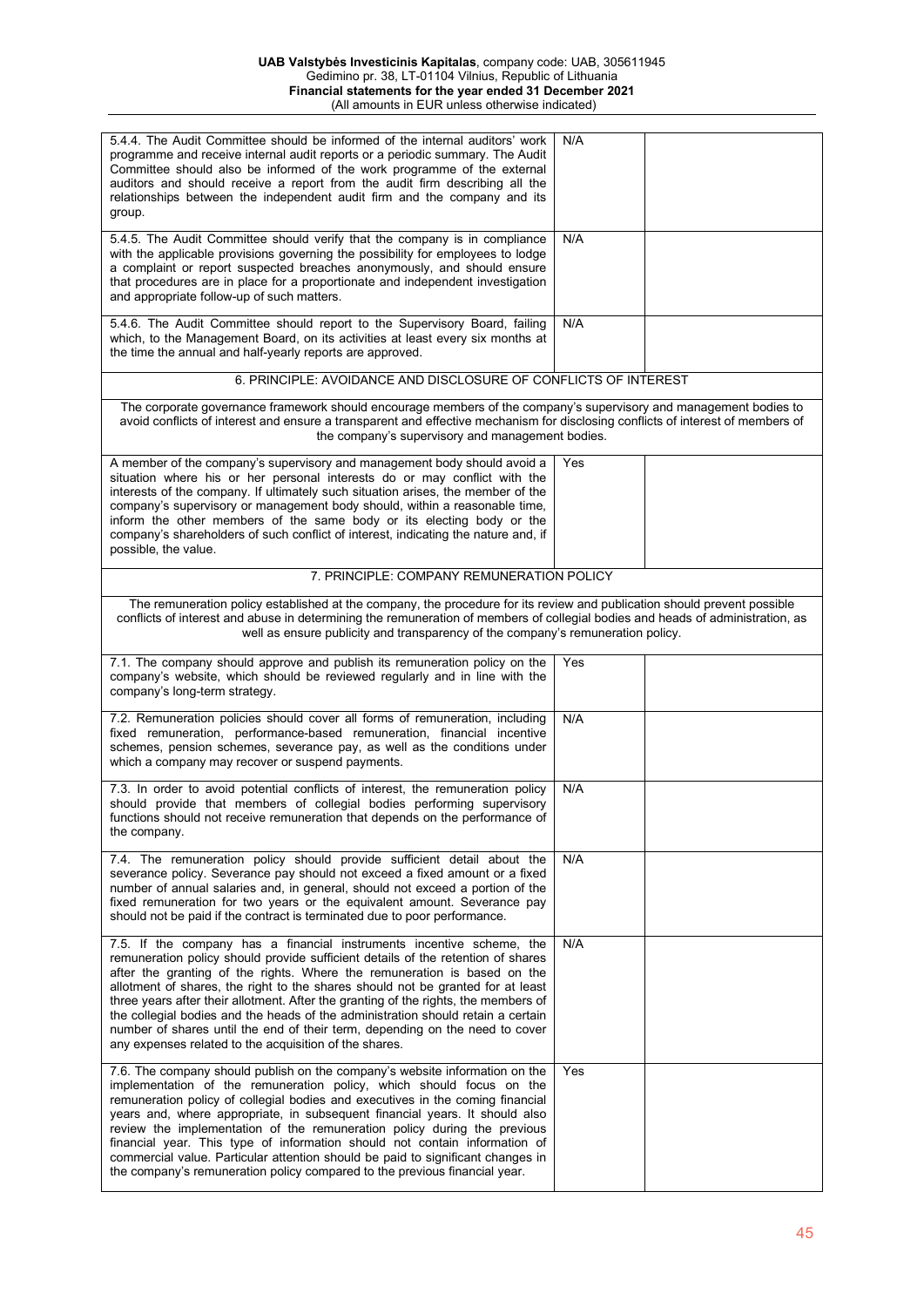| 7.7. It is recommended that the remuneration policy or any material change to<br>the remuneration policy is included on the agenda of the GMS. Schemes under<br>which members and employees of a collegial body are remunerated by shares<br>or share options should be approved by the GMS.                                                                                                                                                                                                                                                                                                                                                                                                                                                                                                                                                                                                                                                                                                                                                                                                                                                                                                                                                                                                                                                                                                                                                                                                                                                                                                                                                                                                                                                                                                                                                                                                                                                                                                                                                                    | Yes |  |
|-----------------------------------------------------------------------------------------------------------------------------------------------------------------------------------------------------------------------------------------------------------------------------------------------------------------------------------------------------------------------------------------------------------------------------------------------------------------------------------------------------------------------------------------------------------------------------------------------------------------------------------------------------------------------------------------------------------------------------------------------------------------------------------------------------------------------------------------------------------------------------------------------------------------------------------------------------------------------------------------------------------------------------------------------------------------------------------------------------------------------------------------------------------------------------------------------------------------------------------------------------------------------------------------------------------------------------------------------------------------------------------------------------------------------------------------------------------------------------------------------------------------------------------------------------------------------------------------------------------------------------------------------------------------------------------------------------------------------------------------------------------------------------------------------------------------------------------------------------------------------------------------------------------------------------------------------------------------------------------------------------------------------------------------------------------------|-----|--|
| 8. PRINCIPLE: THE ROLE OF STAKEHOLDERS IN THE GOVERNANCE OF THE COMPANY                                                                                                                                                                                                                                                                                                                                                                                                                                                                                                                                                                                                                                                                                                                                                                                                                                                                                                                                                                                                                                                                                                                                                                                                                                                                                                                                                                                                                                                                                                                                                                                                                                                                                                                                                                                                                                                                                                                                                                                         |     |  |
| The corporate governance framework should recognise the rights of stakeholders as enshrined in law or in mutual agreements,<br>and promote active cooperation between the company and its stakeholders in creating corporate well-being, jobs and financial<br>stability. In the context of this principle, the term stakeholders shall include investors, employees, creditors, suppliers,<br>customers, the local community, and others with an interest in a particular company.                                                                                                                                                                                                                                                                                                                                                                                                                                                                                                                                                                                                                                                                                                                                                                                                                                                                                                                                                                                                                                                                                                                                                                                                                                                                                                                                                                                                                                                                                                                                                                             |     |  |
| 8.1. The corporate governance framework should ensure that the rights and<br>legitimate interests of stakeholders are respected.                                                                                                                                                                                                                                                                                                                                                                                                                                                                                                                                                                                                                                                                                                                                                                                                                                                                                                                                                                                                                                                                                                                                                                                                                                                                                                                                                                                                                                                                                                                                                                                                                                                                                                                                                                                                                                                                                                                                | Yes |  |
| 8.2. The corporate governance framework should enable stakeholders to<br>participate in the corporate governance in accordance with the law. Examples<br>of stakeholder participation in the company's governance could be the<br>participation of employees or their representatives in making important<br>decisions for the company, consultation with employees or their<br>representatives on corporate governance and other important issues,<br>employee participation in corporate governance, and insolvency.                                                                                                                                                                                                                                                                                                                                                                                                                                                                                                                                                                                                                                                                                                                                                                                                                                                                                                                                                                                                                                                                                                                                                                                                                                                                                                                                                                                                                                                                                                                                          | No  |  |
| 8.3. Where stakeholders are involved in the corporate governance process,<br>they should have access to the necessary information.                                                                                                                                                                                                                                                                                                                                                                                                                                                                                                                                                                                                                                                                                                                                                                                                                                                                                                                                                                                                                                                                                                                                                                                                                                                                                                                                                                                                                                                                                                                                                                                                                                                                                                                                                                                                                                                                                                                              | Yes |  |
| 8.4. Stakeholders should be able to report illegal or unethical practices to the<br>collegial supervisory body in confidence.                                                                                                                                                                                                                                                                                                                                                                                                                                                                                                                                                                                                                                                                                                                                                                                                                                                                                                                                                                                                                                                                                                                                                                                                                                                                                                                                                                                                                                                                                                                                                                                                                                                                                                                                                                                                                                                                                                                                   | Yes |  |
| 9. PRINCIPLE: DISCLOSURE                                                                                                                                                                                                                                                                                                                                                                                                                                                                                                                                                                                                                                                                                                                                                                                                                                                                                                                                                                                                                                                                                                                                                                                                                                                                                                                                                                                                                                                                                                                                                                                                                                                                                                                                                                                                                                                                                                                                                                                                                                        |     |  |
| The corporate governance framework should ensure timely and accurate disclosure of information on all material matters of the<br>company, including the financial condition, operations and governance of the company.                                                                                                                                                                                                                                                                                                                                                                                                                                                                                                                                                                                                                                                                                                                                                                                                                                                                                                                                                                                                                                                                                                                                                                                                                                                                                                                                                                                                                                                                                                                                                                                                                                                                                                                                                                                                                                          |     |  |
| 9.1. Without prejudice to the requirements of the company's confidentiality and<br>trade secrets, as well as the requirements of the legislation governing the<br>processing of personal data, the company's public disclosure should include,<br>but is not limited to: 9.1.1. the company's activities and financial results; 9.1.2.<br>the company's business objectives and non-financial information; 9.1.3.<br>persons who own stock in the company or who directly and/or indirectly control<br>it, and/or together with related persons, as well as the structure of the group of<br>companies and their interrelationships, indicating the final beneficiary; 9.1.4.<br>members of the company's supervisory and management bodies who are<br>considered independent, the head of the company, their shares or votes at the<br>company and participation in the management of other companies, their<br>competence, remuneration; 9.1.5. reports from existing committees on their<br>composition, number of meetings and attendance during the previous year, as<br>well as on their main activities and results; 9.1.6. foreseeable material risk<br>factors, the company's risk management and supervision policy; 9.1.7. the<br>company's transactions with related parties; 9.1.8. key issues relating to<br>employees and other stakeholders (such as human resources policy, employee<br>participation in the company's governance, promotion of the company's shares<br>or stock options, relations with creditors, suppliers, the local community, etc.);<br>9.1.9. the governance structure and strategy of the company; 9.1.10. social<br>responsibility policies, anti-corruption initiatives and measures, important<br>ongoing or planned investment projects. This list is to be considered as a<br>minimum and companies are encouraged to go beyond the disclosure of the<br>information contained in this list. This principle of the Code does not release<br>companies from the obligation to disclose information required by law | Yes |  |
| the information specified in<br>9.2.<br>When disclosing<br>Item<br>9.1.1<br>of<br>Recommendation 9.1, it is recommended that the parent company disclose<br>information on the consolidated results of the entire group of companies.                                                                                                                                                                                                                                                                                                                                                                                                                                                                                                                                                                                                                                                                                                                                                                                                                                                                                                                                                                                                                                                                                                                                                                                                                                                                                                                                                                                                                                                                                                                                                                                                                                                                                                                                                                                                                           | Yes |  |
| 9.3. When disclosing the information referred to in Item 9.1.4<br>of<br>Recommendation 9.1, it is recommended to provide information on the<br>professional experience, qualifications and potential conflicts of interest of the<br>members of the company's supervisory and management bodies that could<br>affect their decisions. It is also recommended to disclose the remuneration or<br>other income received from the company by the members of the company's<br>supervisory and management bodies, as detailed in Principle 7.                                                                                                                                                                                                                                                                                                                                                                                                                                                                                                                                                                                                                                                                                                                                                                                                                                                                                                                                                                                                                                                                                                                                                                                                                                                                                                                                                                                                                                                                                                                        | Yes |  |
| 9.4. Information should be disclosed in a manner that does not discriminate<br>against any shareholder or investor in the manner or extent to which it is                                                                                                                                                                                                                                                                                                                                                                                                                                                                                                                                                                                                                                                                                                                                                                                                                                                                                                                                                                                                                                                                                                                                                                                                                                                                                                                                                                                                                                                                                                                                                                                                                                                                                                                                                                                                                                                                                                       | Yes |  |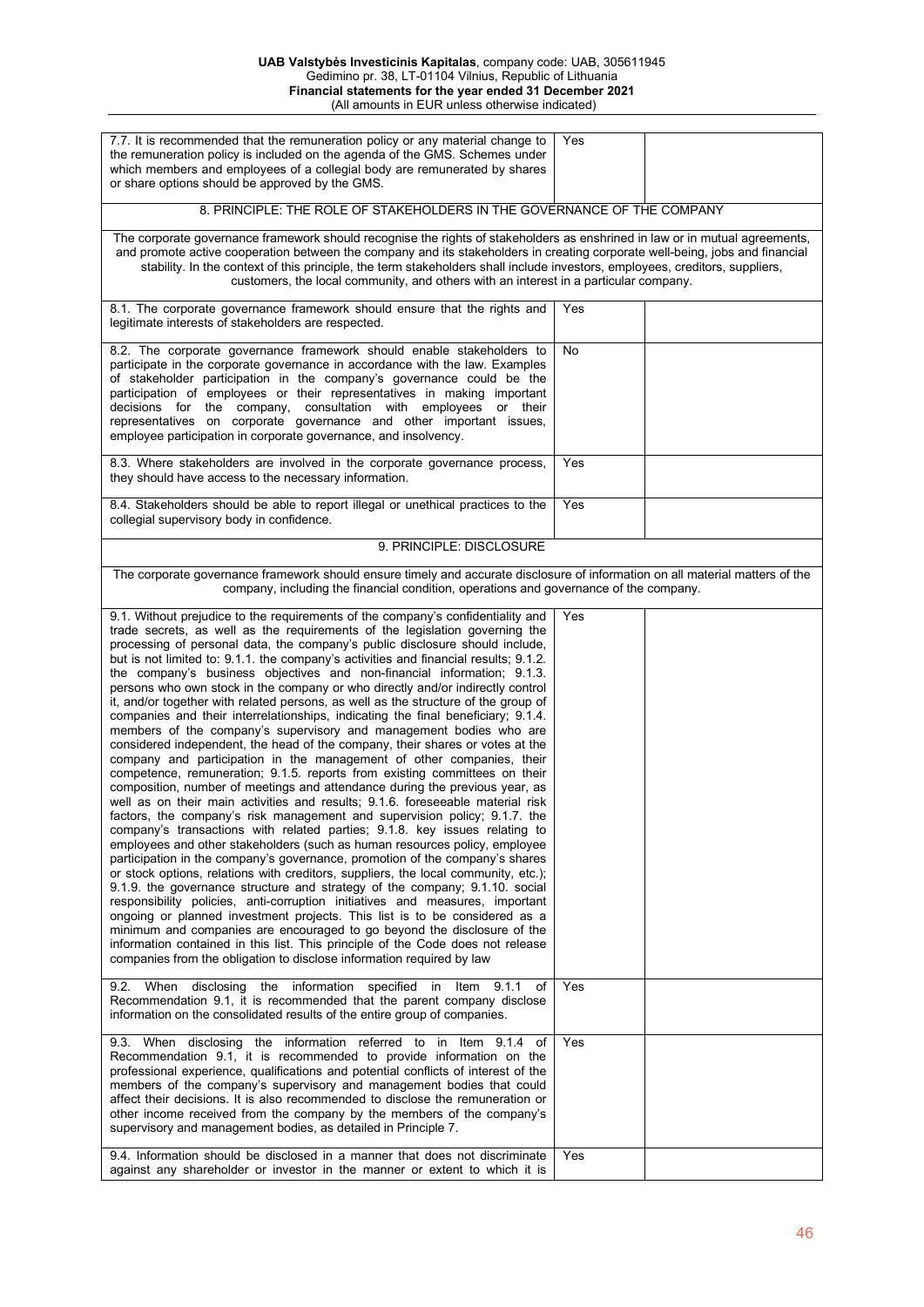| obtained. Information should be disclosed to all and at the same time.                                                                                                                                                                                                                                                                                                            |     |  |
|-----------------------------------------------------------------------------------------------------------------------------------------------------------------------------------------------------------------------------------------------------------------------------------------------------------------------------------------------------------------------------------|-----|--|
| 10. PRINCIPLE: SELECTION OF THE COMPANY'S AUDIT COMPANY                                                                                                                                                                                                                                                                                                                           |     |  |
| The mechanism for selecting the company's audit firm should ensure the independence of the audit firm's findings and opinion.                                                                                                                                                                                                                                                     |     |  |
| 10.1. In order to obtain an objective view of the company's financial position<br>and financial performance, the company's set of annual financial statements<br>and the financial information provided in the annual report should be audited by<br>an independent audit firm.                                                                                                   | Yes |  |
| 10.2. It is recommended that the candidature of the audit company be<br>proposed to the GMS by the company's Supervisory Board or, if it is not formed<br>at the company, by the company's Management Board.                                                                                                                                                                      | Yes |  |
| 10.3. If the audit firm has received remuneration from the company for non-<br>audit services provided, the company should disclose this to the public. This<br>information should also be available to the company's Supervisory Board or, if<br>it is not formed in the company, to the company's Management Board when<br>considering which audit firm to nominate to the GMS. | Yes |  |

# **II. ANNEX TO THE ANNUAL REPORT**

VIKA adheres to the 14 July 2010 Resolution of the Government of the Republic of Lithuania No. 1052 "On the Approval of the Description of Guidelines for Ensuring the Transparency of Activities of State-Owned Enterprises" (hereinafter referred to as the "Transparency Guidelines").

| PRINCIPLES/RECOMMENDATIONS                                                                                                                                                                                                                                                                                                                                                                                                                                                                                                         | Yes/No/Not<br>applicable |
|------------------------------------------------------------------------------------------------------------------------------------------------------------------------------------------------------------------------------------------------------------------------------------------------------------------------------------------------------------------------------------------------------------------------------------------------------------------------------------------------------------------------------------|--------------------------|
| General requirements                                                                                                                                                                                                                                                                                                                                                                                                                                                                                                               |                          |
| Information on all key matters of the company, including the financial condition, operations and<br>governance of the company, must be disclosed in a timely and accurate manner.                                                                                                                                                                                                                                                                                                                                                  | Yes                      |
| Information should be disclosed in a manner that does not discriminate against any shareholder or<br>investor in the manner or extent to which it is obtained. Information should be disclosed to all and at the<br>same time.                                                                                                                                                                                                                                                                                                     | Yes                      |
| It is recommended that notices of key events be published before or after the trading session of the Vilnius<br>Stock Exchange so that all shareholders and investors of the company have equal access to information<br>and can make appropriate investment decisions.                                                                                                                                                                                                                                                            | Yes                      |
| It is recommended to publish the company's annual report, a set of financial statements and other periodic<br>reports prepared by the company on the company's website, as well as to publish the company's notices<br>on material events and changes in the company's share prices on the stock exchange.                                                                                                                                                                                                                         | Yes                      |
| Ways of disseminating information should ensure that users of information have access to information in<br>an impartial, timely and inexpensive manner and, where required by law, free of charge. It is<br>recommended to use information technology to a greater extent, for example, to publish information on the<br>company's website. It is recommended to publish the information and place it on the company's website<br>not only in Lithuanian, but also in English, and, if possible and necessary, in other languages. | Yes                      |
| If the audit firm has received remuneration from the company for non-audit services provided, the<br>company should disclose this to the shareholders. This information should also be available to the<br>company's Supervisory Board or, if it is not formed in the company, to the company's Management Board<br>when considering which audit firm to nominate to the GMS.                                                                                                                                                      | Yes                      |
| The company's activities and financial results are disclosed.                                                                                                                                                                                                                                                                                                                                                                                                                                                                      | Yes                      |
| The parent company discloses consolidated results.                                                                                                                                                                                                                                                                                                                                                                                                                                                                                 | N/A                      |
| Persons who own or control stock in the company shall be disclosed.                                                                                                                                                                                                                                                                                                                                                                                                                                                                | Yes                      |
| Members of the company's supervisory and management bodies, the company's CEO and their<br>remuneration shal lbe disclosed. It is recommended to provide information on the professional experience,<br>qualifications and potential conflicts of interest of the members of the company's supervisory and<br>management bodies that could affect their decisions. It is also recommended to disclose the remuneration<br>or other income received from the company by the members of the company's supervisory and                | Yes                      |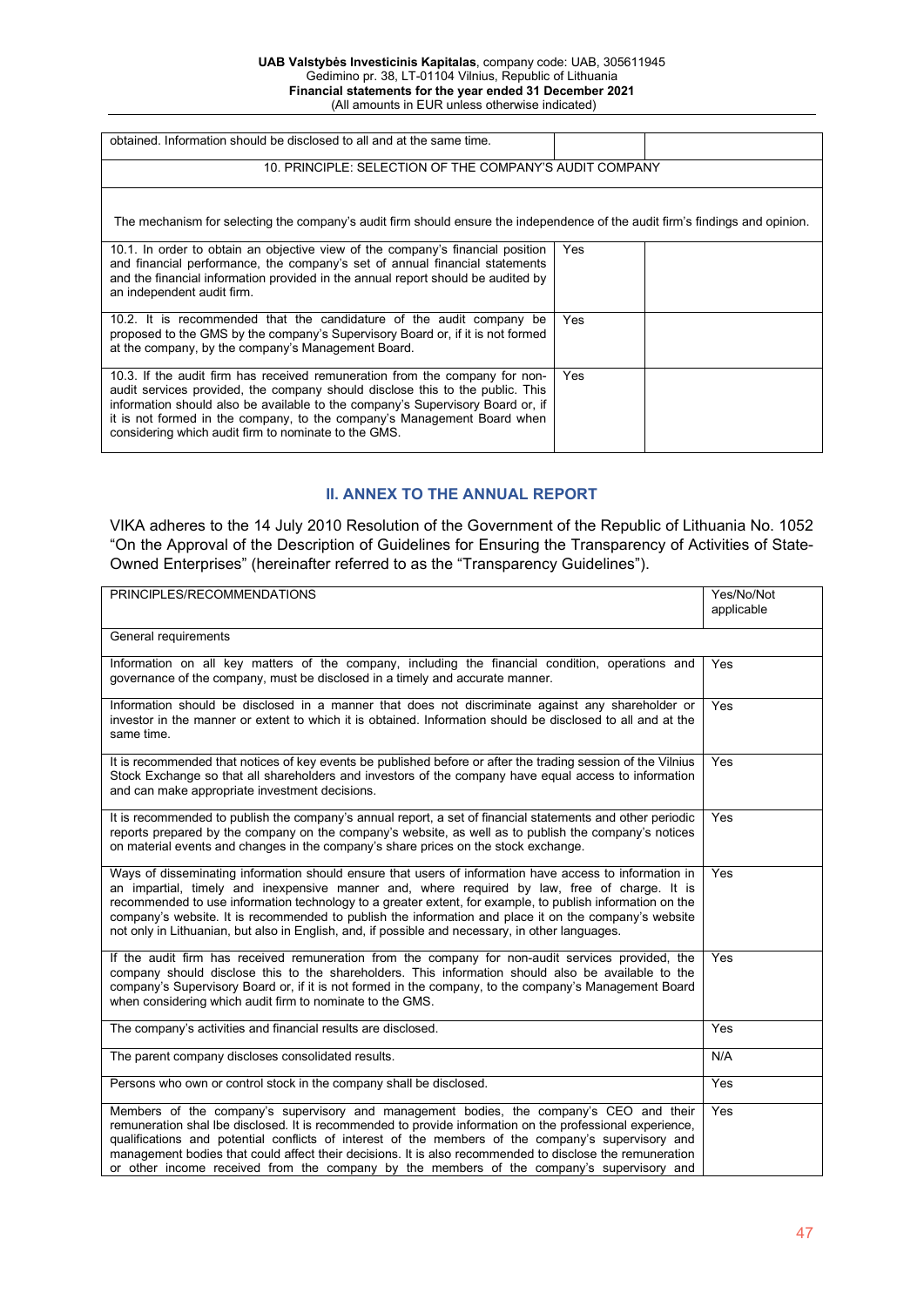#### **UAB Valstybės Investicinis Kapitalas**, company code: UAB, 305611945 Gedimino pr. 38, LT-01104 Vilnius, Republic of Lithuania **Financial statements for the year ended 31 December 2021** (All amounts in EUR unless otherwise indicated)

| management bodies, the company's CEO.                                                                                                                                                                                                                                                                                                                                      |                                                   |
|----------------------------------------------------------------------------------------------------------------------------------------------------------------------------------------------------------------------------------------------------------------------------------------------------------------------------------------------------------------------------|---------------------------------------------------|
| Predictable material risk factors shall be disclosed.                                                                                                                                                                                                                                                                                                                      | Yes                                               |
| Transactions between the company and related parties, as well as transactions that are not in the ordinary<br>course of the company's operations, shall be disclosed.                                                                                                                                                                                                      | Yes                                               |
| Key issues related to employees and other stakeholders shall be disclosed. Disclosure is recommended<br>about the relationship between the Company and its stakeholders, such as employees, creditors,<br>suppliers, the local community, including the Company's human resources policies, employee participation<br>programmes at the Company, and so on.                | Yes                                               |
| The management structure and strategy of the company shall be disclosed.                                                                                                                                                                                                                                                                                                   | Yes                                               |
| Essential information on the management procedures in force at the Company.                                                                                                                                                                                                                                                                                                | Yes                                               |
| Powers of each committee defining its role and specifying its rights and responsibilities.                                                                                                                                                                                                                                                                                 | N/A                                               |
| Minutes of the General Meeting of Shareholders shall be published (in Lithuanian and English and/or other<br>foreign languages). Not all documents may be made available to the public on the company's website if<br>their disclosure could harm the company or reveal the company's trade secrets.                                                                       | N/A<br>because<br>VIKA has a sole<br>shareholder. |
| A report on the remuneration policy shall be published                                                                                                                                                                                                                                                                                                                     | Yes                                               |
| A report on the company's compliance with the Corporate Governance Code for companies listed on the<br>NASDAQ OMX Vilnius shall be published.                                                                                                                                                                                                                              | Yes                                               |
| The Transparency Guidelines stipulate that the following information shall be published online:                                                                                                                                                                                                                                                                            |                                                   |
| Company's goals and objectives set by the Ministry of the Economy and Innovation;                                                                                                                                                                                                                                                                                          | Yes                                               |
| Financial results;                                                                                                                                                                                                                                                                                                                                                         | Yes                                               |
| Results of the activity;                                                                                                                                                                                                                                                                                                                                                   | Yes                                               |
| Current number of employees;                                                                                                                                                                                                                                                                                                                                               | Yes                                               |
| Annual salary fund;                                                                                                                                                                                                                                                                                                                                                        | Yes                                               |
| Monthly salary of managers and their deputies;                                                                                                                                                                                                                                                                                                                             | Yes                                               |
| Purchases and investments completed, in progress and planned during the financial year;                                                                                                                                                                                                                                                                                    | Yes                                               |
| The Transparency Guidelines stipulate that the following information shall be published online:                                                                                                                                                                                                                                                                            |                                                   |
| The accounts shall be kept in accordance with International Financial Reporting Standards.                                                                                                                                                                                                                                                                                 | Yes                                               |
| The set of annual financial statements shall be audited in accordance with International Standards on<br>Auditing.                                                                                                                                                                                                                                                         | Yes                                               |
| The annual report shall be published on the website by 30 April.                                                                                                                                                                                                                                                                                                           | Yes                                               |
| The annual report shall include:                                                                                                                                                                                                                                                                                                                                           |                                                   |
| Operational strategy and objectives (financial and non-financial), provided it is not a trade secret of the<br>state-owned enterprise (if the operational strategy and objectives of the state-owned enterprise contain<br>information considered to be a trade secret, an abbreviated operational strategy and objectives without<br>this information shall be provided); | Yes                                               |
| Compliance of the achieved results with the objectives of the state-owned enterprise;                                                                                                                                                                                                                                                                                      | Yes                                               |
| The main events that have a significant impact on the activities of the SOE that occurred during the<br>reporting period;                                                                                                                                                                                                                                                  | Yes                                               |
| Information on the market of the provided services or products, if it is not a trade secret;                                                                                                                                                                                                                                                                               | Yes                                               |
| Major customers and their main groups, if it is a trade secret. If state-owned enterprises disclose segment<br>information, major customers shall be presented on a segment-by-segment basis;                                                                                                                                                                              | Yes                                               |
| Investments during the reporting period, major ongoing or planned investment projects;                                                                                                                                                                                                                                                                                     | Yes                                               |
| Total annual salary fund, average monthly salary by current position and/or unit;                                                                                                                                                                                                                                                                                          | Yes                                               |